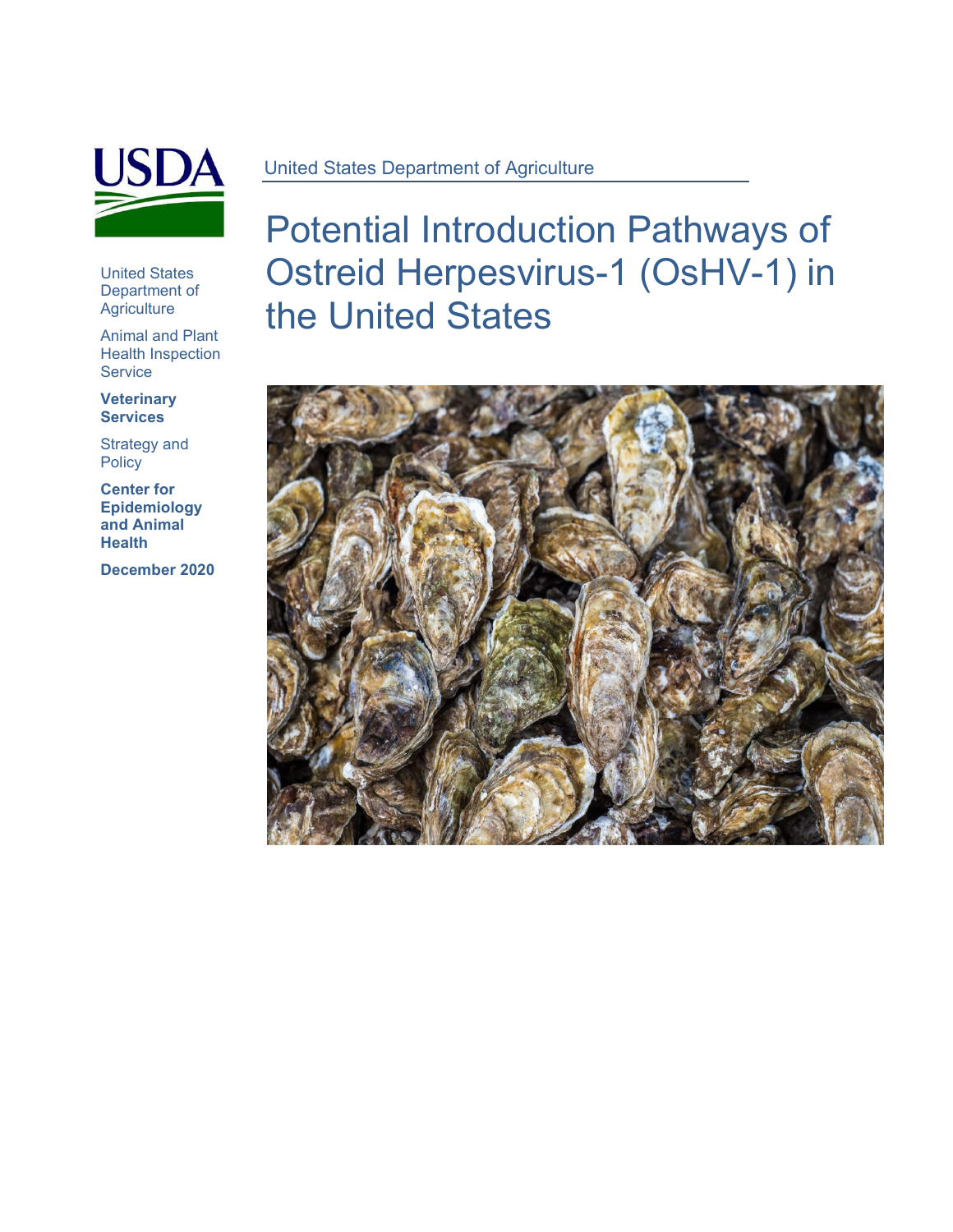**Summary:** There are several plausible pathways of Ostreid Herpesvirus-1 (OsHV-1) transmission to susceptible shellfish populations in the United States (U.S.) as a result of introductions from exporting countries as well as movement of virus within the U.S.

**Potential import pathways of introduction:** Ballast water or ship fouling have been associated with introductions of invasive aquatic animal pathogens and species and have been implicated in the introduction of OsHV-1 in other countries. Imported live shellfish and frozen uncooked seafoods have been identified as pathways of aquatic disease introduction. The exposure risks associated with these pathways are affected by the volume and countries of origin of imported live shellfish and product, the distribution pathways post-port of entry (coastal vs. inland destinations), and handling of live shellfish (e.g., purging, freshening) and disposition pathways of waste shellfish and shells. Information on these factors in the U.S. are largely unknown.

**Potential domestic pathways of introduction and spread:** Domestically, areas of the West coast where OsHV-1 has been detected are associated with greater likelihoods of introduction and spread of OsHV-1 virus to susceptible cultured and wild shellfish populations via all plausible pathways compared to areas of the West Coast where OSHV-1 has not been detected, and along the East and Gulf coasts, Alaska and Hawaii. A reliable quantitative estimate of the likelihood of OsHV-1 transmission via each pathway is not possible because there are significant data and knowledge gaps.

## **BACKGROUND**

### **Distribution:**

Ostreid herpesvirus-1 (OSHV-1) is a contagious viral disease of molluscan shellfish with a wide host range (**Table 1**) [1]. The disease is most often associated with high mortality Pacific Oyster Mortality Syndrome (POMS) or Summer Seed Mortality (SSM) outbreaks in Pacific oyster (*Crassostrea gigas*), and most published reports and research focus on the disease in this species. The reference strain (OsHV-1; GenBank # AY509253) was initially sequenced in 1995 in France [1, 2], followed by identification and characterization by Segarra et al 2010 of an OsHV-1 genotype microvariant (OsHV-1 µVar) in France in 2008-2009 [1, 3-8].

Additional OsHV-1 microvariants and variants, and at least two closely related virus genotypes, have been detected globally, including in the United States (U.S.)(**Table 1**) [1, 3, 4, 9-11]. OsHV-1 microvariants are defined by the OIE in the *Manual of Diagnostic Tests for Aquatic Animals* [2] in accordance with Segarra et al 2010 [8], as closely related to OsHV-1 µVar, and having specific genetic sequence variations relative to the reference strain. OsHV-1 variants differ genetically from the reference strain, but do not contain the specific sequence variations associated with microvariants. The term "variant" has been used in the literature to collectively refer to the OsHV-1 reference strain and all microvariants and variants. This document will follow that terminology. Any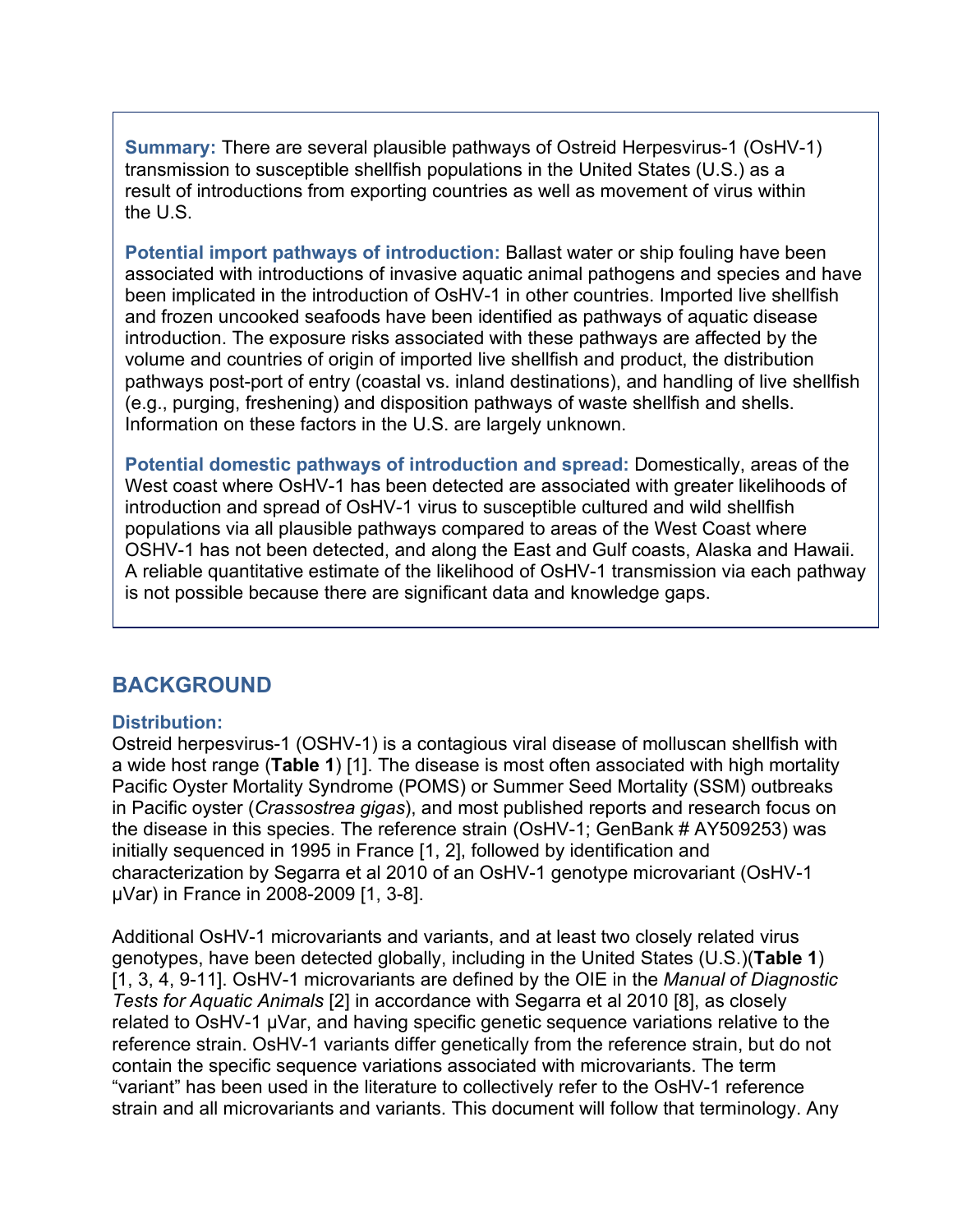OsHV-1 variant can cause species variable infection and disease. There are no vaccines or treatments available for this disease.

In the U.S., an OsHV-1 variant has been identified as a cause of Pacific oyster larvae mortalities in Tomales Bay, California since 2001 [12-15], and was subsequently detected in five other cultured shellfish (Eastern oyster, European flat oyster, Kumamoto oyster, Manila clam, Mediterranean mussel) [16], and in Inner Bay and Outer Bay. In addition, a variant was detected in San Diego Bay in 2018 [12, 14, 17]. No detections of OsHV-1 variants in other areas of the West Coast, along the East and Gulf coasts, and in Alaska and Hawaii, have been reported. [1, 14]. In Mexico, a variant has been detected in cultured Pacific oyster and native mangrove oyster (*C. corteziensis*) in the Gulf of California [18, 19]. To date, OsHV-1 has not been reported in cultured or wild shellfish in Canada [1]. However, there is limited published surveillance data available, and it is unknown how much surveillance is conducted in susceptible populations in North America. Consequently, the actual distribution of OsHV-1 in the U.S., Canada, and Mexico is relatively unknown.

In the U.S. susceptible shellfish are present in all coastal waters (**Table 2**) [20-22]. Shellfish are cultured in twenty-two states along the East, Gulf and West coasts including Alaska and Hawaii (**Table 2**) [20-22]. The U.S. imports live fresh and chilled susceptible shellfish and frozen and processed shellfish products from at least 11 countries with reported OsHV-1 presence (**Tables 4 – 10).** However, it is unknown if importing countries that have not reported OsHV-1 conduct routine surveillance for the pathogen, so it is possible that additional countries exporting shellfish and shellfish products to the U.S. may also have undetected OsHV-1 in susceptible populations.

### **United States Regulations**

Currently (2020), OsHV-1 is not listed as notifiable by the World Organisation for Animal Health (OIE), and is not in the U.S. list of [Notifiable Diseases and Conditions](https://www.aphis.usda.gov/aphis/ourfocus/animalhealth/nvap/NVAP-Reference-Guide/Animal-Health-Emergency-Management/Notifiable-Diseases-and-Conditions) [2, 23]. However, it is proposed to be notifiable in the U.S. National List of Reportable Animals Diseases (NLRAD). The U.S. Department of Agriculture (USDA) does not have regulations or restrictions in place regarding the importation of live shellfish. The U.S. Fish and Wildlife Service (USFWS) regulates trade of live shellfish; however some live shellfish and shellfish products are exempt if they are for human or animal consumption and the species is not listed as injurious [24], endangered, threatened [25], or Convention in International Trade in Endangered Species (CITES) listed [26]. Individual states variably regulate importation and inter- and intra-state movement of wild and cultured shellfish for aquaculture and consumption (**Table 3)**[4]. West coast states, Alaska and Hawaii require disease freedom testing for OsHV-1, while East and Gulf coast states generally do not require testing.

The National Shellfish Sanitation Program (NSSP) is a collaborative program under which the U.S. Food and Drug Administration (FDA) works with the states, the Interstate Shellfish Sanitation Conference, and industry to assure the safety of domestic and imported shellfish intended for human consumption [27]. Domestic and foreign processing establishments are required to follow FDA food safety guidelines. General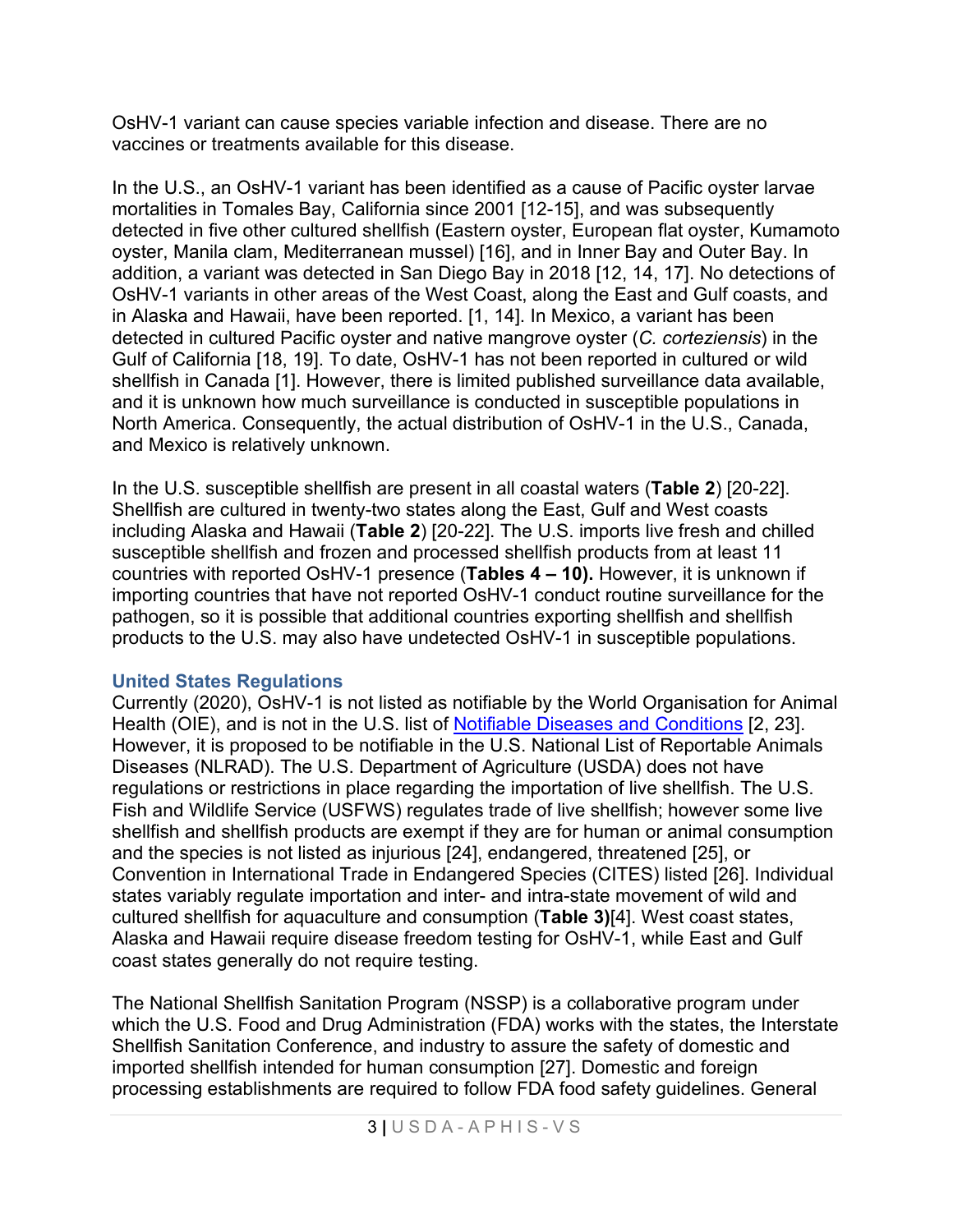processing sanitation requirements include ensuring safety of the water used to produce ice or that contacts food and food contact surfaces, and storage and handling protocols to prevent cross-contamination of shellfish and product. In the U.S., sewage and waste water, solid waste disposal, and other disposition pathways are required to meet Federal and State laws and regulations [27, 28]. Additional requirements for importation include inspections of seafood importers, evaluations of filers of seafood products, and foreign country program assessments [29]. Aquatic pathogen surveillance testing is not performed on raw shellfish, shellfish products, processing equipment, or solid and liquid processing waste streams [27] [30, 31]. In March 2018, the FDA published proposed determination (FDA-2018-N-0810) which would allow importation of live, fresh, or freshfrozen shellfish for consumption from the European Union [32, 33]. Similarly, New Zealand worked with the FDA to establish a memorandum of understanding to allow for importation of live shellfish.

Management of ballast water discharge via ballast water treatment and exchange (BWTE) is regulated federally (U.S. Environmental Protection Agency; U.S. Coast Guard), and at the state level. Ballast water discharges are required to meet International Maritime Organization (IMO) ballast water management Convention D-2 standards for allowable concentrations of living organisms and microorganisms considered "indicators problematic for ballast water" [34-36]. The regulations do not contain stipulations regarding viruses. Vessels that do not discharge ballast water, discharge only to shore side facilities or to water that presents little threat (public drinking water) are not required to install a ballast water treatment system (BWTS) [37]. Vessels operating in only one Captain of the Port (COPT) Zone are exempted from ballast water exchange reporting and recordkeeping requirements [37]. COPT Zones are administrative, are not established using ecological or biological bases, and may not be appropriate boundaries for addressing invasive species [36]. The efficacy of BWTE is estimated to range from 50 percent to 90 percent [36, 38-40]. Data reporting BWTE efficacy on viruses are lacking. The lack of efficacy data has been suggested to be due to lowering of the concentration of viruses present in ballast water below the limits of detection of currently available assays by treatment methods [36, 41].

### **Epidemiology**

Transmission occurs horizontally via ingestion of virus in water or attached to vectors (plankton, organic materials) [3, 42-44], and direct contact [1, 2, 42, 43]. Vertical transmission is suspected, but has not been confirmed [1, 3]. Water is considered a mechanical transmission vector. OsHV-1 virus enters the water column when infected shellfish shed large quantities of virus during disease outbreaks, and when subclinically infected adult shellfish periodically shed virus. Latently infected adult Pacific oysters intermittently shed virus [1, 3, 16, 43, 45, 46].

Clinical signs in Pacific oysters are most common in larvae, develop 3 to 4 days after spawning, and are nonspecific (gaping, slow closure of valves, slow growth, reduced feeding, weak circular swimming, loss of ability to swim) [1-3, 42]. Highest mortality (40 percent – 100 percent) occurs peracutely and up to 10 days in larvae, spat and juvenile oysters [42, 44] [2, 44, 46]. In Pacific oysters greater than 1 year of age, clinical signs may be inapparent or limited to gill erosions [42]. Virus has been detected in apparently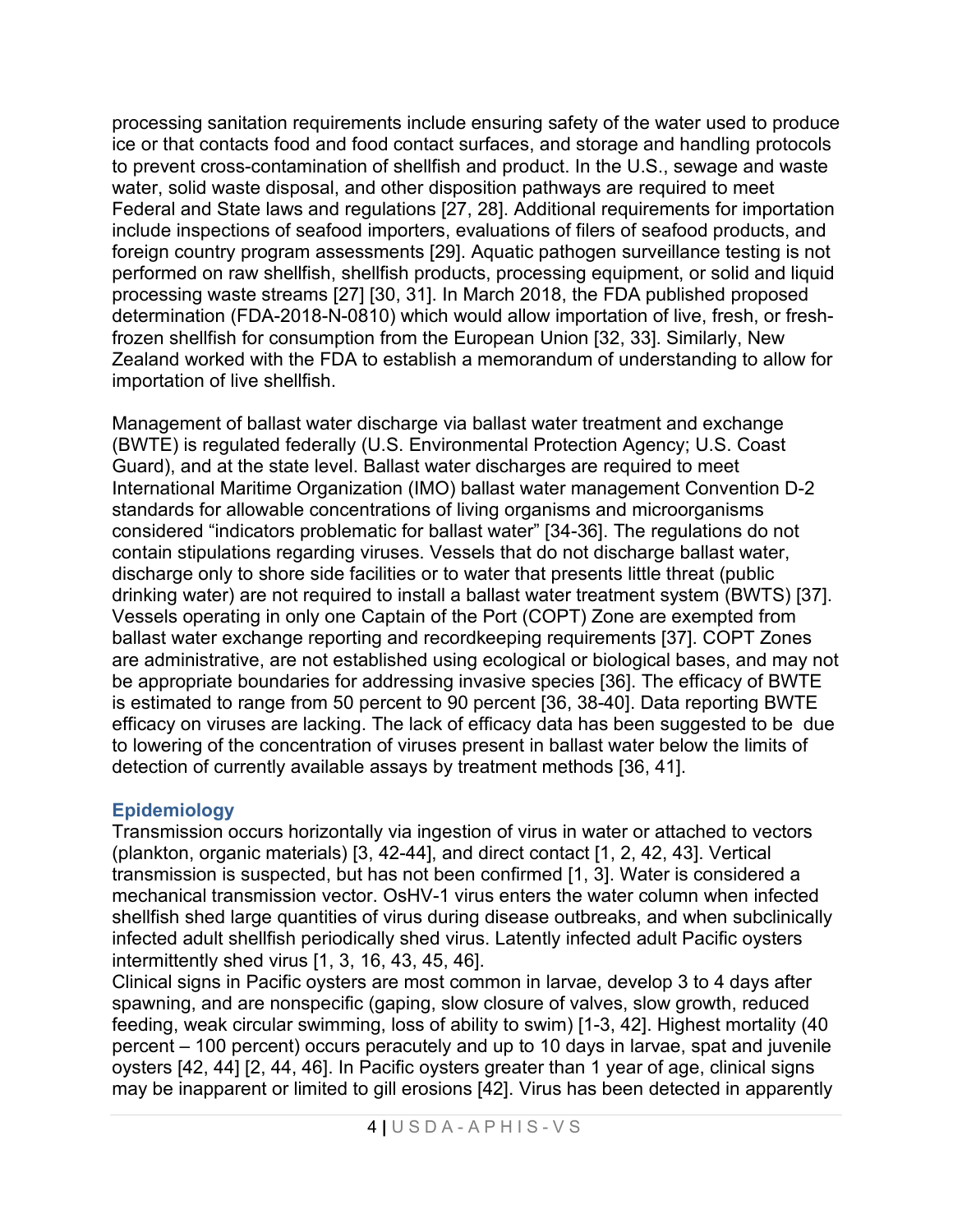healthy adult Pacific oysters suggesting latent or subclinical infection [2, 3, 42]. Mortality rates in other shellfish species are variable (**Table 1**).

Recommendations regarding diagnostic test suitability for surveillance and diagnosis are described in the World Organisation for Animal Health (OIE) *Manual of Diagnostic Tests for Aquatic Animals* [2]. Diagnostic tests include histopathology, transmission electron microscopy, polymerase chain reaction (PCR) assays [47], and in situ hybridization [2, 3]. Virus isolation and culture, antibody-based diagnostics, and serological assays are not available. In the U.S., diagnostic testing is available at some state laboratories (**Table 9**) and the USDA Animal and Plant Health Inspections Services' National Veterinary Services Laboratory.

Pathogenicity appears to be multifactorial and modulated by environmental factors, husbandry practices, co-infection with other pathogenic agents, proximity of susceptible and infected cultured and wild shellfish populations, host and viral factors [1, 2, 42, 44, 48, 49]. Similar to other herpesviruses, OsHV-1 is capable of latent or inapparent infection, followed by reactivation and replication when a sum of host and environmental factors occur [1, 3]. Seasonal and local environmental conditions vary globally [1, 50]; with disease occurring in late spring-summer in northern countries (i.e. the U.K., Ireland); in the spring in central European countries; and in winter-spring in Australia and New Zealand [49, 51, 52]. In California, mortalities typically occur during latespring-summer [12-14]. High rates of virus detection in water and shellfish occur in shallow, sheltered lagoons and inland facilities [1, 52], and may be linked to greater water temperature fluctuations, low tidal currents, and decreased water circulation occurring in these areas [1, 44, 49].

Disease outbreaks occur when water temperatures fluctuate rapidly or reach a regionally variable threshold [1, 2, 17, 46, 50, 52], and may be related to changes in water physical and chemical properties [1, 53, 54], changes in shellfish physiology [50, 52, 55, 56], and virus survival at different temperatures [57]. An optimal thermal window  $(16^{\circ}C - 24^{\circ}C (60.8^{\circ}F - 75.2^{\circ}F))$  may exist for viral replication in the host [1, 12]. In California, temperatures in excess of  $24^{\circ}$ C (75.2 $^{\circ}$ F) precede mortalities.

Host factors likely include species susceptibility, age, growth rate, immune responses, and genetics [1, 58]**.** Pacific oysters appear more susceptible to infection than other shellfish species, and probability of mortality is greatest in small life stages under one year of age (larvae, spat, juveniles) [1, 12, 17, 50]. Differences in Pacific oyster genetics (stocks or family lines) appear to influence survival [4, 59, 60] [12].

Husbandry factors associated with disease development include handling of oysters during periods of high environmental risk, high stocking density, the proximity between susceptible and infected shellfish populations (cultured and wild), culture system type, fouling of culture structures, and biosecurity gaps. Lower mortality rates have been reported in Pacific oysters planted in the fall versus the spring (standard industry planting time) [13]. Lower mortality rates have been observed in Pacific oysters cultured on ropes versus baskets or trays and are attributed to stocking density and water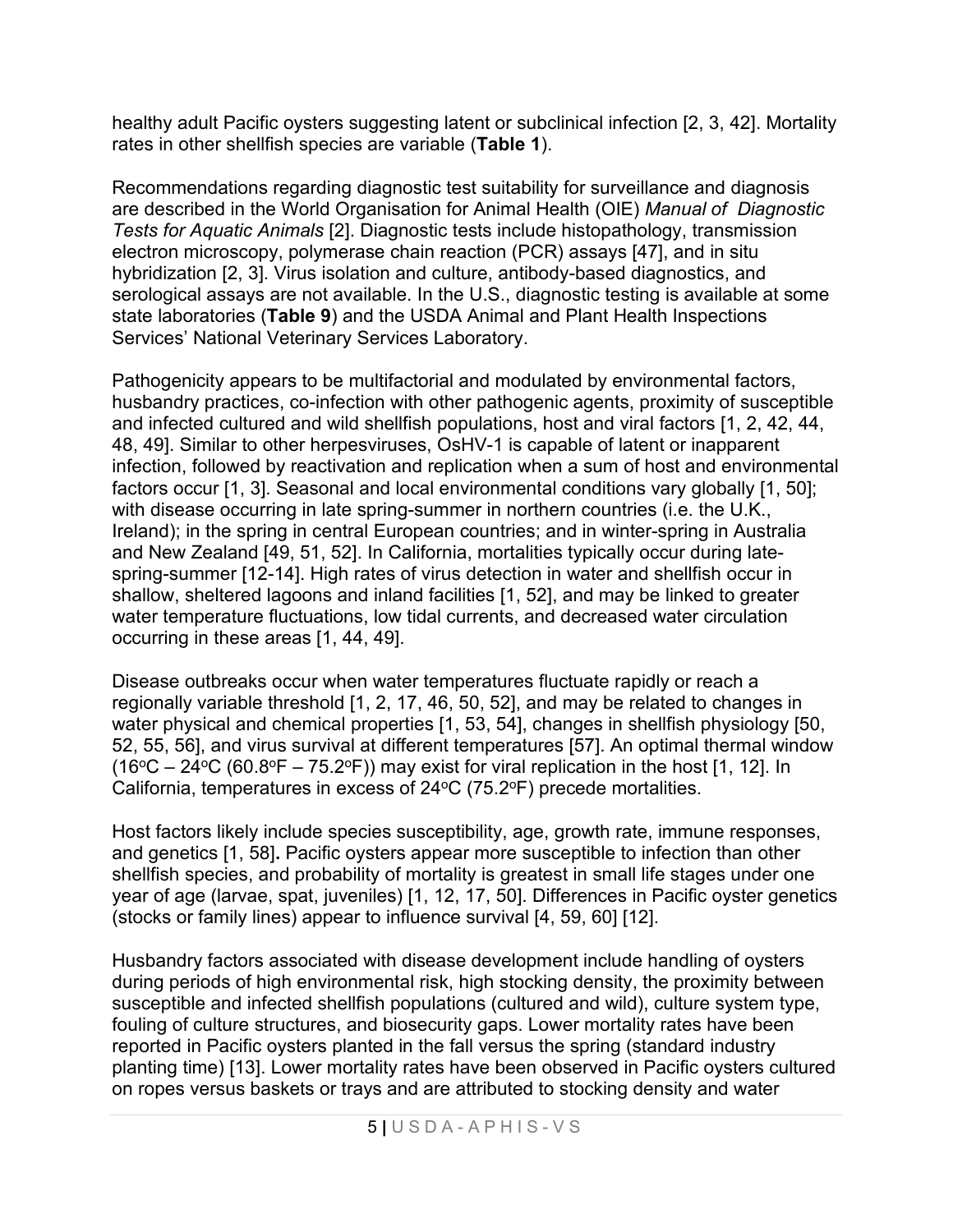circulation associated with the respective culture systems [43] [56].

Disease prevention and control measures should include identification of infected and susceptible cultured and wild shellfish populations [1], placing hatcheries and nurseries onshore or offshore areas not proximate to infected shellfish populations or water currents that pass through them [1, 52, 55], regulation of shellfish importation and movement (global, regional, local) [1, 42], sourcing seed shellfish from certified disease free hatcheries and wild seed from disease free locations [3, 4, 17, 43, 44, 46, 48], implementation of Food Safety Plans, business risk management plans, standard operating procedures, and biosafety protocols [1], and use of surveillance and monitoring plans to monitor domestic and wild shellfish populations [1]. Breeding for genetic resistance to OsHV-1 has increased survival of Pacific oysters in France and Australia [4, 59, 60], and, in California, lower mortality rates were observed in WA-1 Pacific oyster stock [12]. It is unknown if selection for survival to one variant infers survival to infection by the reference virus or other variants [4]. Use of triploid Pacific oysters has been suggested as a means to decrease mortality [1, 59, 60]. Rearing practice modifications include delaying or changing spat planting times to avoid environmental conditions conducive to OsHV-1 [1, 13, 61, 62]. Raising the height of rearing structures in intertidal zones and seawater column to control the water temperature, hydrodynamics, and immersion time has been successful in decreasing disease development in Pacific oysters [56]. Confinement operations may consider filtration of sea water ( $>5 \mu m$ ), disinfection (Virkon-S (1 percent v/v x 15 minutes); sodium hydroxide (20 g/L-1 x 10 min); iodine (0.1 percent x 5 min); formalin (10 percent v/v x 30 min), and use of virus inactivation methods (water aging x 48 hours; heating water (50 $\degree$ C (122 $\degree$ F) x 5 min; ultraviolet irradiation x 254 nm) [1, 44, 56, 63]. Equipment and personal protective equipment should be site specific and cleaned and disinfected between uses if not discarded. Control of fouling stationary equipment in open water may be beneficial [1]. In event of an outbreak or detection, confinement facilities should destroy infected stock, disinfect water and equipment, and fallow the site [1, 64].

## **SUMMARY OF POTENTIAL ENTRY AND EXPOSURE PATHWAYS FROM FOREIGN COUNTRIES**

### **Ballast water, ship fouling and movement in water:**

The epidemiology associated with observed OsHV-1 spread among shellfish populations, and results of natural transmission studies, strongly implicate water as a mechanical transmission vector for virus suspended in the water column or attached to organic matter and plankton, and swimming or rafting infected shellfish larvae [1, 3, 16, 43, 45, 46, 63]. Ballast water and ship fouling have been associated with introductions of invasive aquatic animal species and pathogens, followed by dispersal via the water column, tides, and currents [38, 39, 65]. Ballast water and ship fouling have been implicated in the introduction of OSHV-1 to areas free of the disease in Australia [43].

### **Shellfish imported for aquaculture purposes**:

Shellfish are infrequently imported for use in aquaculture in the U.S. From 2016 to 2019, one shipment of oyster seed (28,580 liters; species not identified; destinations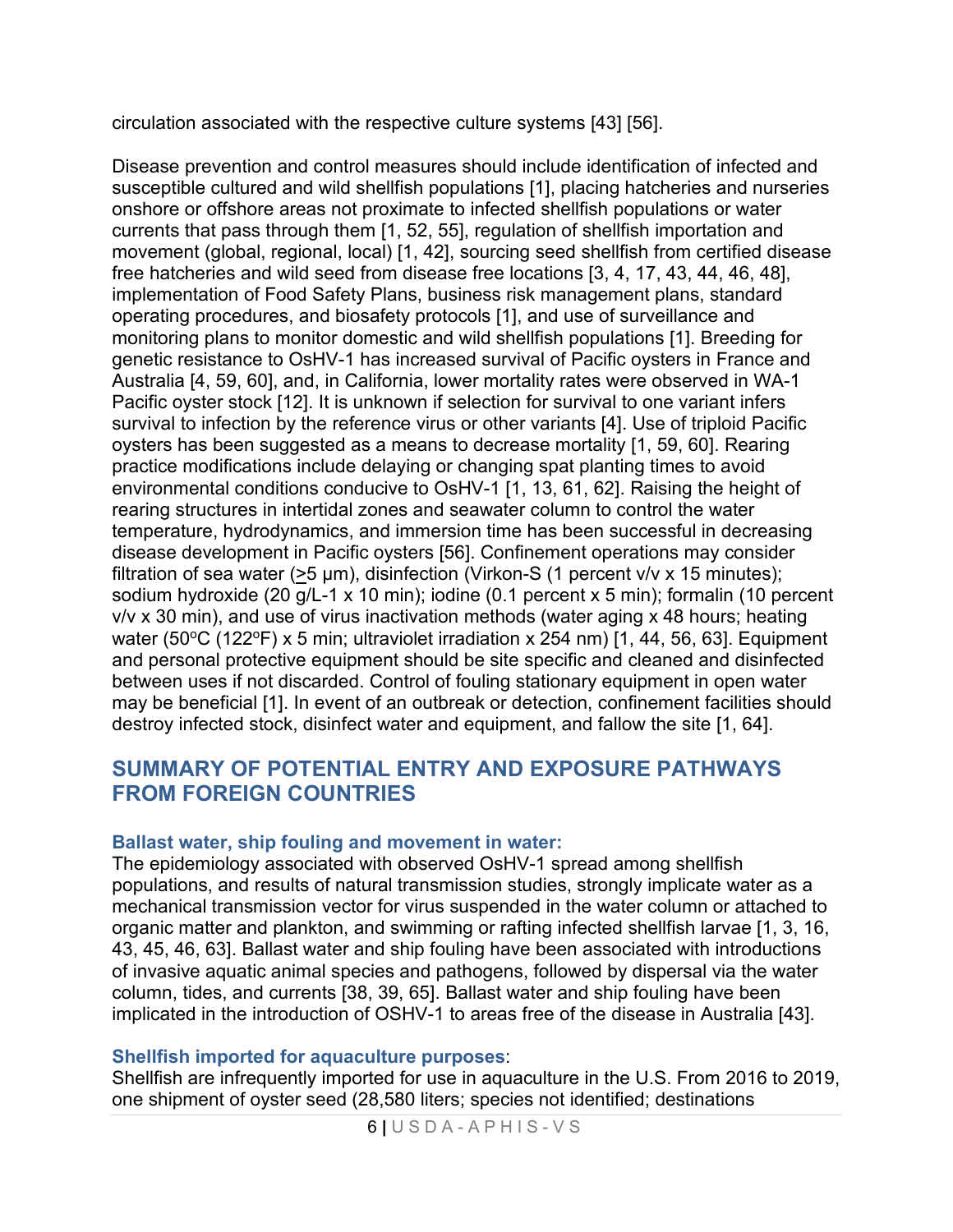unknown) were imported from Canada into the U.S. (**Table 3**). No juvenile or adult shellfish were imported for use in aquaculture during this period. OsHV-1 may be introduced via this import pathway depending on what species of shellfish are imported, the source countries, and whether the importing states require OsHV-1 freedom testing.

### **Imported live shellfish and shellfish products for human consumption:**

Importation of live shellfish, and frozen uncooked seafood have been identified as pathways of introduction of aquatic diseases [43, 66]. Data summarized for the years 2016 through 2019 indicate the U.S. imported multiple species of farmed and nonfarmed live fresh and chilled shellfish, and raw frozen and processed shellfish products for human consumption from countries with reported OsHV-1 presence (Australia, China, France, Ireland, Italy, Korea, Mexico, the Netherlands, New Zealand, Portugal, Spain, and the U.K.) ( **Tables 4**). In addition, the FDA recently finalized a molluscan shellfish equivalence determination for [Spain and the Netherlands,](https://www.fda.gov/news-events/press-announcements/fda-achieves-key-milestone-finalizes-framework-will-resume-shellfish-trade-europe-first-time-10) allowing shellfish imports from these OsHV-1 positive countries.

Countries exporting live shellfish and shellfish products to the U.S. are required to meet FDA requirements for processing; however, imported live shellfish and shellfish products are not tested for presence of aquatic disease pathogens during processing or prior to movement, export, or sale [29, 67, 68]. OsHV-1 virus remains viable at temperatures used to transport and store live shellfish; therefore, it is highly likely that OsHV-1 infected food-sized Pacific oysters and other susceptible shellfish are exported to the U.S. from countries with reported OsHV-1 presence. Cooked, smoked and preserved oyster and shellfish products are prepared at temperatures exceeding those published for OsHV-1 virus inactivation (50°C (122°F)) (Table 10). However, specific inactivation efficacy studies of these methods have not been published for OsHV-1. The exposure risk is difficult to quantify because there is lack of knowledge regarding the destination of imported shellfish once they pass through ports of entry, and lack of information regarding the prevalence of OsHV-1 or quantity of virus present in imported shellfish or shellfish products. Once imported live shellfish and shellfish products enter the U.S, the potential exposure pathways of disease introduction to naïve domestic cultured and wild shellfish populations include purging and freshening (live shellfish) and processing and waste streams (live and processed shellfish) described below.

# **SUMMARY OF DOMESTIC TRANSMISSION PATHWAYS**

### **Ballast water, ship fouling, and movement in water:**

Because water has been implicated as a mechanical transmission vector for virus suspended in the water column or attached to organic matter and plankton, as well as swimming or rafting infected shellfish larvae [1, 3, 16, 43, 45, 46, 63], transmission of virus along the West Coast of the United States is a likely domestic pathway of spread between infected and naïve shellfish populations. Likewise, movement of virus in ballast water and ship fouling, followed by dispersal via the water column, tides, and currents is another plausible pathway of spread along the US West coast [38, 39, 65].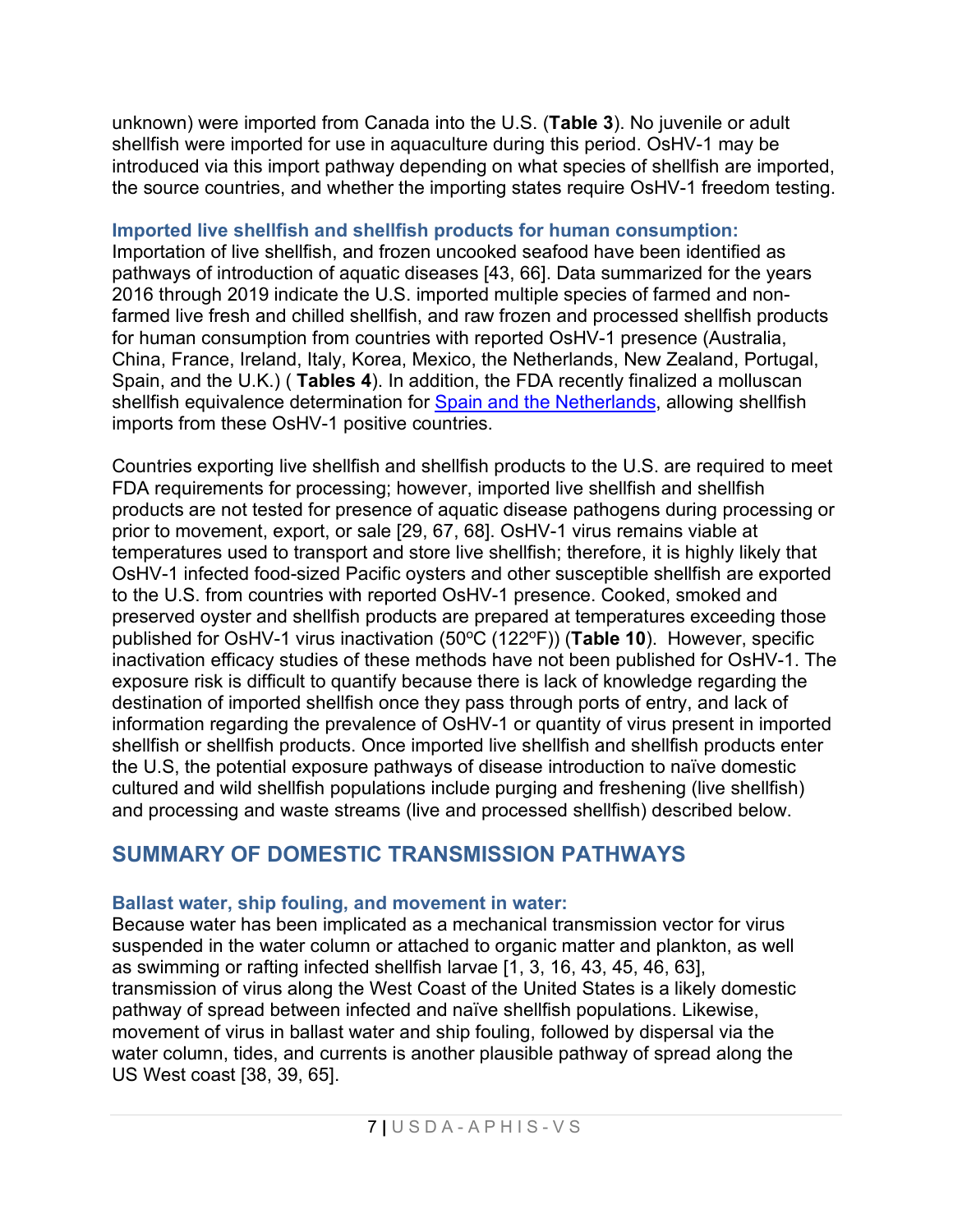#### **Movement of domestic shellfish for aquaculture purposes:**

All coastal states regulate importation, and inter- and intra-state movements of shellfish for aquaculture purposes; however, variability in movement permitting and disease freedom requirements exists (**Table 3**)[4], possibly resulting in introduction of OsHV-1 infected shellfish to areas where the disease is not known to be present. A lack of local, regional, or national surveillance, including access to the results of industry testing, limit capability to fully assess OsHV-1 presence/absence geographically or within susceptible shellfish populations. OsHV-1 appears endemic in specific areas in California [12, 13, 16]; therefore it is highly plausible that resident populations of infected shellfish in these areas may serve as sources of virus that will be dispersed via water to adjacent areas of the West coast.

### **Domestic shellfish for human consumption:**

The risks of OsHV-1 introduction to naïve shellfish populations posed by domestically sourced live Pacific oysters, shellfish, or processed shellfish products, are regionally variable and affected by the storage, distribution, processing, consumption, and disposal pathways. Movement and distribution of domestically reared live shellfish to commercial markets is not regulated as strictly as movement of shellfish intended for aquaculture, but is subject to FDA, NSSP, FDA, and some state regulations (**Table 9**); however, there is limited accessible data available to evaluate such movements [69]. The exposure risk is difficult to quantify because there is lack of knowledge regarding the prevalence of OsHV-1 or quantity of virus present in domestic shellfish or shellfish products sourced from or produced in areas where OsHV-1 is reported.

#### **Exposure of susceptible shellfish via wet storage:**

Live domestically reared shellfish are often temporarily held in offshore or onshore wet storage after harvesting for purging and to increase the salt content of the shellfish [27, 70]**.** Operators must comply with the NSSP Guide for the Control of Molluscan Shellfish under FDA purview to maintain the sanitary quality of the stored shellfish [27]. Some states also regulate wet storage (**Table 9**). Commingling of shellfish harvested from different areas is restricted, and there are requirements regarding facility structure, water quality and treatment, holding temperatures, icing; and record keeping [27]. Microbial pathogen control guidelines are specific to zoonotic bacterial pathogens. It is unlikely that imported live shellfish are held in domestic wet storage facilities. The risk of exposure posed by wet storage is dependent on the location of the facilities in proximity to infected and susceptible shellfish, state regulations regarding movements of shellfish intended for food, the source and disposition pathways of the water used, and the preand post-water treatment methods. The risk of exposure is greatest in areas of the West coast where OsHV-1 is present. Offshore facilities pose a plausibly greater risk due to their location in the ocean. In areas of the West coast, along the East and Gulf coasts, and in Alaska and Hawaii where OsHV-1 surveillance and/or state regulations requiring OsHV-1 disease freedom testing prior to movement of shellfish has not resulted in detections of virus. Consequently, it is unlikely that this wet storage pathway from these populations has occurred.

### **TRANSMISSION PATHWAYS ASSOCIATED WITH SHELLFISH**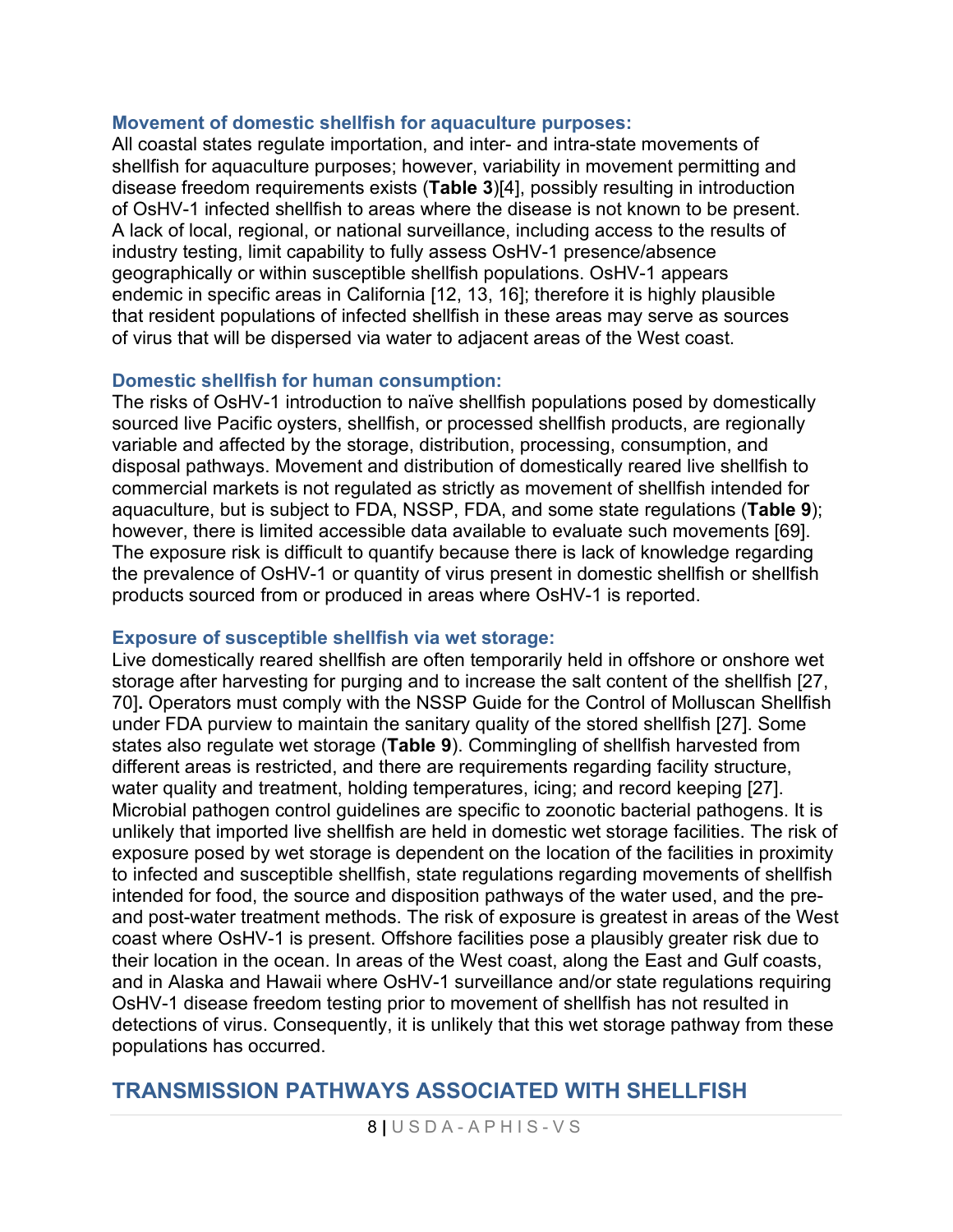## **PROCESSING AND HANDLING**

### **Exposure of susceptible shellfish via freshening**:

Retail and live markets may freshen live domestically sourced and imported shellfish prior to sale by immersion in a tank of artificial seawater or brined freshwater, or by running artificial seawater or brined water over the shellfish for several days. Shellfish may also be stored on ice or at or below  $5^{\circ}C$  (41 $^{\circ}F$ ). Holding tank water and ice melt are likely disposed of via municipal wastewater systems; however, it is possible that commercial entities located near coastlines dispose of water and ice melt into the ocean or adjacent waterways. Exposure is plausible in any coastal location where imported shellfish or shellfish sourced from OsHV-1 affected areas of the US may be freshened prior to sale to consumers.

### **Exposure of susceptible shellfish via purging (draining, depuration):**

Purging (draining, depuration) is practiced by some consumers to remove sand and grit, and reduce microbial contaminants [71]. Use of tap water to make saltwater solutions for purging is recommended; however, domestically sourced and imported live shellfish purchased in coastal areas may be placed in the ocean or adjacent water sources for this purpose. Some states have regulations discouraging this practice; however, consumer compliance and enforcement rates of such regulations are generally unknown. Exposure via this pathway is plausible wherever infected regionally sourced or imported live shellfish may be sold for human consumption.

### **Exposure of susceptible shellfish via domestic processing:**

In areas of the West coast where OsHV-1 is present, locally sourced and imported infected shellfish likely enter food processing pathways. In areas of the West coast where OsHV-1 is not present, along the East and Gulf coasts, and in Alaska and Hawaii, imported infected shellfish may enter food production pathways. The exposure risk posed by this pathway likely is affected by the volumes of infected shellfish that are processed, the prevalence of OsHV-1 in infected shellfish, the efficacy of the liquid and solid waste stream treatments and disposal pathways, and the proximity of processing facilities to susceptible shellfish populations.

### **Exposure of susceptible shellfish via disposition of waste shellfish, shellfish products and consumption waste:**

Approximately 40 percent of commercial seafood is discarded as waste. Landfills are the most common waste disposal pathways and monitor groundwater for microbial contamination [72-74]; however, it is unknown how the methods used are associated with the presence of aquatic animal pathogens. Wild animals and birds that forage on landfills may function as fomites or transmission vectors. There are knowledge gaps regarding the quantity of waste shellfish or shellfish product used as bait or discarded by consumers into compost piles, coastal waterways, or other pathways that may allow introduction of OsHV-1 to susceptible populations. If discarded waste is capable of contaminating ground water or is placed into waters adjacent to the ocean, it is plausible that virus will reach susceptible shellfish populations via movement of water. This exposure pathway is plausible in any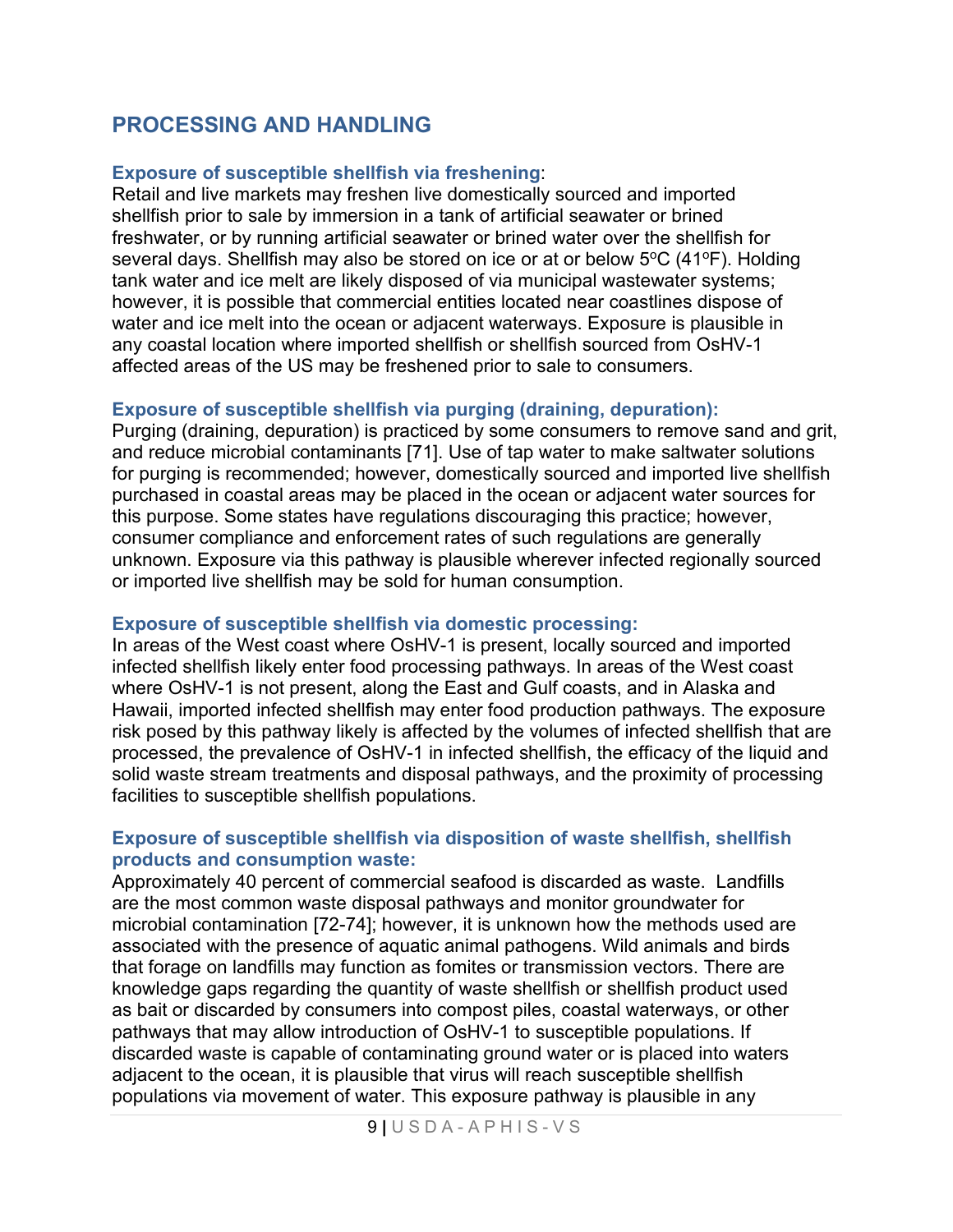coastal area where imported infected shellfish and shellfish product may enter waste disposal pathways; the potential for exposure on the West coast is greatest where OsHV-1 virus may also be present in locally sourced, processed, and consumed shellfish.

### **Exposure of susceptible shellfish via disposition of shells:**

OsHV-1 virus is present in the soft tissues of shellfish, not in shell constituents; however, shells from improperly shucked shellfish might retain tissues containing enough virus to pose an exposure risk. According to the literature, disposition of shells typically includes collection by solid waste companies (37 percent), disposal into the sea (25 percent), and use as compost, animal feed constituents or other uses (38 percent) [43]. Oyster shells from commercial entities (restaurants, grocery stores) are likely disposed of via landfills; however, it is plausible that commercial entities located near coastlines could dispose of shells into the ocean or natural waterways. Shells disposed of by consumers likely enter landfills; however, disposal of shells into the ocean or natural waterways is plausible. Use of shells in the U.S. for raw materials, animal feeds, or sources of calcium carbonate (CaCO $_3$ ) is generally unknown [43]**.** This exposure pathway is plausible in any coastal area where shells from imported infected shellfish may enter waste disposal pathways; the potential for exposure on the West coast is greatest where OsHV-1 virus may also be present in locally sourced shellfish.

# **POTENTIAL IMPACTS**

The effect that introductions of indigenous or exotic (i.e., variants not indigenous to the U.S.) OsHV-1 might have on U.S. shellfish aquaculture depends on a) virulence of the introduced variants; b) the susceptibility of shellfish species present in the area; c) the location that the introductions occur. There are few studies of comparative pathogenicity, virulence and susceptibility among shellfish species to different OsHV-1 variants that meet the OIE requirements for natural infection [2]. Burge et al 2020 demonstrated susceptibility of U.S. Pacific oysters to OsHV-1 variants from other countries, and that high mortalities can occur (90 percent, French variant; 97.5 percent, Australian variant)[75]. A second study demonstrated differential susceptibility of oyster species to U.S. OsHV-1 variants in the field, and among oyster species and families of U.S. Pacific oysters to OsHV-1 variants from other countries in the laboratory [15]. Delmotte et al 2020 demonstrated that some oyster genotypes are more susceptible to certain OsHV-1 variants than others under field conditions [76].

The short-term impacts associated with introduction of OsHV-1 to naïve U.S. local or regional shellfish industries has been demonstrated. The emergence of OsHV-1 in Tomales Bay, California resulted in doubling of summertime mortality rates of juvenile Pacific oysters and loss of farms in that area, or movement of farms to other embayments. Cultured and wild Pacific oyster and other susceptible shellfish populations are present along the West coast from California to Alaska. Due to the endemic presence of OsHV-1 in specific areas of the West Coast, and the potential for movement of OsHV-1 virus via water, it is plausible that OsHV-1 will eventually spread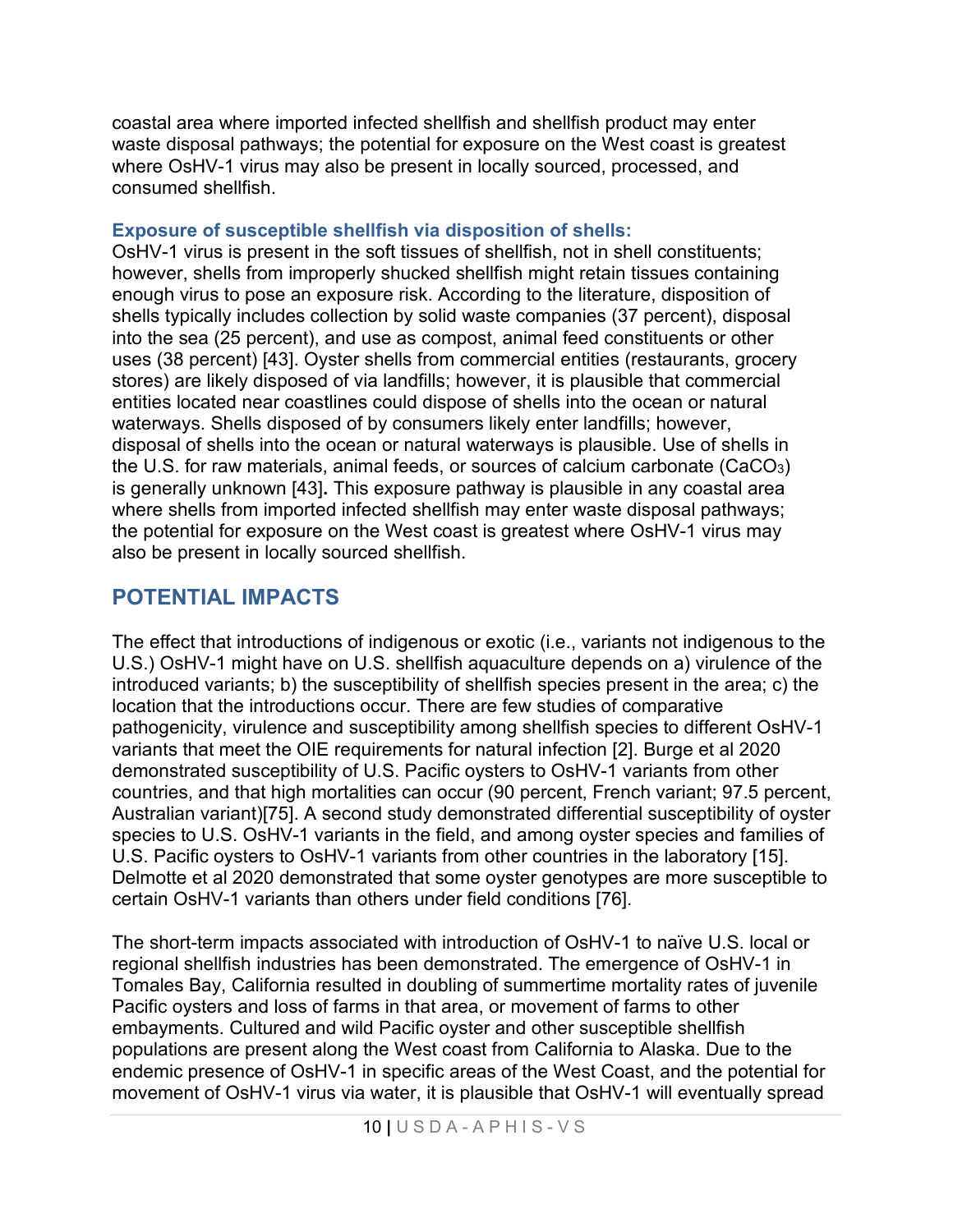along the West Coast, with associated local and regional economic effects. Exposure to exotic OsHV-1 variants also plausibly could occur via pathways described in this document.

Local and regional economic consequences of OsHV-1 introduction to naïve areas of the U.S. West Coast Pacific oyster industry is unknown, but may be significant [22]. The West Coast shellfish industry primarily cultivates Pacific oysters [21, 77]. In 2013, the West Coast industry was comprised of approximately 300 commercial shellfish farms and 5 major private hatcheries, employed approximately 3,800 people, and annually contributed over USD \$270 million to the regional economy [21, 77]. An economic impact report published in 2013 stated that in 2010, Washington state shellfish aquaculture spent approximately \$100 million USD in the state economy, was responsible for approximately 1,900 direct and 801 indirect jobs, and generated an estimated \$77 million USD in labor income [77]. The California shellfish aquaculture industry contributed approximately \$12 million USD to the state economy, generating an estimated 200 direct and 80 indirect jobs, and \$10 million USD in labor income[77]. This study did not assess the economic impacts for Oregon.

Introduction of endemic or exotic OsHV-1 to the East and/or Gulf Coasts where naïve susceptible wild and/or cultured shellfish are present could result in consequences similar to those associated with OsHV-1 emergence and establishment in Tomales Bay. Pacific oyster are not cultivated on the East Coast, however, OsHV-1 susceptible species, including the Eastern oyster, are present; therefore, the consequences of introduction of OsHV-1 to this region would likely be economically impactful [78]. Approximately 1000 farms are located in all East Coast states excluding Delaware [79]. Economic data relative to shellfish aquaculture is not readily accessible for many of these states. In 2012, the total economic impact of shellfish aquaculture (hard clams and oysters) in Virginia was 925 jobs, approximately \$81 million USD in output, \$27 million USD in income, and \$3.6 million USD in taxes. Oyster aquaculture contributed approximately 23 percent of output (\$19.7 million USD), 25 percent of jobs (232 jobs), 37 percent of income (\$10 million USD), and 33 percent of taxes (\$1.2 million USD)[80]. Economic data for shellfish aquaculture is not readily accessible for many states along the Gulf Coast. In 2016, the Gulf states produced more shellfish by volume than any other region in the nation [22], and sources state that 80 percent to 90 percent of Eastern oyster production occurs in the Gulf of Mexico; therefore, the consequences of introduction of OsHV-1 to this region could be economically impactful [78]. Presently there have been no detections of OsHV-1 on the East or Gulf Coasts.

Volumes of shellfish exported by the U.S., including species susceptible to OsHV-1, are summarized in **Tables 11 to 15**. In 2019, the U.S. exported 177,388 kg of *Haliotis* ssp. abalone products (live and prepared product); 2,903,539 kg of live clams and clam products; 277,037 kg of live, fresh or chilled *Mytillus* spp., *Perna* spp mussels; 5,977,712 kg of *Pecten* spp., *Chlamys* spp., and other scallops spp. product (live and prepared) [69]. The impacts that OsHV-1 may have on U.S. exports of consumable shellfish products are difficult to assess. Currently, OsHV-1 is not a disease of concern to the European Union [81], and the only country that requires testing for OsHV-1 is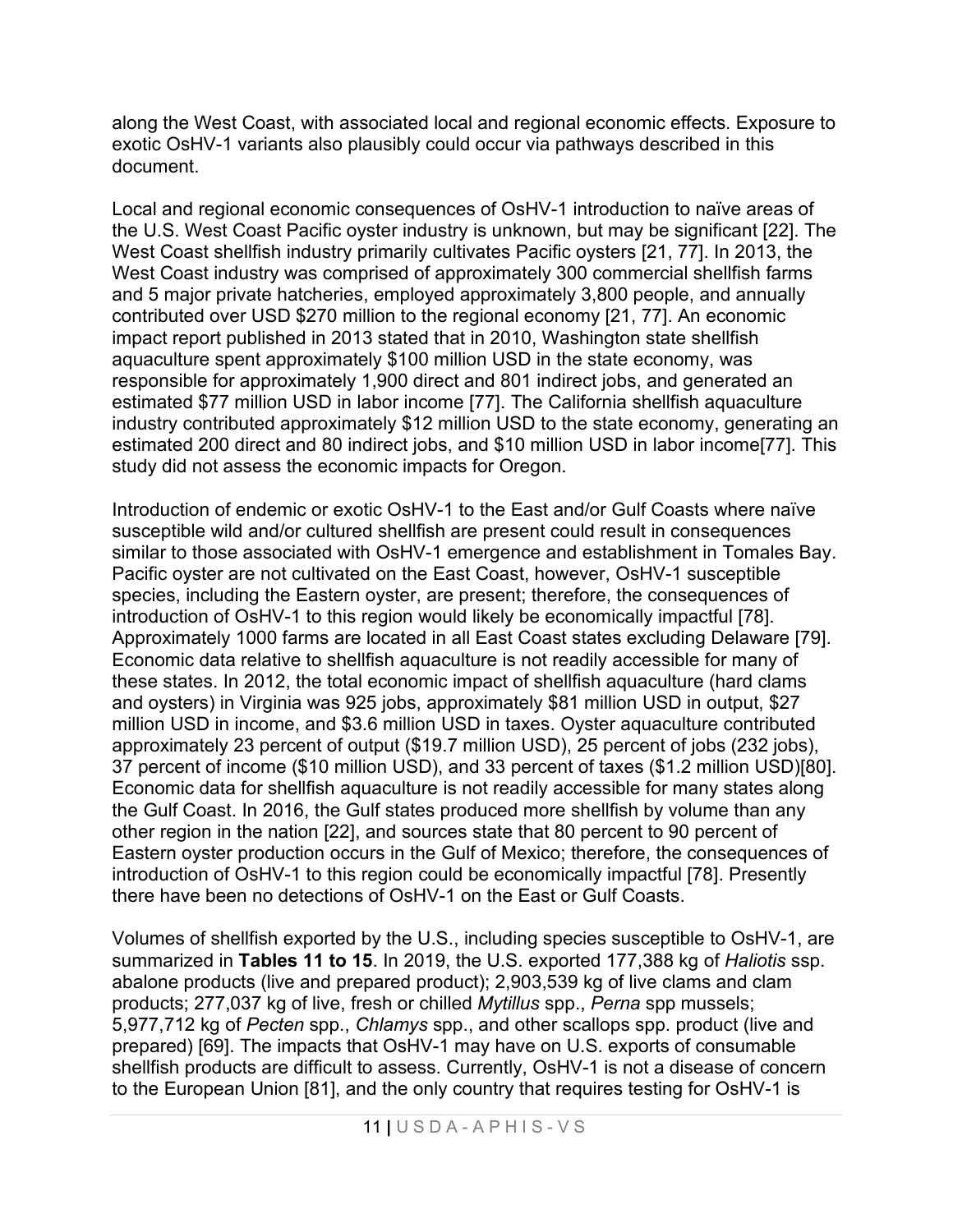Canada (oyster seed specifically) [82].

## **REFERENCES**

1. Rodgers, C., et al., *A literature review as an aid to identify strategies for mitigating ostreid herpesvirus 1 in Crassostrea gigas hatchery and nursery systems.* Reviews in Aquaculture, 2019. **11**(3): p. 565-585.

2. (OIE), W.O.f.A.H., *Manual of Diagnostic Tests for Aquatic Animals*. 7th Edition ed. 2018.

3. Mandas, D. and F. Salati, *Ostreid herpesvirus: A pathogen of oysters.* Virology: Research & Reviews, 2017. **1**(2): p. 1-5.

4. Divilov, K., et al., *First evaluation of resistance to both a California OsHV-1 variant and a French OsHV-1 microvariant in Pacific oysters.* BMC genetics, 2019. **20**(1): p. 1-9.

5. Abbadi, M., et al., *Identification of a newly described OsHV-1 µvar from the North Adriatic Sea (Italy).* The Journal of general virology, 2018. **99**(5): p. 693.

6. Burioli, E., M. Prearo, and M. Houssin, *Complete genome sequence of Ostreid herpesvirus type 1 µVar isolated during mortality events in the Pacific oyster Crassostrea gigas in France and Ireland.* Virology, 2017. **509**: p. 239-251.

7. Renault, T., et al., *Analysis of clinical ostreid herpesvirus 1 (Malacoherpesviridae) specimens by sequencing amplified fragments from three virus genome areas.* Journal of virology, 2012. **86**(10): p. 5942-5947.

8. Paul-Pont, I., N.K. Dhand, and R.J. Whittington, *Spatial distribution of mortality in Pacific oysters Crassostrea gigas: reflection on mechanisms of OsHV-1 transmission.* Diseases of Aquatic Organisms, 2013. **105**(2): p. 127-138.

9. Savin, K.W., et al., *A neurotropic herpesvirus infecting the gastropod, abalone, shares ancestry with oyster herpesvirus and a herpesvirus associated with the amphioxus genome.* Virology journal, 2010. **7**(1): p. 308.

10. Ren, W., et al., *Complete genome sequence of acute viral necrosis virus associated with massive mortality outbreaks in the Chinese scallop, Chlamys farreri.* Virology journal, 2013. **10**(1): p. 1-7.

11. Xia, J., et al., *Complete genome sequence of Ostreid herpesvirus-1 associated with mortalities of Scapharca broughtonii broodstocks.* Virology journal, 2015. **12**(1): p. 110.

12. Burge, C.A., F.J. Griffin, and C.S. Friedman, *Mortality and herpesvirus infections of the Pacific oyster Crassostrea gigas in Tomales Bay, California, USA.* Diseases of aquatic organisms, 2006. **72**(1): p. 31-43.

13. Burge, C.A., et al., *Summer seed mortality of the Pacific oyster, Crassostrea gigas Thunberg grown in Tomales Bay, California, USA: the influence of oyster stock, planting time, pathogens, and environmental stressors.* Journal of Shellfish Research, 2007. **26**(1): p. 163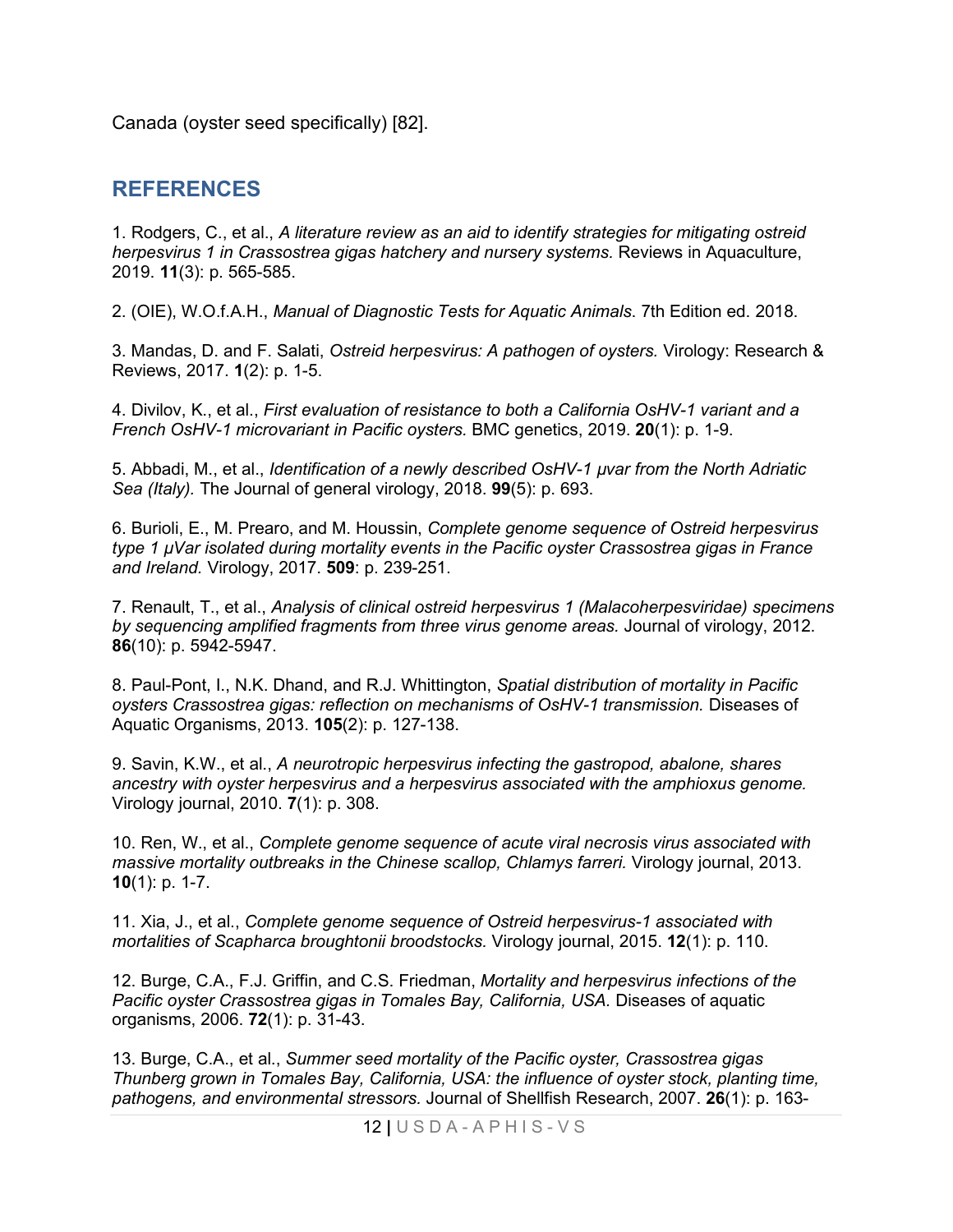172.

14. Friedman, C.S., et al., *Herpes virus in juvenile Pacific oysters Crassostrea gigas from Tomales Bay, California, coincides with summer mortality episodes.* Diseases of aquatic organisms, 2005. **63**(1): p. 33-41.

15. Burge, C.A., R.E. Strenge, and C.S. Friedman, *Detection of the oyster herpesvirus in commercial bivalves in northern California, USA: conventional and quantitative PCR.* Diseases of Aquatic Organisms, 2011. **94**(2): p. 107-116.

16. Renault, T., et al., *Ostreid herpesvirus 1 infection among Pacific oyster (Crassostrea gigas) spat: relevance of water temperature to virus replication and circulation prior to the onset of mortality.* Appl. Environ. Microbiol., 2014. **80**(17): p. 5419-5426.

17. Grijalva-Chon, J., et al., *Detection of a new OsHV-1 DNA strain in the healthy Pacific oyster, Crassostrea gigas Thunberg, from the Gulf of California.* J. Fish Dis, 2013. **36**(11): p. 965-968.

18. Martínez-García, M.F., et al., *OsHV-1 and notifiable protozoa in healthy Crassostrea corteziensis cultured in two distant areas of the Gulf of California.* Latin american journal of aquatic research, 2017. **45**(4): p. 699-707.

19. FAO. *National Aquaculture Sector Overview*. Available from: [http://www.fao.org/fishery/countrysector/naso\\_usa/en.](http://www.fao.org/fishery/countrysector/naso_usa/en)

20. NASS, *2018 Census of Aquaculture*. 2019.

21. NOAA. *National Shellfish Initiative*. National Oceanic and Atmospheric Administration ]. Available from: [https://www.fisheries.noaa.gov/content/national-shellfish-initiative.](https://www.fisheries.noaa.gov/content/national-shellfish-initiative)

22. Office, G.P., *Code of Federal Regulation Title 50 Chapter I Subchapter B Part 16 Injurious Wildlife*, U.S.F.a.W. Service, Editor. 2020.

23. Office, G.P., *Code of Federal Regulation Title 50 Chapter I Subchapter B Part 17 Endangered and Threatened Wildlife and Plants*, U.S.F.a.W. Service, Editor. 2020.

24. *Importing and Exporting Shellfish and Fishery Products*. Available from: [https://www.fws.gov/le/pdf/import-export-shellfish-fishery-products-fact-sheet.pdf.](https://www.fws.gov/le/pdf/import-export-shellfish-fishery-products-fact-sheet.pdf)

25. (FDA), U.S.F.a.D.A., *National Shellfish Sanitation Program (NSSP): Guide for the Control of Mulluscan Shellfish 2017 Revision.* 2017.

26. FDA, *FDA Food Safety Modernization Act (FSMA).* 2007.

27. FDA. *Imported Seafood Safety Program*. Available from: [https://www.fda.gov/food/importing](https://www.fda.gov/food/importing-food-products-united-states/imported-seafood-safety-program)[food-products-united-states/imported-seafood-safety-program.](https://www.fda.gov/food/importing-food-products-united-states/imported-seafood-safety-program) 28. Burkhardt, K., *Water Pollution from Slaughterhouses*. 2018, Environmental Integrity Project.

29. Bustillo-Lecompte, C. and M. Mehrvar, *Slaughterhouse wastewater: treatment, management and resource recovery.* Physico-chemical wastewater treatment and resource recovery, 2017: p. 153-174.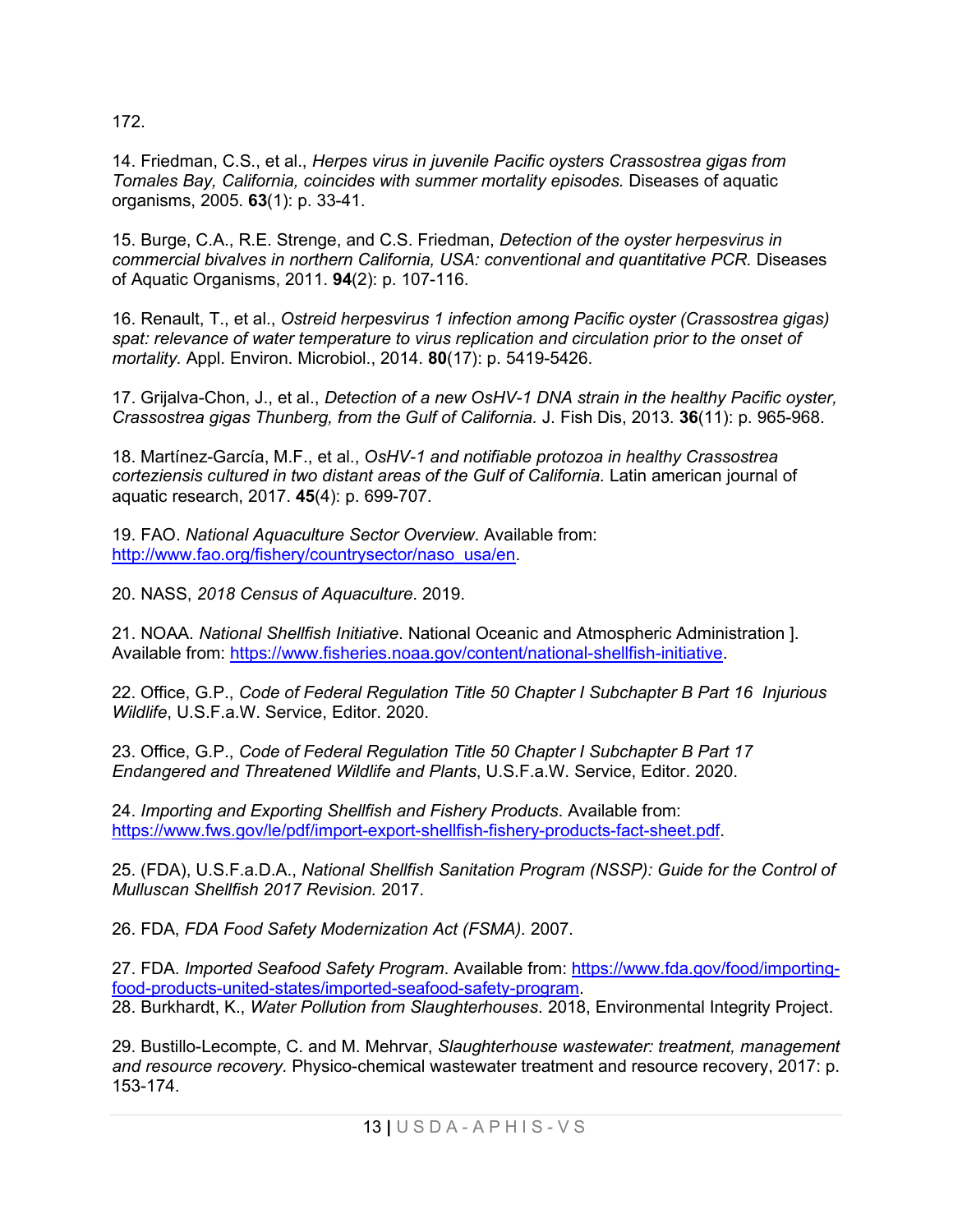30. Gottlieb, S., *Statement from FDA Commissioner Scott Gottlieb, M.D., on effort to help bolster U.S. shellfish market by taking mutually beneficial steps to resume shellfish trade with the EU*, Food and Drug Adminstration, Editor. 2018.

31. Food and Drug Adminstration, *FDA Publishes Proposed Determination that European Union's Shellfish Safety Program is Equivalent to U.S. System*, Food and Drug Adminstration, Editor. 2018.

32. Office, G.P., *Code of Federal Regulation Title 46 Chapter I Subchapter Q Part 162 Subpart 162.060 Ballast Water Management Systems*, U.S.C. Guard, Editor. 2020.

33. Braynard, K. *12/2/2016: Marine Safety Center issues Ballast Water Managment System (BWMS) type-approval certificate to Aptimarin AS*. 2016; Available from: [https://mariners.coastguard.dodlive.mil/2016/12/02/marine-safety-center-issues-ballast-water](https://mariners.coastguard.dodlive.mil/2016/12/02/marine-safety-center-issues-ballast-water-management-system-bwms-type-approval-certificate-optimarin-as/)[management-system-bwms-type-approval-certificate-optimarin-as/.](https://mariners.coastguard.dodlive.mil/2016/12/02/marine-safety-center-issues-ballast-water-management-system-bwms-type-approval-certificate-optimarin-as/)

34. Kim, Y., et al., *Metagenomic investigation of viral communities in ballast water.* Environmental science & technology, 2015. **49**(14): p. 8396-8407.

35. Guard, U.C., *Standards for living organisms in ships' ballast water discharged in US waters.* Federal Register, 2012. **77**: p. 17254-17320.

36. Hines, A., et al., *Biological invasions of cold-water coastal ecosystems: ballast-mediated introductions in Port Valdez/Prince William Sound, Alaska.* Final Report to Regional Citizens Advisory Council of Prince William Sound, 2000. **340**.

37. Gray, D.K., et al., *Efficacy of open*‐*ocean ballast water exchange as a means of preventing invertebrate invasions between freshwater ports.* Limnology and Oceanography, 2007. **52**(6): p. 2386-2397.

38. Ren, J., *Technology selection for ballast water treatment by multi-stakeholders: a multiattribute decision analysis approach based on the combined weights and extension theory.* Chemosphere, 2018. **191**: p. 747-760.

39. Hwang, J., et al., *High diversity and potential translocation of DNA viruses in ballast water.* Marine pollution bulletin, 2018. **137**: p. 449-455.

40. Health, E.P.o.A. and Welfare, *Scientific Opinion on the increased mortality events in Pacific oysters, Crassostrea gigas.* EFSA Journal, 2010. **8**(11): p. 1894.

41. Whittington, R.J., et al., *Counting the dead to determine the source and transmission of the marine herpesvirus OsHV-1 in Crassostrea gigas.* Veterinary research, 2018. **49**(1): p. 34.

42. Evans, O., I. Paul-Pont, and R.J. Whittington, *Detection of ostreid herpesvirus 1 microvariant DNA in aquatic invertebrate species, sediment and other samples collected from the Georges River estuary, New South Wales, Australia.* Diseases of aquatic organisms, 2017. **122**(3): p. 247-255.

43. Paul-Pont, I., et al., *Experimental infections of Pacific oyster Crassostrea gigas using the*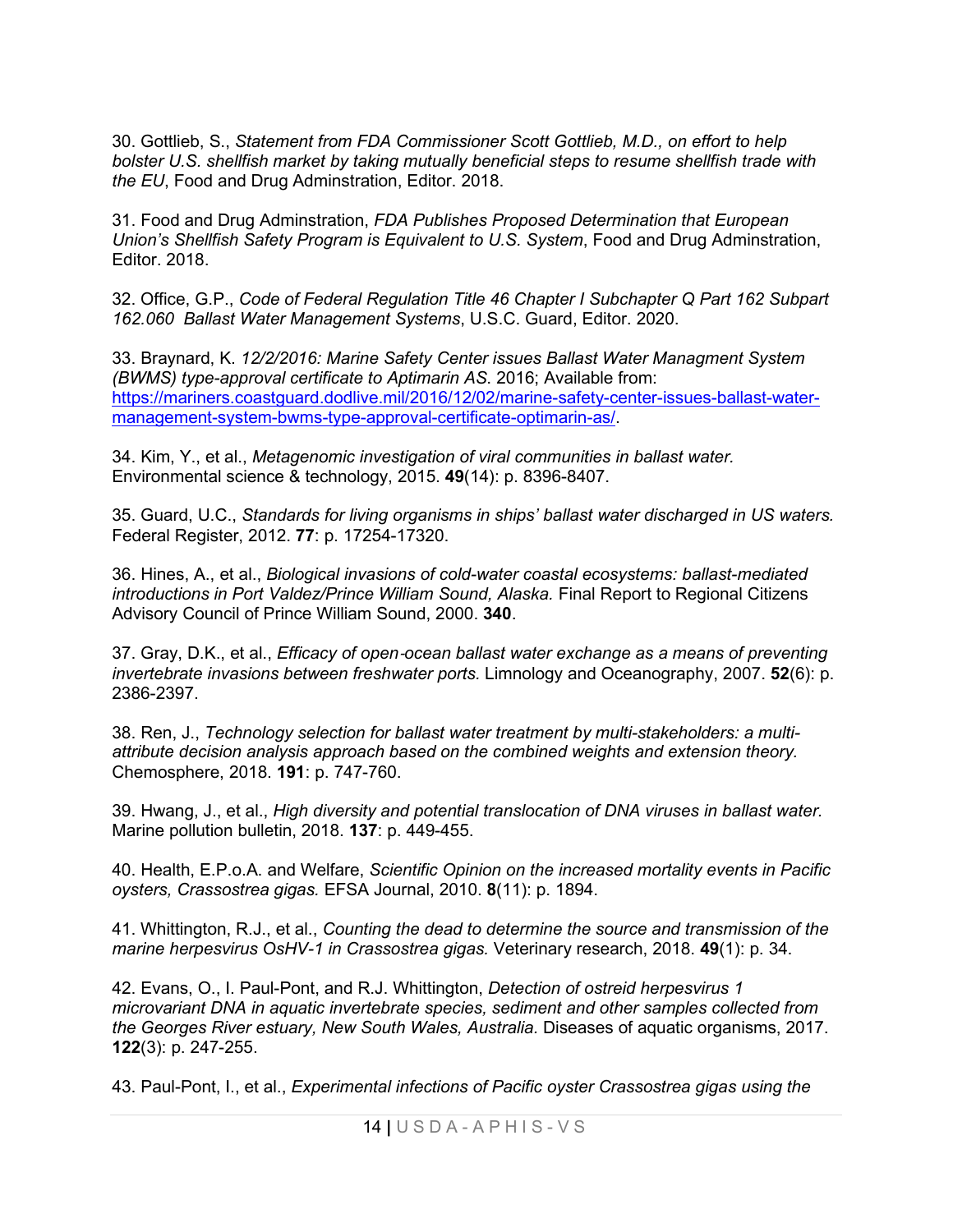*Australian ostreid herpesvirus-1 (OsHV-1) µVar strain.* Diseases of aquatic organisms, 2015. **113**(2): p. 137-147.

44. Whittington, R.J., et al., *Long-term temporal and spatial patterns of Ostreid herpesvirus 1 (OsHV-1) infection and mortality in sentinel Pacific oyster spat (Crassostrea gigas) inform farm management.* Aquaculture, 2019. **513**: p. 734395.

45. Qiu, L., et al., *Detection and quantification of shrimp hemocyte iridescent virus by TaqMan probe based real-time PCR.* Journal of invertebrate pathology, 2018. **154**: p. 95-101.

46. Fuhrmann, M., et al., *The impacts of ostreid herpesvirus 1 microvariants on Pacific oyster aquaculture in the Northern and Southern Hemispheres since 2008.* REVUE SCIENTIFIQUE ET TECHNIQUE-OFFICE INTERNATIONAL DES EPIZOOTIES, 2019. **38**(2): p. 491-509.

47. de Kantzow, M., et al., *Effect of water temperature on mortality of Pacific oysters Crassostrea gigas associated with microvariant ostreid herpesvirus 1 (OsHV-1 µVar).* Aquaculture Environment Interactions, 2016. **8**: p. 419-428.

48. Solomieu, V.B., T. Renault, and M.-A. Travers, *Mass mortality in bivalves and the intricate case of the Pacific oyster, Crassostrea gigas.* Journal of invertebrate pathology, 2015. **131**: p. 2- 10.

49. Pernet, F., et al., *Mass mortalities of Pacific oysters Crassostrea gigas reflect infectious diseases and vary with farming practices in the Mediterranean Thau lagoon, France.* Aquaculture Environment Interactions, 2012. **2**(3): p. 215-237.

50. Moreau, P., et al., *Pesticides and ostreid herpesvirus 1 infection in the Pacific oyster, Crassostrea gigas.* PLoS One, 2015. **10**(6): p. e0130628.

51. Fuhrmann, M., et al., *Metabolism of the Pacific oyster, Crassostrea gigas, is influenced by salinity and modulates survival to the Ostreid herpesvirus OsHV-1.* Biology open, 2018. **7**(2).

52. Paul-Pont, I., et al., *Descriptive epidemiology of mass mortality due to Ostreid herpesvirus-1 (OsHV-1) in commercially farmed Pacific oysters (Crassostrea gigas) in the Hawkesbury River estuary, Australia.* Aquaculture, 2014. **422**: p. 146-159.

53. Whittington, R.J., et al., *Further observations on the influence of husbandry practices on OsHV-1 μVar mortality in Pacific oysters Crassostrea gigas: age, cultivation structures and growing height.* Aquaculture, 2015. **438**: p. 82-97.

54. Martenot, C., et al., *Virulence of Ostreid herpesvirus 1 μVar in sea water at 16 C and 25 C.* Aquaculture, 2015. **439**: p. 1-6.

55. Castinel, A., et al., *OSHV-1 mortalities in Pacific oysters in Australia and New Zealand: the farmer's story.* Cawhthron Institute, Report No, 2015. **2567**.

56. Dégremont, L., *Evidence of herpesvirus (OsHV-1) resistance in juvenile Crassostrea gigas selected for high resistance to the summer mortality phenomenon.* Aquaculture, 2011. **317**(1-4): p. 94-98.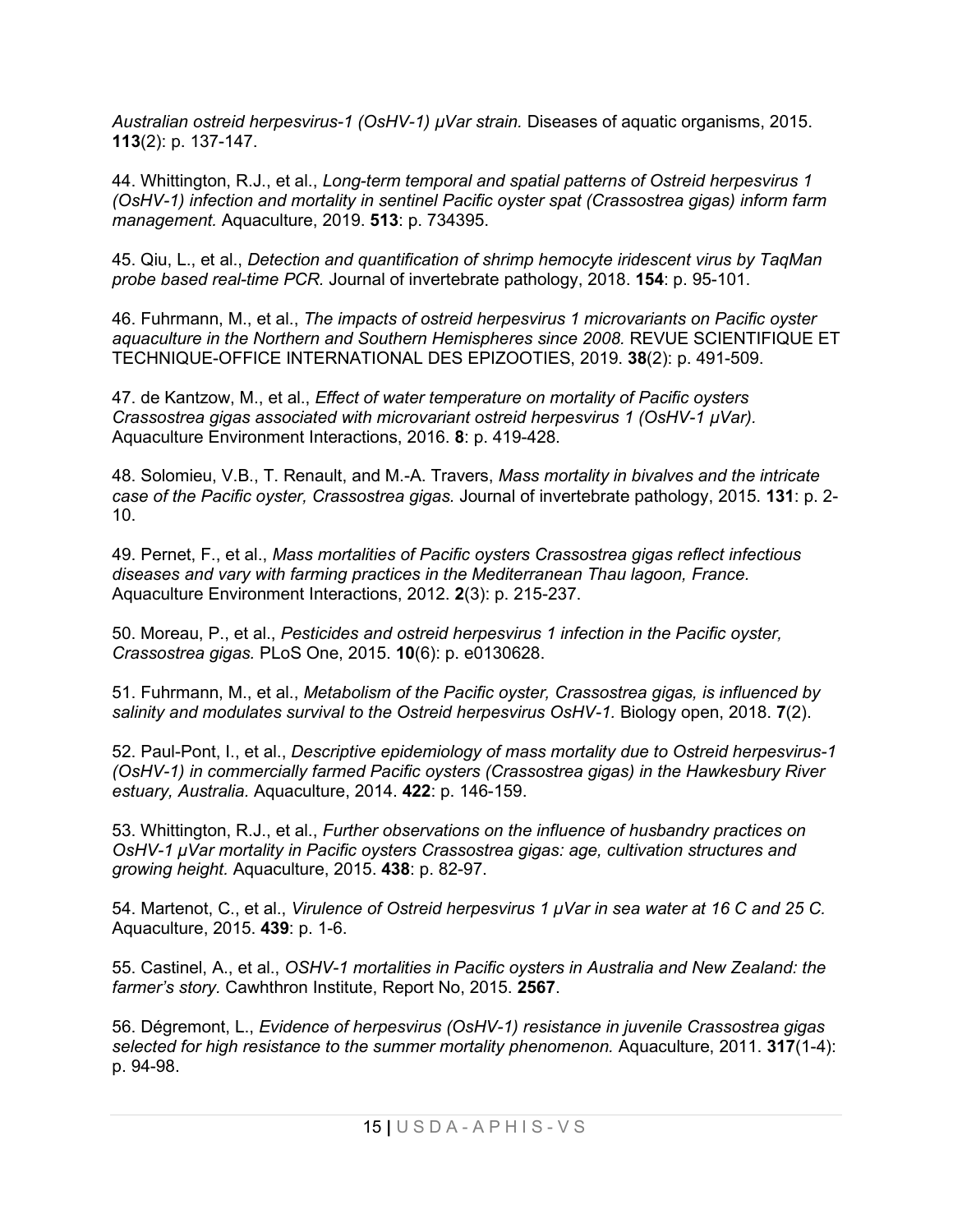57. Degremont, L., M. Nourry, and E. Maurouard, *Mass selection for survival and resistance to OsHV-1 infection in Crassostrea gigas spat in field conditions: response to selection after four generations.* Aquaculture, 2015. **446**: p. 111-121.

58. Dégremont, L., et al., *Relative importance of family, site, and field placement timing on survival, growth, and yield of hatchery-produced Pacific oyster spat (Crassostrea gigas).* Aquaculture, 2005. **249**(1-4): p. 213-229.

59. Carrasco, N., et al., *A production calendar based on water temperature, spat size, and husbandry practices reduce OsHV-1 μvar impact on cultured Pacific oyster Crassostrea gigas in the Ebro Delta (Catalonia), Mediterranean coast of Spain.* Frontiers in Physiology, 2017. **8**: p. 125.

60. Evans, O., et al., *Transmission of Ostreid herpesvirus-1 microvariant in seawater: Detection of viral DNA in seawater, filter retentates, filter membranes and sentinel Crassostrea gigas spat in upwellers.* Aquaculture, 2017. **473**: p. 456-467.

61. Pernet, F., et al., *Infectious diseases in oyster aquaculture require a new integrated approach.* Philosophical Transactions of the Royal Society B: Biological Sciences, 2016. **371**(1689): p. 20150213.

62. Pughiuc, D., *Invasive species: Ballast water battles.* Seaways, March, 2010: p. 5-7.

63. Scott-Orr, H., B. Jones, and N. Bhatia, *Uncooked prawn imports: effectiveness of biosecurity controls.* 2017.

64. (FDA), U.S.F.a.D.A., *Code of Federal REgulations (CFR) Title 21, Subchapter B - Food for Human Consumption; Part 123 Fish and Fishery Products*. 2019.

65. Administration, U.S.F.a.d. *Food Safety Modernization Act and Animal Food*. 2011 [cited 2019 October 10]; Available from: [https://www.fda.gov/animal-veterinary/animal-food](https://www.fda.gov/animal-veterinary/animal-food-feeds/food-safety-modernization-act-and-animal-food)[feeds/food-safety-modernization-act-and-animal-food.](https://www.fda.gov/animal-veterinary/animal-food-feeds/food-safety-modernization-act-and-animal-food)

66. Commission, U.S.I.T. *Dataweb*. Available from: www.dataweb.usitc.gov.

67. Department, E.S., *Wet Storage of Live Aquatic Animals*. Maricopa County Arizona.

68. Shen, X., et al., *Efficacy of Vibrio parahaemolyticus depuration in oysters (Crassostrea gigas).* Food microbiology, 2019. **79**: p. 35-40.

69. Agency, E.P. *Landfill Effluent Guidelines*. Available from: [https://www.epa.gov/eg/landfills](https://www.epa.gov/eg/landfills-effluent-guidelines)[effluent-guidelines.](https://www.epa.gov/eg/landfills-effluent-guidelines)

70. Agency, U.S.E.P., *Municipal Solid Waste Landfills*. 2018.

71. Office, G.P., *Code of Fegeral Regulations Title 40 Chapter I Subchapter N Part 445 Landfills Point Source Category*, E.P. Agency, Editor. 2020.

72. Marston, A., *Senior Staff Veterinary Medical Officer, Live Animla Imports and Exports, Aquaculture Specialist*. 2020.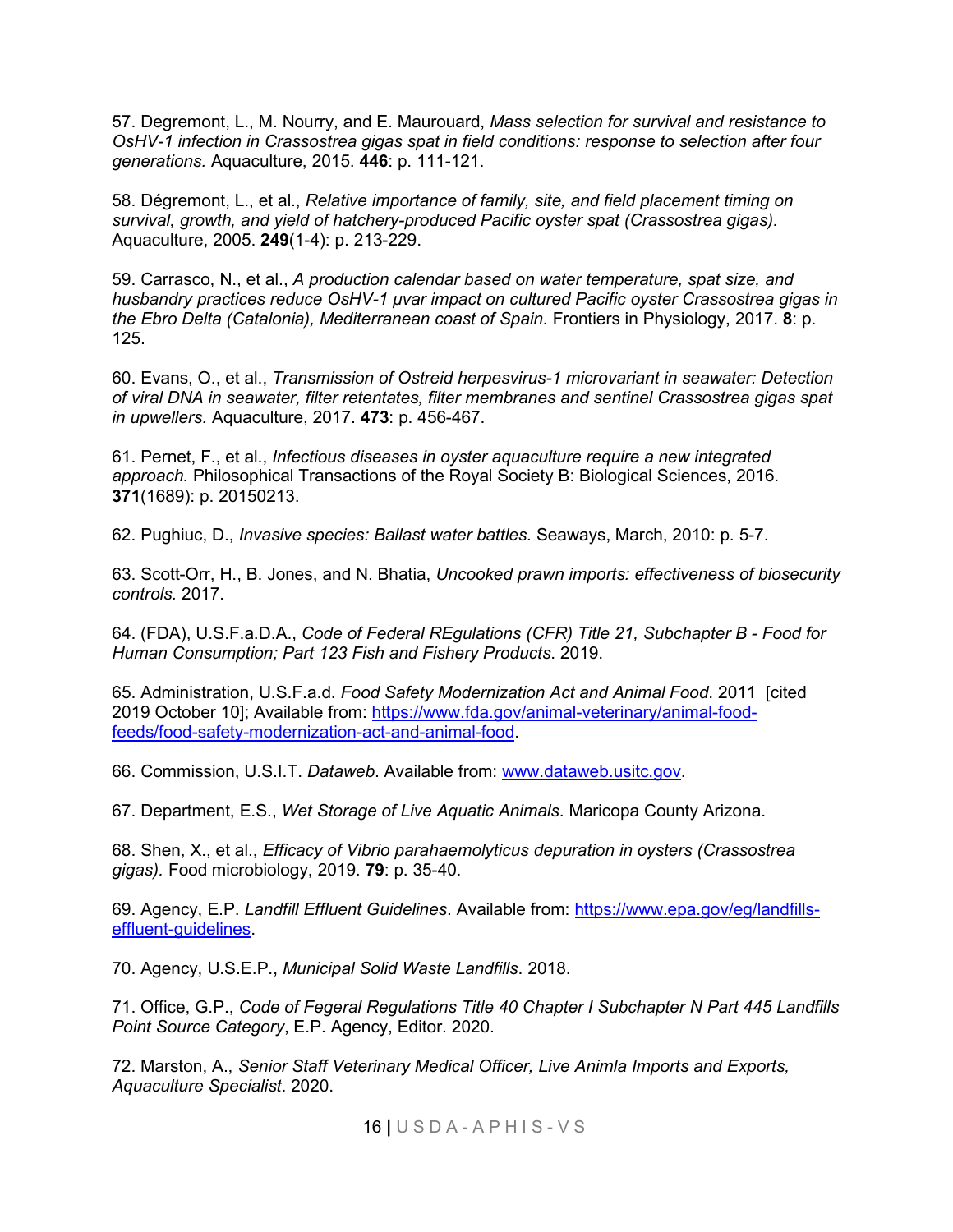73. Economics, N., *Inc. The economic impact of shellfish aquaculture in Washington, Oregon,*  and California. 2013, Report to the Pacific Shellfish Institute. Available from [http://www](http://www/) ....

74. Tunnell, J.W., *Shellfish of the Gulf of Mexico*, in *Habitats and biota of the Gulf of Mexico: before the Deepwater Horizon oil spill*. 2017, Springer. p. 769-839.

75. Flimlin, G., et al., *Best management practices for the East Coast shellfish aquaculture industry.* 2010.

76. Murray, T.J. and K. Hudson, *Economic Activity Associated with Shellfish Aquaculture in Virginia–2012.* 2013.

77. Burge, C.A., et al., *First comparison of French and Australian OsHV-1 µvars by bath exposure.* Diseases of aquatic organisms, 2020. **138**: p. 137-144.

78. Delmotte, J., et al., *Contribution of Viral Genomic Diversity to Oyster Susceptibility in the Pacific Oyster Mortality Syndrome.* Frontiers in Microbiology, 2020. **11**: p. 1579.

79. Friedman, C.S., et al., *Unraveling concordant and varying responses of oyster species to Ostreid Herpesvirus 1 variants.* Science of The Total Environment, 2020. **739**: p. 139752.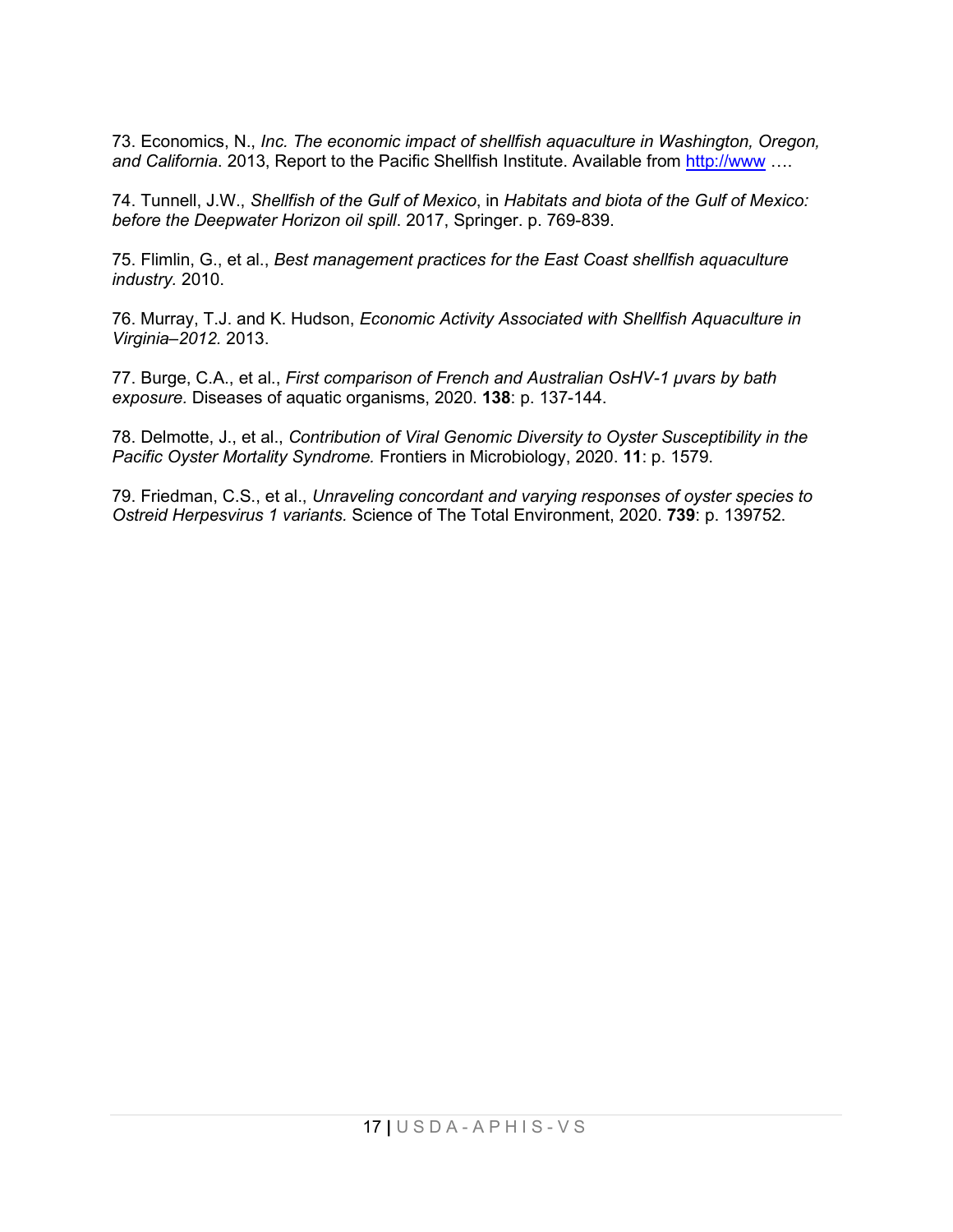# **TABLES**

|                                           | Common name             | Life<br>stage   | <b>Mortality</b>  | OsHV-1,<br>variants and<br>related<br>viruses as<br>reported in<br>the literature                                                    | Country                                                                                                                                                       | Year of<br><b>Detection</b>                                                                                  | Reference                                                                                                                                       |
|-------------------------------------------|-------------------------|-----------------|-------------------|--------------------------------------------------------------------------------------------------------------------------------------|---------------------------------------------------------------------------------------------------------------------------------------------------------------|--------------------------------------------------------------------------------------------------------------|-------------------------------------------------------------------------------------------------------------------------------------------------|
| Ostrea edulis                             | European flat<br>oyster | Larvae,<br>spat | Yes<br>(high)     | Herpes-like<br>OsHV-1 uvar                                                                                                           | France<br><b>USA</b>                                                                                                                                          | 1994<br>2011                                                                                                 | $[83]$<br>[16]                                                                                                                                  |
| Ruditapes<br>(Venerupis)<br>philippinarum | Manila clam             | Larvae          | Yes<br>(high)     | OsHV-1 uvar                                                                                                                          | France<br><b>USA</b>                                                                                                                                          | 1997<br>2011                                                                                                 | $[83]$<br>$[16]$                                                                                                                                |
| Ruditapes<br>decussatus                   | Grooved carpet<br>shell | Larvae          | Yes<br>(high)     | OsHV-1 uvar                                                                                                                          | France                                                                                                                                                        | 1998                                                                                                         | $[84]$                                                                                                                                          |
| Crassostrea gigas                         | Pacific oyster          | All stages      | Yes<br>(high)     | OsHV-1<br>(reference<br>virus;<br>AY509253)                                                                                          | France<br>China                                                                                                                                               | 2000<br>2007                                                                                                 | [85, 86]                                                                                                                                        |
| Crassostrea gigas                         | Pacific oyster          | All stages      | Yes<br>(high)     | OsHV-1 uvar<br>(GenBank<br>HQ842610.1)<br>OsHV-1 uvar<br>Δ9<br>OsHV-1 uvar<br>$\Delta$ 15<br>And other<br>undescribed<br>OsHV-1 uvar | France<br>Ireland<br>England<br>Spain<br>Italy<br>Australia<br>New<br>Zealand<br>Korea<br>Netherlands<br>United<br><b>States</b><br>Korea<br>Sweden<br>Norway | 2008<br>2009<br>2010<br>2010<br>2010<br>2010<br>2010<br>2011<br>2011<br>2011<br>2012<br>2014<br>2014<br>2017 | [16]<br>$[87]$<br>$[42]$<br>$[88]$<br>$[89]$<br>$[90]$<br>$[91]$<br>$[7]$<br>$[92]$<br>$[93]$<br>$[94]$<br>$[95]$<br>$[96]$<br>$[97]$<br>$[19]$ |
| Pecten maximus                            | French scallop          | Larvae          | Yes<br>(high)     | OsHV-1 uvar                                                                                                                          | France                                                                                                                                                        | 2000                                                                                                         | $[84]$                                                                                                                                          |
| Chalmys farrier                           | Chinese scallop         | Adult           | Yes<br>(high)     | <b>Acute Viral</b><br>Necrosis Virus<br>(AVNA)<br>GenBank<br>GQ153938*                                                               | China                                                                                                                                                         | 2001-<br>2013                                                                                                | [10, 98]                                                                                                                                        |
| Halitosis spp.                            | Wild abalone            | Not<br>reported | Yes               | OsHV-1 related<br>herpesvirus                                                                                                        | Australia                                                                                                                                                     | 2005                                                                                                         | $[9]$                                                                                                                                           |
| Crassostrea<br>hongkongensis              | Hong Kong<br>oyster     | Not<br>reported | No                | OsHV-1 uvar                                                                                                                          | China                                                                                                                                                         | 2007-<br>2013                                                                                                | $[98]$                                                                                                                                          |
| Meretrix meretrix                         | Asiatic hard<br>clam    | Not<br>reported | No                | OsHV-1 uvar                                                                                                                          | China                                                                                                                                                         | 2009-<br>2013                                                                                                | $[98]$                                                                                                                                          |
| Donax trunculus                           | Wedge clam              | Not<br>reported | No                | OsHV-1 uvar<br>(GenBank<br>HQ842610.1)                                                                                               | France                                                                                                                                                        | 2010                                                                                                         | $[99]$                                                                                                                                          |
| Mytilus edulis                            | Blue mussel             | Not<br>reported | No                | OsHV-1 uvar<br>(GenBank<br>HQ842610.1)                                                                                               | France                                                                                                                                                        | 2010                                                                                                         | $[99]$                                                                                                                                          |
| <b>Mytilus</b><br>galloprovincialis       | Mediterranean<br>mussel | Not<br>reported | No                | OsHV-1 uvar<br>(GenBank<br>HQ842610.1)                                                                                               | France<br><b>USA</b>                                                                                                                                          | 2010<br>2011                                                                                                 | $[99]$<br>$[16]$                                                                                                                                |
| Crassostrea<br>virginica                  | Eastern oyster          | Adult           | Yes<br>(52%)      | OsHV-1 uvar                                                                                                                          | <b>USA</b>                                                                                                                                                    | 1970<br>2011                                                                                                 | $[16]$                                                                                                                                          |
| Crassostrea<br>sikamea                    | Kumamoto<br>oyster      | Not<br>reported | Not<br>reported   | OSHV-1 uvar                                                                                                                          | <b>USA</b>                                                                                                                                                    | 2011                                                                                                         | $[16]$                                                                                                                                          |
| Crassostrea<br>angulata                   | Portuguese<br>oyster    | Adult           | Yes<br>$(50-70%)$ | OsHV-1 uvar<br>(GenBank<br>HQ842610.1)                                                                                               | Portugal                                                                                                                                                      | 2011                                                                                                         | $[100]$                                                                                                                                         |

## **Table 1:** Chronological history of reported OsHV-1 detection in shellfish species [1]

18 **|** USDA - APHIS - V S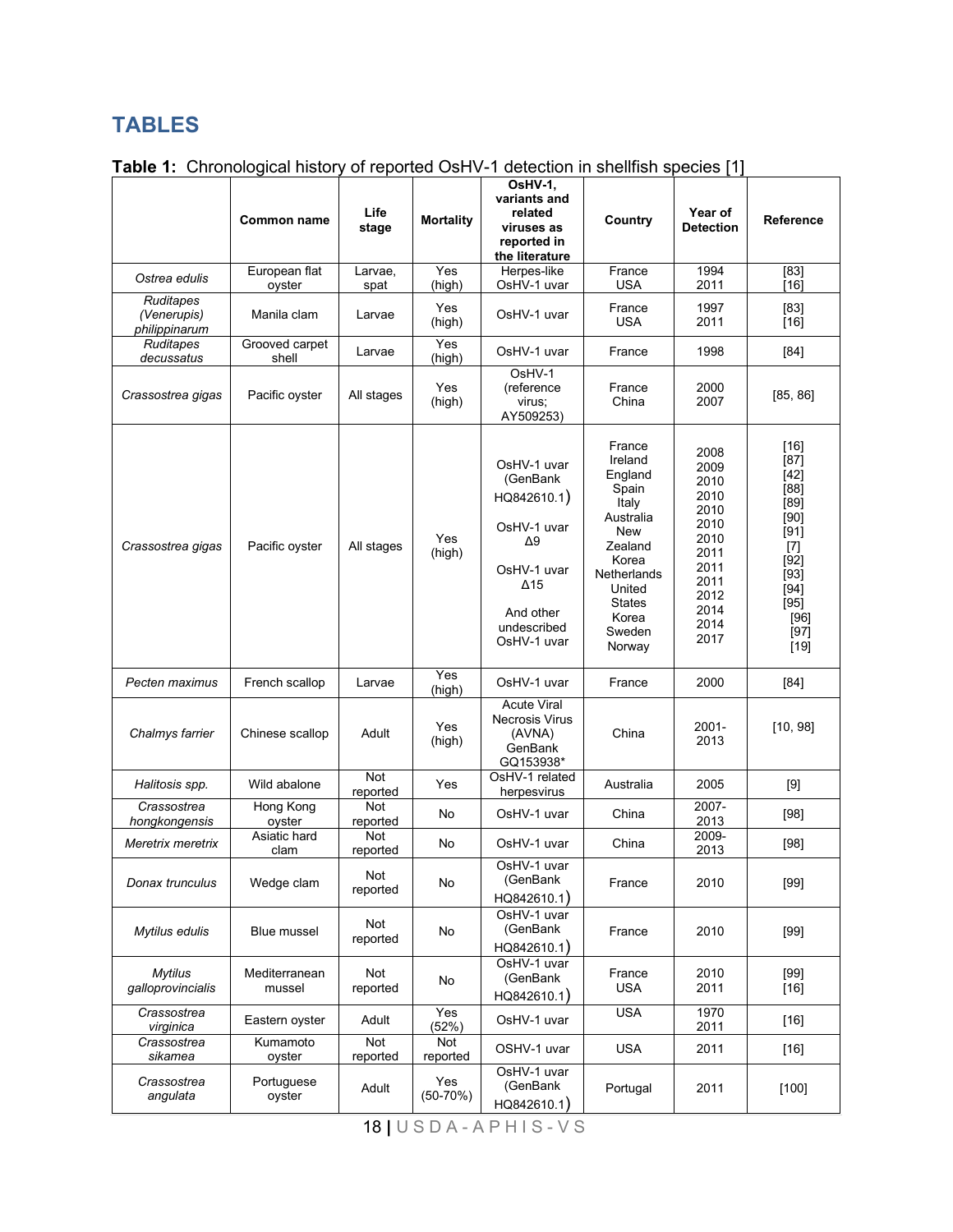| Patinopecten<br>vessoensis  | Yesso scallop         | Not<br>reported        | No.           | OsHV-1 uvar                      | China     | $2011 -$<br>2013 | $[98]$ |
|-----------------------------|-----------------------|------------------------|---------------|----------------------------------|-----------|------------------|--------|
| Scapharca<br>broughtonii    | Blood clam            | Adult                  | Yes<br>(high) | OsHV-1-SB<br>GenBank<br>KP412538 | China     | 2012             | $[11]$ |
| Saccostrea<br>glomerata     | Sydney rock<br>ovster | <b>Not</b><br>reported | No            | OsHV-1 uvar                      | Australia | $2012 -$<br>2013 | [44]   |
| Anadara trapezia            | Sydney cockle         | Not<br>reported        | No            | OsHV-1 uvar                      | Australia | $2012 -$<br>2013 | [44]   |
| Mytilus spp.                | Mussel spp.           | Not<br>reported        | No            | OsHV-1 uvar                      | Australia | $2012 -$<br>2013 | [44]   |
| Trichomya hirsuta           | Hairy mussel          | Not<br>reported        | No            | OsHV-1 uvar                      | Australia | $2012 -$<br>2013 | [44]   |
| Crassostrea<br>corteziensis | Mangrove<br>ovster    | Not<br>reported        | No            | OsHV-1 uvar                      | Mexico    | 2017             | $[19]$ |

**Table 2:** Shellfish species commercially produced, recreationally harvested, or present in United States coastal waters [20, 22, 101, 102].

| <b>Common Name</b>                | <b>Genus species</b>                    | Location                                     | <b>Population status</b>                |
|-----------------------------------|-----------------------------------------|----------------------------------------------|-----------------------------------------|
| Abalone spp.*                     | Halitosis spp                           | West Coast, Hawaii                           | Commercial, restoration,<br>enhancement |
| Butter clam                       | Saxidomus gigantea                      | <b>West Coast</b>                            | Noted as present                        |
| Gaper clam                        | Tresus spp.                             | <b>West Coast</b>                            | Noted as present                        |
| Geoduck clam                      | Panopea generosa                        | West Coast. Alaska                           | Commercial                              |
| Hard clam (northern<br>quahog)    | Mercenaria mercenaria                   | East Coast, Gulf Coast                       | Commercial, Resident                    |
| Pacific littleneck clams          | Leukoma staminea                        | West Coast, Alaska                           | Commercial                              |
| Manila clam*                      | (Ruditapes (Venerupis)<br>philippinarum | West Coast. Hawaii                           | Commercial                              |
| Pacific razor clam                | Siliqua patula                          | <b>West Coast</b>                            | Noted as present                        |
| Pismo clam                        | Tivela stultorum                        | <b>West Coast</b>                            | Noted as present                        |
| Atlantic razor (Jacknife)<br>clam | Ensis directus                          | East Coast                                   | Resident                                |
| Soft-shelled clam                 | Mya arenaria                            | East Coast (Northeast)                       | Commercial, Resident                    |
| Surf clam                         | Spisula solidissima                     | East Coast                                   |                                         |
| Bay mussel                        | Mytilus trossulus                       | West Coast. Alaska<br>East Coast (Northeast) | Commercial, Resident                    |
| <b>Blue mussels</b>               | Mytilus edulis                          | West Coast. Alaska<br>East Coast (Northeast) | Commercial, Resident                    |
| Mediterranean mussels*            | Mytilus galloprovincialis               | <b>West Coast</b>                            | Commercial                              |
| Ribbed mussel                     | Geukensia demissa                       | East Coast                                   | Resident                                |
| Eastern Oyster*                   | Crassostrea virginica                   | West Coast. East Coast<br>Gulf coast.        | Commercial                              |
| European Flat Oyster*             | Ostrea edulis                           | West Coast, Alaska                           | Commercial                              |
| Kumamoto oyster*                  | Crassostrea sikamea                     | West Coast, Alaska, Hawaii                   | Commercial                              |
| Olympia Oyster                    | Ostrea conchaphila                      | West Coast, Alaska                           | Commercial, restoration                 |
| Pacific Oyster*                   | Crassostrea gigas                       | West Coast, Alaska, Hawaii,<br>Fast coast    | Commercial, enhancement                 |
| Bay scallops                      | Argopectin irradians                    | East coast                                   | Commercial, Resident                    |

\*susceptible to OsHV-1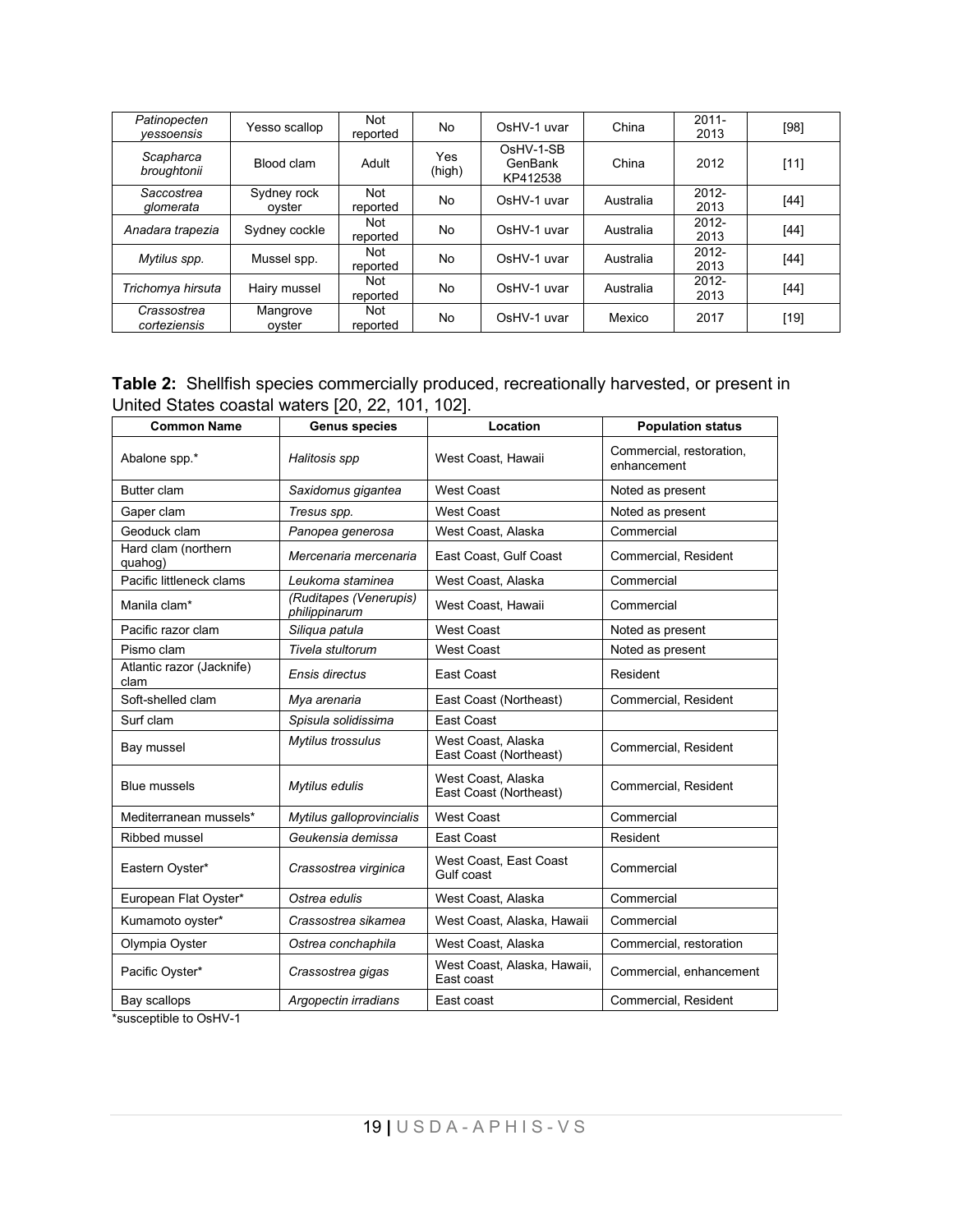**Table 3**: Summary of states with shellfish aquaculture. Information pertaining to regulation of inter- or intra-state movement of oyster seed, larvae, spat or broodstock are included based on availability of the data. Specific requirements regarding OsHV-1 is noted if available [20-22]

| <b>States</b>     | Numbe<br>r of<br>Farms                                                                                                                                                                                                                                                                                                                                                                                                                                                                                                                                                                    | Permitting, Regulation and Disease Monitoring Information                                                                                                                                                                                                                                                                                                                                                                                                                |  |  |  |  |  |
|-------------------|-------------------------------------------------------------------------------------------------------------------------------------------------------------------------------------------------------------------------------------------------------------------------------------------------------------------------------------------------------------------------------------------------------------------------------------------------------------------------------------------------------------------------------------------------------------------------------------------|--------------------------------------------------------------------------------------------------------------------------------------------------------------------------------------------------------------------------------------------------------------------------------------------------------------------------------------------------------------------------------------------------------------------------------------------------------------------------|--|--|--|--|--|
| Alabama           | 3                                                                                                                                                                                                                                                                                                                                                                                                                                                                                                                                                                                         | Only native oyster species (Eastern oyster) may be used for aquaculture. Other data not readily<br>available                                                                                                                                                                                                                                                                                                                                                             |  |  |  |  |  |
| Alaska            | Intrastate movement: Requires a valid seed source approval and a disease history for the source<br>facility and specific stock. Imported shellfish require import certification and disease testing. Imported<br>oysters must be derived from commercial cultures located on the Pacific coast through three or more<br>generations, and the disease history or inspection indicates no incidence of nonindigenous disease.<br>https://pcsga.org/wprs/wp-content/uploads/2013/04/State-Shellfish-Health-Info-and-Contacts.pdf<br>http://www.adfg.alaska.gov/FedAidPDFs/RIR.5J.2014.04.pdf |                                                                                                                                                                                                                                                                                                                                                                                                                                                                          |  |  |  |  |  |
| California        | 20                                                                                                                                                                                                                                                                                                                                                                                                                                                                                                                                                                                        | Propagation: Only approved species. Importation: Written permission is required. Shellfish are subject<br>to inspection and must be disease and parasite free. Wild aquatics may be taken for aquaculture in<br>accordance with specific regulations. OsHV-1 is listed as a pathogen that is monitored and<br>investigated https://nrm.dfg.ca.gov<br>https://wildlife.ca.gov/Conservation/Laboratories/Shellfish-Health                                                  |  |  |  |  |  |
| Connecticut       | 26                                                                                                                                                                                                                                                                                                                                                                                                                                                                                                                                                                                        | Importation requires approval. Disease testing is required.                                                                                                                                                                                                                                                                                                                                                                                                              |  |  |  |  |  |
| Florida           | 115                                                                                                                                                                                                                                                                                                                                                                                                                                                                                                                                                                                       | Culture: Only indigenous shellfish are allowed. Diploid shellfish other than hard clams must originate<br>from broodstock sourced from the respective coast where culture will occur. Imported shellfish or<br>gametes require diagnostic testing from an accredited laboratory and a Certificate of Veterinary<br>Inspection.<br>OsHV-1 is not on the required disease freedom list.<br>https://www.fdacs.gov/content/download/64045/file/BMP Rule and Manual FINAL.pdf |  |  |  |  |  |
| Georgia           | 1                                                                                                                                                                                                                                                                                                                                                                                                                                                                                                                                                                                         | All commercial shellfish seed must originate in certified hatcheries or nurseries. Imported shellfish<br>seed: A Certificate of Health that includes specific criteria is required. Shipments may be subject to<br>visual inspection.<br>https://coastalgadnr.org/sites/default/files/crd/pdf/shellfish_briefing.pdf?utm_campaign=&utm_content=<br>&utm medium=email&utm source=govdelivery&utm term                                                                     |  |  |  |  |  |
| Hawaii            | 6                                                                                                                                                                                                                                                                                                                                                                                                                                                                                                                                                                                         | Permit to Import Restricted Commodities is required<br>http://hdoa.hawaii.gov/ai/files/2013/03/Permits-and-Regulatory-Requirements-For-Aquaculture-in-<br>Hawaii-2011-Final.pdf                                                                                                                                                                                                                                                                                          |  |  |  |  |  |
| Idaho             | 1                                                                                                                                                                                                                                                                                                                                                                                                                                                                                                                                                                                         | Data not readily available                                                                                                                                                                                                                                                                                                                                                                                                                                               |  |  |  |  |  |
| Louisiana         | 28                                                                                                                                                                                                                                                                                                                                                                                                                                                                                                                                                                                        | Data not readily available                                                                                                                                                                                                                                                                                                                                                                                                                                               |  |  |  |  |  |
| Maine             | 54                                                                                                                                                                                                                                                                                                                                                                                                                                                                                                                                                                                        | Shellfish seed or stock procured from Maine hatcheries can be placed on any LPA site. Seed from<br>other area requires a permit. Movement of Eastern and European oysters requires a permit. Disease<br>testing may be required.<br>https://www.maine.gov/dmr/aquaculture/forms/documents/GrowingshellfishandotherspeciesonLPAsite<br>s.pdf                                                                                                                              |  |  |  |  |  |
| Maryland          | 30                                                                                                                                                                                                                                                                                                                                                                                                                                                                                                                                                                                        | Data not readily available                                                                                                                                                                                                                                                                                                                                                                                                                                               |  |  |  |  |  |
| Massachusett<br>s | 157                                                                                                                                                                                                                                                                                                                                                                                                                                                                                                                                                                                       | Non-indigenous and invasive species strictly prohibited. Shellfish must be tested and found free of<br>known diseases or come from approved sources. Approval is based on the disease history of the<br>source and pathogen/parasite testing of broodstock and seed.<br>https://www.mass.gov/media/5166/download                                                                                                                                                         |  |  |  |  |  |
| New<br>Hampshire  | 18                                                                                                                                                                                                                                                                                                                                                                                                                                                                                                                                                                                        | Data not readily available                                                                                                                                                                                                                                                                                                                                                                                                                                               |  |  |  |  |  |
| New Jersey        | 37                                                                                                                                                                                                                                                                                                                                                                                                                                                                                                                                                                                        | Imports: Health certificates are required unless written authorization is given from the State<br>Veterinarian. Animals must be free of particular infectious, contagious or communicable diseases or<br>known exposures within 30 days of shipment per AFS Blue Book procedures.<br>https://www.jerseyseafood.nj.gov/aquacultureamp.pdf                                                                                                                                 |  |  |  |  |  |
| New York          | 18                                                                                                                                                                                                                                                                                                                                                                                                                                                                                                                                                                                        | Specific species are authorized for culture. For more information contact the Bureau of Marine<br>Resources. http://www.dec.ny.gov/permits/96310.html                                                                                                                                                                                                                                                                                                                    |  |  |  |  |  |
| North Carolina    | 35                                                                                                                                                                                                                                                                                                                                                                                                                                                                                                                                                                                        | Data not readily available                                                                                                                                                                                                                                                                                                                                                                                                                                               |  |  |  |  |  |
| Ohio              | 2                                                                                                                                                                                                                                                                                                                                                                                                                                                                                                                                                                                         | Data not readily available                                                                                                                                                                                                                                                                                                                                                                                                                                               |  |  |  |  |  |
| Oregon            | 15                                                                                                                                                                                                                                                                                                                                                                                                                                                                                                                                                                                        | Importation: An import permit is required to import oysters. A health certificate, certification of<br>inspection and a declaration of disease freedom are required. Intrastate movement: A permit is<br>required<br>https://pcsga.org/wprs/wp-content/uploads/2013/04/State-Shellfish-Health-Info-and-Contacts.pdf                                                                                                                                                      |  |  |  |  |  |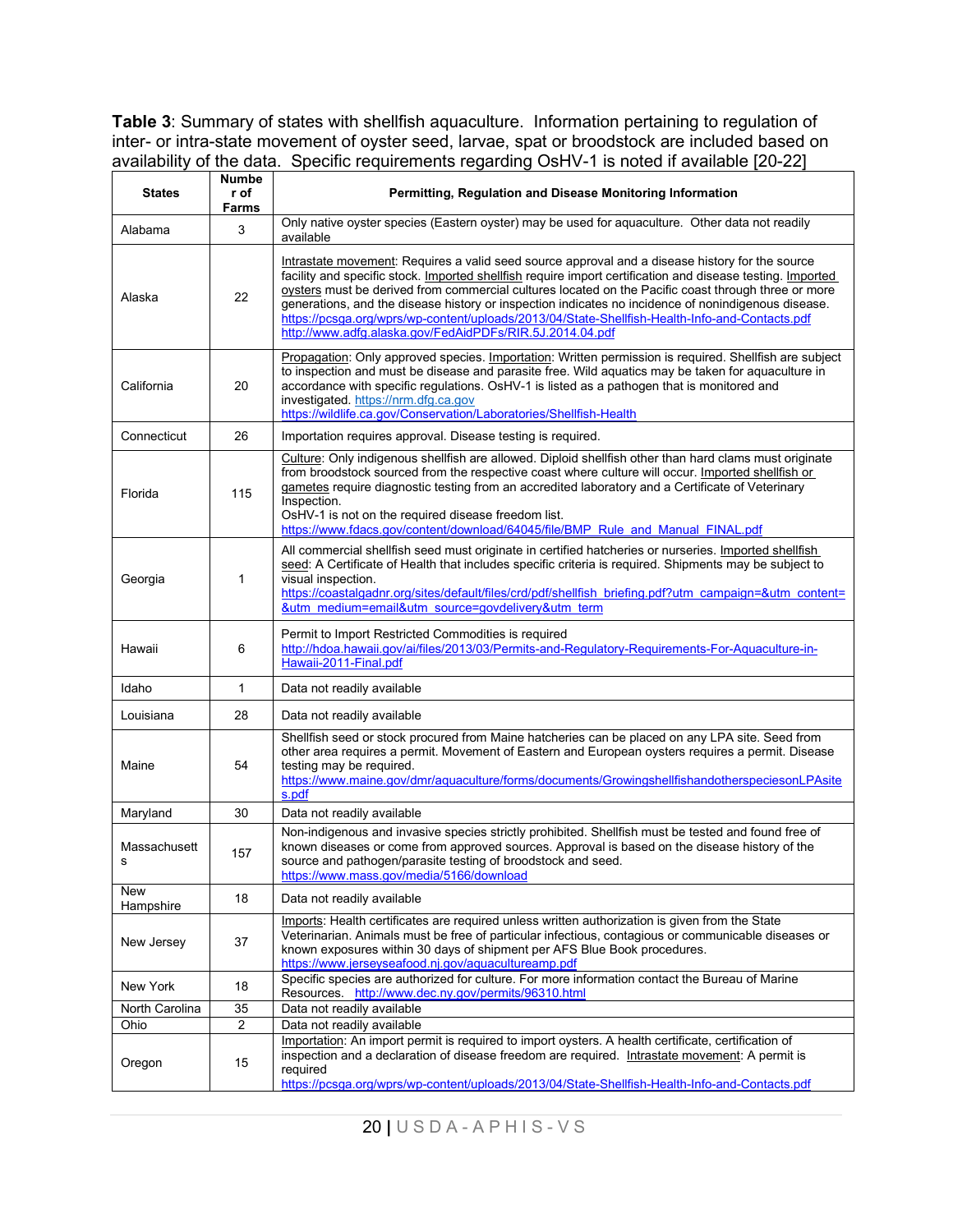| Rhode Island      | 25  | Non-endemic species are prohibited. All shipments of shellfish must be approved. Permits are<br>required. http://www.dem.ri.gov/pubs/regs/regs/agric/aquacult14.pdf                                                                                                                                                                                                                                                              |
|-------------------|-----|----------------------------------------------------------------------------------------------------------------------------------------------------------------------------------------------------------------------------------------------------------------------------------------------------------------------------------------------------------------------------------------------------------------------------------|
| South<br>Carolina |     | Data not readily available                                                                                                                                                                                                                                                                                                                                                                                                       |
| Virginia          | 152 | Importation: Hard clam seed from the Pacific coast is prohibited. Hard clam seed from South Carolina<br>and Florida must meet genetic requirements and be certified free of shellfish pathogens by an<br>approved shellfish pathologist. Eastern oysters must be certified free of disease. Other species must<br>be approved and originate from approved states and waters.<br>https://www.vims.edu/GreyLit/VIMS/mrr95-2ocr.pdf |
| Washington        | 112 | Importation: Permits, disease testing, and health certification are required. Testing for OsHV-1 is<br>reguired.<br>https://wdfw.wa.gov/sites/default/files/202001/wdfw shellfish import guidelines 2020.pdf<br>https://pcsqa.org/wprs/wp-content/uploads/2013/04/State-Shellfish-Health-Info-and-Contacts.pdf                                                                                                                   |
| Total             | 884 |                                                                                                                                                                                                                                                                                                                                                                                                                                  |

#### **Table 4:** Volume of live oysters, oyster products,, and oyster seed imported to the United States from 2016 to 2019 [69].

|                                                                                           | Oysters (species not identified) Farmed, Live, Fresh or Chilled (except seed oysters)                |                                                      |                                                                           |                 |  |  |  |  |  |
|-------------------------------------------------------------------------------------------|------------------------------------------------------------------------------------------------------|------------------------------------------------------|---------------------------------------------------------------------------|-----------------|--|--|--|--|--|
|                                                                                           |                                                                                                      |                                                      | Volume of imported product (kilograms; percentage of total import volume) |                 |  |  |  |  |  |
| Country status                                                                            | 2016                                                                                                 | 2017                                                 | 2018                                                                      | 2019            |  |  |  |  |  |
| Has reported OsHV-1                                                                       | 1,573,367 (39%)                                                                                      | 1,526,742 (34%)                                      | 1,842,918 (41%)                                                           | 1,843,055 (40%) |  |  |  |  |  |
| No reports of OsHV-1                                                                      | 2,438,626 (61%)                                                                                      | 2,997,490 (66%)                                      | 2,603,959 (59%)                                                           | 2,789,426 (60%) |  |  |  |  |  |
| Annual total volume                                                                       | 4,011,993                                                                                            | 4,524,232                                            | 4,446,877                                                                 | 4,632,481       |  |  |  |  |  |
| Oysters (species not identified) Not Farmed, Live, Fresh or Chilled (except seed oysters) |                                                                                                      |                                                      |                                                                           |                 |  |  |  |  |  |
| Country status                                                                            |                                                                                                      |                                                      | Volume of imported product (kilograms; percentage of total import volume) |                 |  |  |  |  |  |
|                                                                                           | 2016                                                                                                 | 2017                                                 | 2018                                                                      | 2019            |  |  |  |  |  |
| Has reported OsHV-1                                                                       | 181,196 (40%)                                                                                        | 100,366 (32%)                                        | 119,122 (47%)                                                             | 63,410 (37%)    |  |  |  |  |  |
| No reports of OsHV-1                                                                      | 275,031 (60%)                                                                                        | 214,390 (68%)                                        | 133,836 (53%)                                                             | 110,267 (63%)   |  |  |  |  |  |
| Annual total volume                                                                       | 456.227                                                                                              | 314.756                                              | 252.958                                                                   | 173.677         |  |  |  |  |  |
|                                                                                           | Oysters (species not identified) Farmed, Other than Live, Fresh or Chilled (except seed oysters)     |                                                      |                                                                           |                 |  |  |  |  |  |
| Country status                                                                            |                                                                                                      |                                                      | Volume of imported product (kilograms; percentage of total import volume) |                 |  |  |  |  |  |
|                                                                                           | 2016                                                                                                 | 2017                                                 | 2018                                                                      | 2019            |  |  |  |  |  |
| Has reported OsHV-1                                                                       | $2,185$ (<1%)                                                                                        | $13(51\%)$                                           | $\Omega$                                                                  | $\Omega$        |  |  |  |  |  |
| No reports of OsHV-1                                                                      | 1,543,794 (99.9%)                                                                                    | 374,909 (99.9%)                                      | 210,117 (100%)                                                            | 92,973 (100%)   |  |  |  |  |  |
| Annual total volume                                                                       | 1,545,979                                                                                            | 374,922                                              | 210,117                                                                   | 92.973          |  |  |  |  |  |
|                                                                                           | Oysters (species not identified) Not Farmed, Other than Live, Fresh or Chilled (except seed oysters) |                                                      |                                                                           |                 |  |  |  |  |  |
| Country status                                                                            |                                                                                                      |                                                      | Volume of imported product (kilograms; percentage of total import volume) |                 |  |  |  |  |  |
|                                                                                           | 2016                                                                                                 | 2017                                                 | 2018                                                                      | 2019            |  |  |  |  |  |
| Has reported OsHV-1                                                                       | 58,778 (11%)                                                                                         | 56,403 (18%)                                         | 32(1%)                                                                    | $34 (+1%)$      |  |  |  |  |  |
| No reports of OsHV-1                                                                      | 497,377 (89%)                                                                                        | 260,748 (82%)                                        | 175,058 (99.9%)                                                           | 149,421 (99.9%) |  |  |  |  |  |
| Annual total volume                                                                       | 556,155                                                                                              | 317,151                                              | 175,090                                                                   | 149,455         |  |  |  |  |  |
|                                                                                           |                                                                                                      | Oysters (species not identified) Frozen and Products |                                                                           |                 |  |  |  |  |  |
|                                                                                           |                                                                                                      |                                                      | Volume of imported product (kilograms; percentage of total import volume) |                 |  |  |  |  |  |
| Country status                                                                            | 2016                                                                                                 | 2017                                                 | 2018                                                                      | 2019            |  |  |  |  |  |
| Has reported OsHV-1                                                                       | 4,029,153 (74%)                                                                                      | 3,978,748 (61%)                                      | 5,404,543 (63%)                                                           | 2,407,933 (41%) |  |  |  |  |  |
| No reports of OsHV-1                                                                      | 1,379,533 (26%)                                                                                      | 2,576,509 (39%)                                      | 3,225,010 (37%)                                                           | 3,479,369 (59%) |  |  |  |  |  |
| Annual total volume                                                                       | 5,408,686                                                                                            | 6,555,257                                            | 8,629,553                                                                 | 5,887,302       |  |  |  |  |  |
| Seed Oysters, Live, Fresh or Chilled                                                      |                                                                                                      |                                                      |                                                                           |                 |  |  |  |  |  |
| Country status                                                                            | Volume of imported product (liters; percentage of total import volume)                               |                                                      |                                                                           |                 |  |  |  |  |  |
|                                                                                           | 2016                                                                                                 | 2017                                                 | 2018                                                                      | 2019            |  |  |  |  |  |
| Has reported OsHV-1                                                                       | 0                                                                                                    | 0                                                    | 0                                                                         | $\Omega$        |  |  |  |  |  |
| No reports of OsHV-1                                                                      | $\mathbf 0$                                                                                          | 0                                                    | 0                                                                         | 28,580 (100%)   |  |  |  |  |  |
| Annual total volume                                                                       | 0                                                                                                    | $\mathbf{0}$                                         | 0                                                                         | 28,580          |  |  |  |  |  |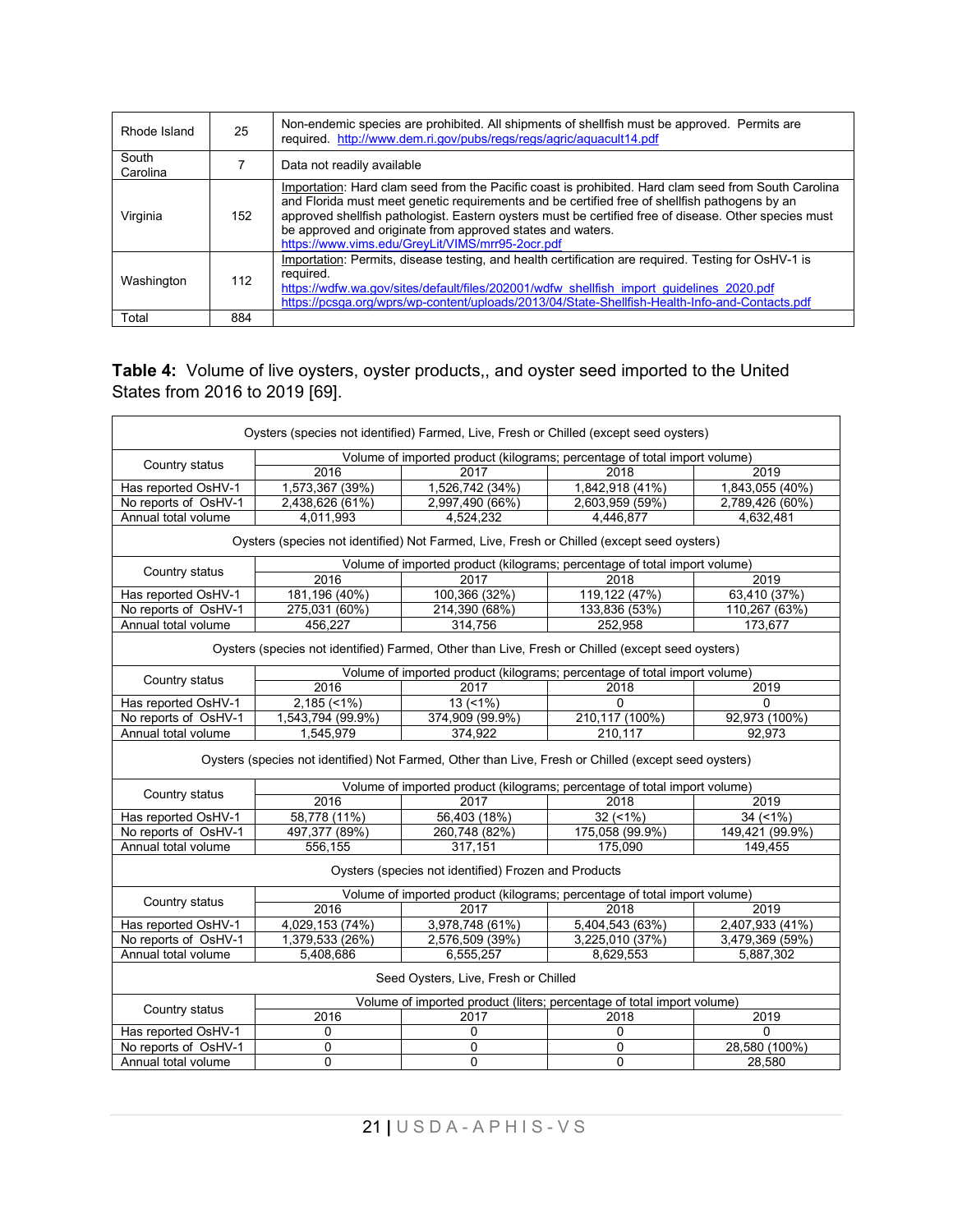**Table 5:** Shellfish products imported to the United States from countries that have reported presence of OhHV-1. \*excluding seed oysters.

|                                                                                    | Country exporting to the United States |                           |        |              |              |                           |                           |                           |              |              |              |
|------------------------------------------------------------------------------------|----------------------------------------|---------------------------|--------|--------------|--------------|---------------------------|---------------------------|---------------------------|--------------|--------------|--------------|
| <b>Shellfish Products</b>                                                          | Australia                              | China                     | France | Ireland      | Italy        | Mexico                    | <b>New</b><br>Zealand     | Netherlands               | Portugal     | Spain        | <b>UK</b>    |
| Abalone (Haliotis spp.) live, fresh<br>or chilled                                  | X                                      | $\boldsymbol{\mathsf{x}}$ |        |              |              | $\boldsymbol{\mathsf{x}}$ |                           |                           |              |              |              |
| Abalone (Haliotis spp.) prepared<br>or preserved                                   | X                                      | $\boldsymbol{\mathsf{x}}$ |        |              |              | $\mathsf{x}$              | $\mathsf{x}$              |                           |              |              |              |
| Abalone (species not identified),<br>frozen                                        | $\mathsf{x}$                           | $\boldsymbol{\mathsf{x}}$ |        |              |              | $\mathsf{x}$              |                           |                           |              |              |              |
| Abalone (species not identified),<br>products                                      | X                                      |                           |        |              |              |                           |                           |                           |              |              |              |
| Clams, live, fresh or chilled<br>(except geoducks)                                 |                                        |                           |        |              |              | $\mathsf{x}$              |                           |                           |              |              |              |
| Clam products (except geoducks)                                                    |                                        | $\pmb{\mathsf{x}}$        |        | X            |              | $\boldsymbol{\mathsf{x}}$ | $\mathsf X$               | $\mathsf{x}$              | $\mathsf{x}$ | X            |              |
| Oysters, farmed, live, fresh or<br>chilled*                                        |                                        |                           | X      |              |              | $\mathsf{x}$              | $\boldsymbol{\mathsf{X}}$ |                           |              |              |              |
| Oysters, not farmed, live, fresh or<br>chilled*                                    |                                        | $\boldsymbol{\mathsf{x}}$ |        |              |              | X                         | X                         |                           |              |              |              |
| Oysters, farmed and not farmed,<br>other than live, fresh or chilled               |                                        | X                         |        | X            |              | $\mathsf{x}$              | $\boldsymbol{\mathsf{x}}$ |                           |              |              |              |
| Oyster products                                                                    |                                        | X                         |        |              |              | $\mathsf{x}$              | $\mathsf X$               | X                         |              |              |              |
| Mussels (Mytilus spp., Perna spp.)<br>farmed, live fresh or chilled                |                                        |                           |        |              | X            | $\mathsf{x}$              | $\mathsf{x}$              |                           |              |              |              |
| Mussels (Mytilus spp., Perna spp.)<br>not farmed, live fresh or chilled            |                                        | $\boldsymbol{\mathsf{x}}$ |        |              |              |                           | X                         |                           |              | $\mathsf{x}$ |              |
| Mussel (Mytilus spp., Perna spp.)<br>products                                      |                                        | $\boldsymbol{\mathsf{x}}$ |        | $\mathsf{x}$ | $\mathsf{x}$ | $\mathsf{x}$              | $\mathsf{x}$              | $\boldsymbol{\mathsf{x}}$ | X            | $\mathsf{x}$ | $\mathsf{x}$ |
| Mussel (species not defined)<br>products                                           |                                        | $\boldsymbol{\mathsf{x}}$ | X      |              | X            |                           | $\mathsf{x}$              | $\boldsymbol{\mathsf{x}}$ | $\mathsf{x}$ | $\mathsf{x}$ | X            |
| Scallops (Pecten spp., Chlamys<br>spp, Placopecten spp), live, fresh<br>or chilled |                                        | X                         |        |              |              | X                         |                           |                           |              | $\mathsf{x}$ |              |
| Scallops (Pecten spp., Chlamys<br>spp, Placopecten spp) product                    | X                                      | $\boldsymbol{\mathsf{x}}$ |        |              |              | $\mathsf{x}$              |                           |                           |              | X            |              |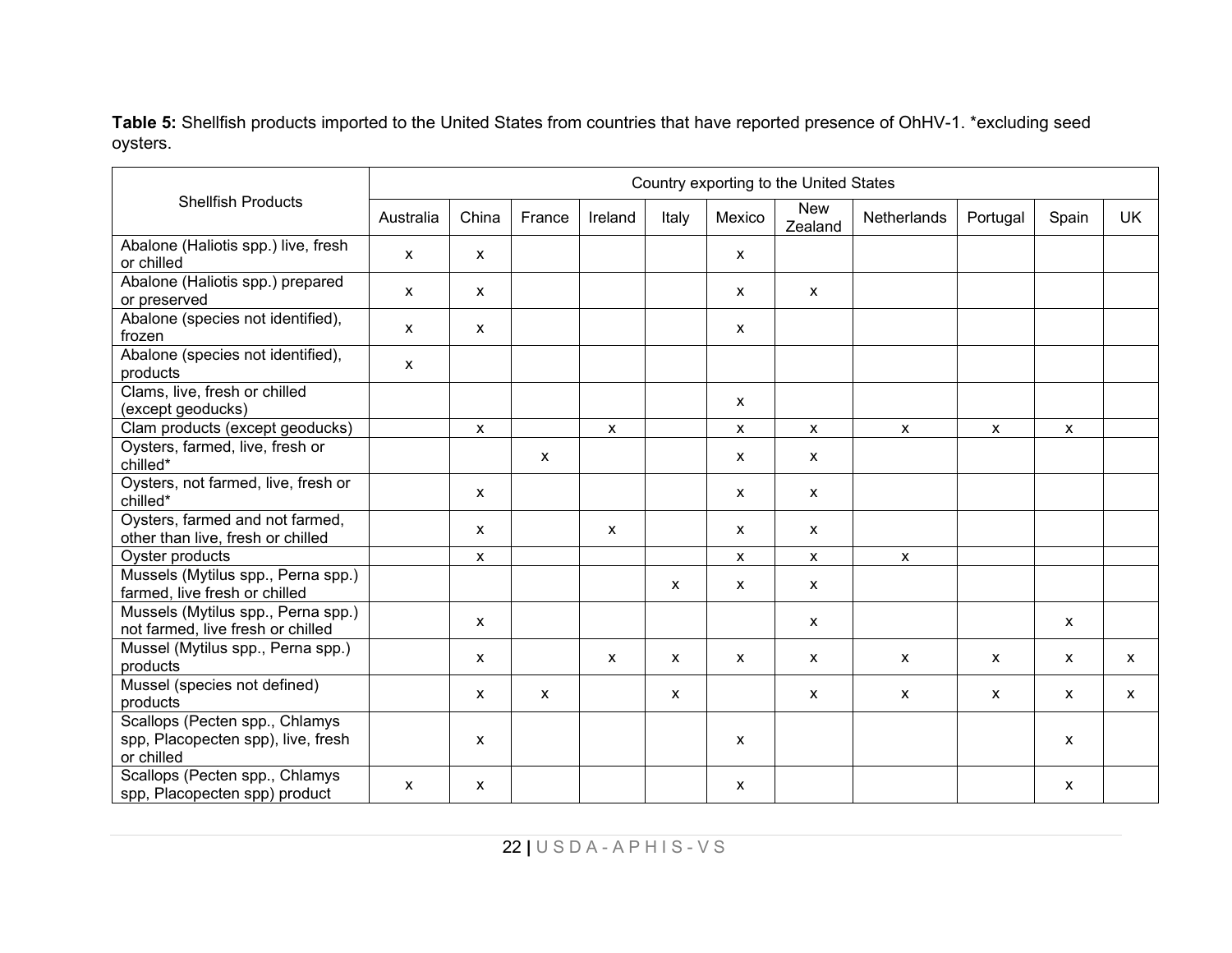| -<br>,,,,<br>. .<br>product |  |  |  |  |  |  |  |  |  |
|-----------------------------|--|--|--|--|--|--|--|--|--|
|-----------------------------|--|--|--|--|--|--|--|--|--|

**Table 6:** Processed oyster products and associated production method

| Shucked raw oysters       | Raw oysters are washed prior to shucking, removed from their<br>shells, washed again, graded, and rinsed or soaked in chilled<br>seawater prior to draining and packaging. Wholesale packaging may<br>contain seawater.                                                                                                                                                                                                                                                                                                                |
|---------------------------|----------------------------------------------------------------------------------------------------------------------------------------------------------------------------------------------------------------------------------------------------------------------------------------------------------------------------------------------------------------------------------------------------------------------------------------------------------------------------------------------------------------------------------------|
| Frozen oysters            | Are processed as described for shucked oysters, followed by<br>freezing at -34 $\mathrm{^{\circ}C}$ to -45 $\mathrm{^{\circ}C}$ (-31 to -49 $\mathrm{^{\circ}F}$ ) for 50 to 60 minutes (air-<br>blast freezer), 30 to 40 minutes (spiral freezer), or 15 to 20 minutes<br>(belt freezer). Frozen oysters are immersed in 0°C to 5°C (32°F to<br>41°F) water for glazing, packaged, and stored at -25°C (13°F).                                                                                                                        |
| Canned smoked<br>oysters  | Are smoked at 100°C to 120°C (212°F to 248°F) for 10 to 20<br>minutes. Meats are canned in edible vegetable oil heated to 100°C<br>(212°F). The can is vacuum-sealed, heated to an internal<br>temperature greater than $60^{\circ}$ C (140 $^{\circ}$ F), then rapid water-cooled<br>(35°C (95°F)).                                                                                                                                                                                                                                   |
| Canned boiled oysters     | Brine steam-opened or fresh shucked oysters are used. Oyster<br>meats and brine are placed into cans, vacuum-sealed, and<br>processed as described for canned smoked oysters.                                                                                                                                                                                                                                                                                                                                                          |
| Dried oysters             | Are typically prepared using steam-opened (110°C (230°F] x 7 to 10<br>minutes) meats washed in 2 percent to 3 percent salt brine or<br>seawater. Meats are steam-treated (80°C (176°F) x 5 minutes) then<br>placed in the sun to dry for 4 to 7 days, or dried in a hot-air dryer<br>(27-38°C (80.6°F to 100.4°F) x 1 to 2 hours, increased to 60°C (140°<br>F). Meats are coated with oyster extract several times during the<br>drying process. Packaged product is stored at -20 $\degree$ C (-4 $\degree$ F) prior to<br>shipment. |
| Salt-fermented<br>oysters | Fresh shucked oysters are placed in jars with 10 percent to 20<br>percent table salt and spices, followed by temperature-dependent<br>fermentation for 3 to 10 days.                                                                                                                                                                                                                                                                                                                                                                   |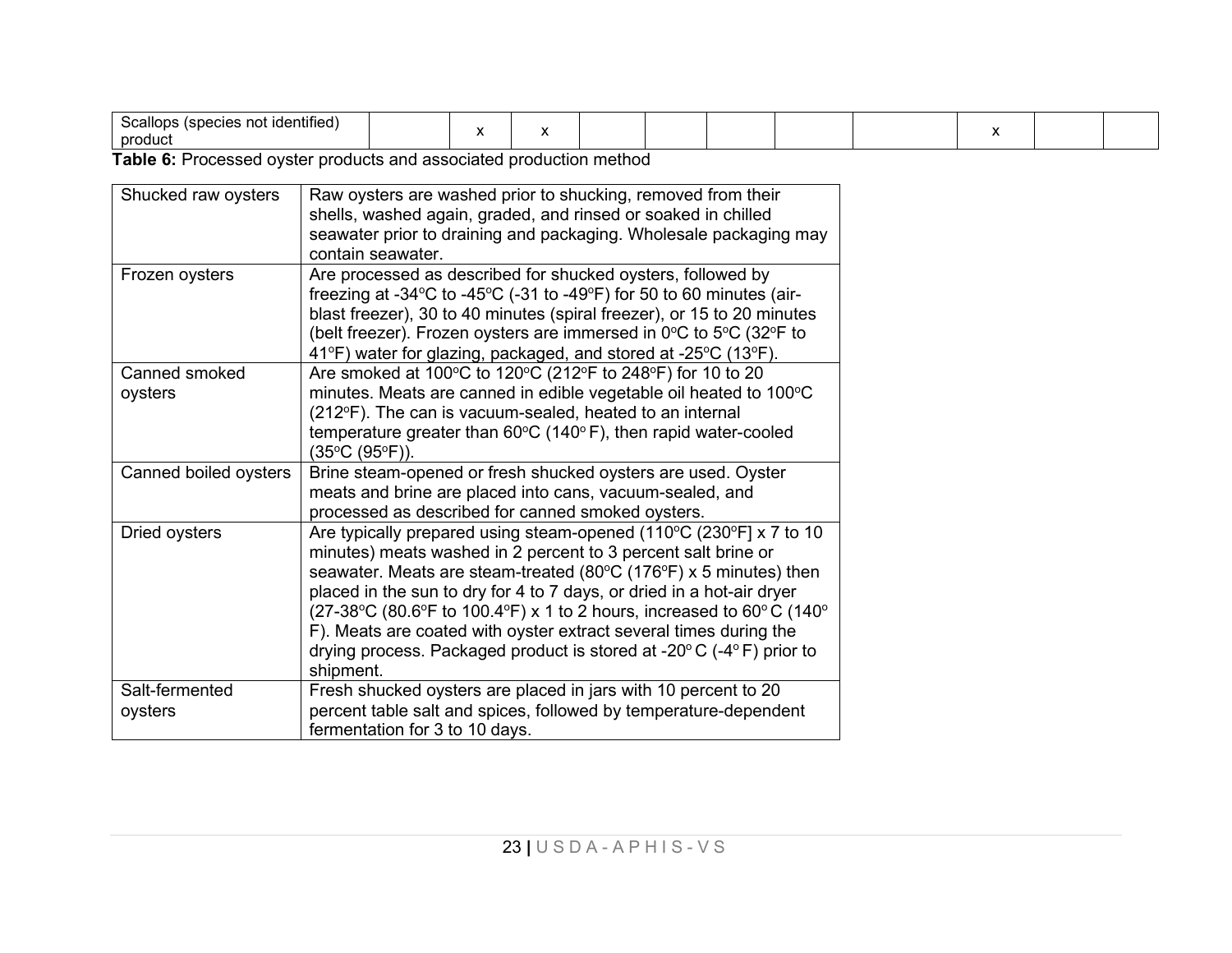**Table 7:** Volume of live *Haliotis* spp. abalone, and abalone products imported to the United States from 2016 to 2019 [69].

| Abalone (Haliotis spp.) Live, Fresh or Chilled                                                 |               |               |               |                  |  |  |  |  |
|------------------------------------------------------------------------------------------------|---------------|---------------|---------------|------------------|--|--|--|--|
| Volume of imported product (kilograms; percentage of total import<br>Country status<br>volume) |               |               |               |                  |  |  |  |  |
|                                                                                                | 2016          | 2017          | 2018          | 2019             |  |  |  |  |
| Has reported<br>OsHV-1                                                                         | 4,363 (26%)   | 1,527 (3%)    | 10,539 (22%)  | 17,962 (25%)     |  |  |  |  |
| No reports of<br>OsHV-1                                                                        | 12,703 (74%)  | 45,669 (97%)  | 37,784 (78%)  | 54,435 (75%)     |  |  |  |  |
| Annual total volume                                                                            | 17,066        | 47,196        | 48,313        | 72,397           |  |  |  |  |
| Abalone (Haliotis spp) prepared or preserved                                                   |               |               |               |                  |  |  |  |  |
| Has reported<br>OsHV-1                                                                         | 110,032 (74%) | 118,894 (77%) | 179,670 (65%) | 194,354<br>(66%) |  |  |  |  |
| No reports of<br>OsHV-1                                                                        | 38,388 (26%)  | 36,005 (23%)  | 43,540 (16%)  | 67,547 (23%)     |  |  |  |  |
| Annual total volume                                                                            | 148,420       | 154,899       | 276,239       | 295,428          |  |  |  |  |
| Abalone (species not identified) Product                                                       |               |               |               |                  |  |  |  |  |
| Has reported<br>OsHV-1                                                                         | 177,884 (41%) | 125,300 (37%) | 160,461 (56%) | 143,975<br>(69%) |  |  |  |  |
| No reports of<br>OsHV-1                                                                        | 257,679 (59%) | 215,566 (63%) | 123,701 (44%) | 64,085 (31%)     |  |  |  |  |
| Annual total volume                                                                            | 435,563       | 340,866       | 284,162       | 208,060          |  |  |  |  |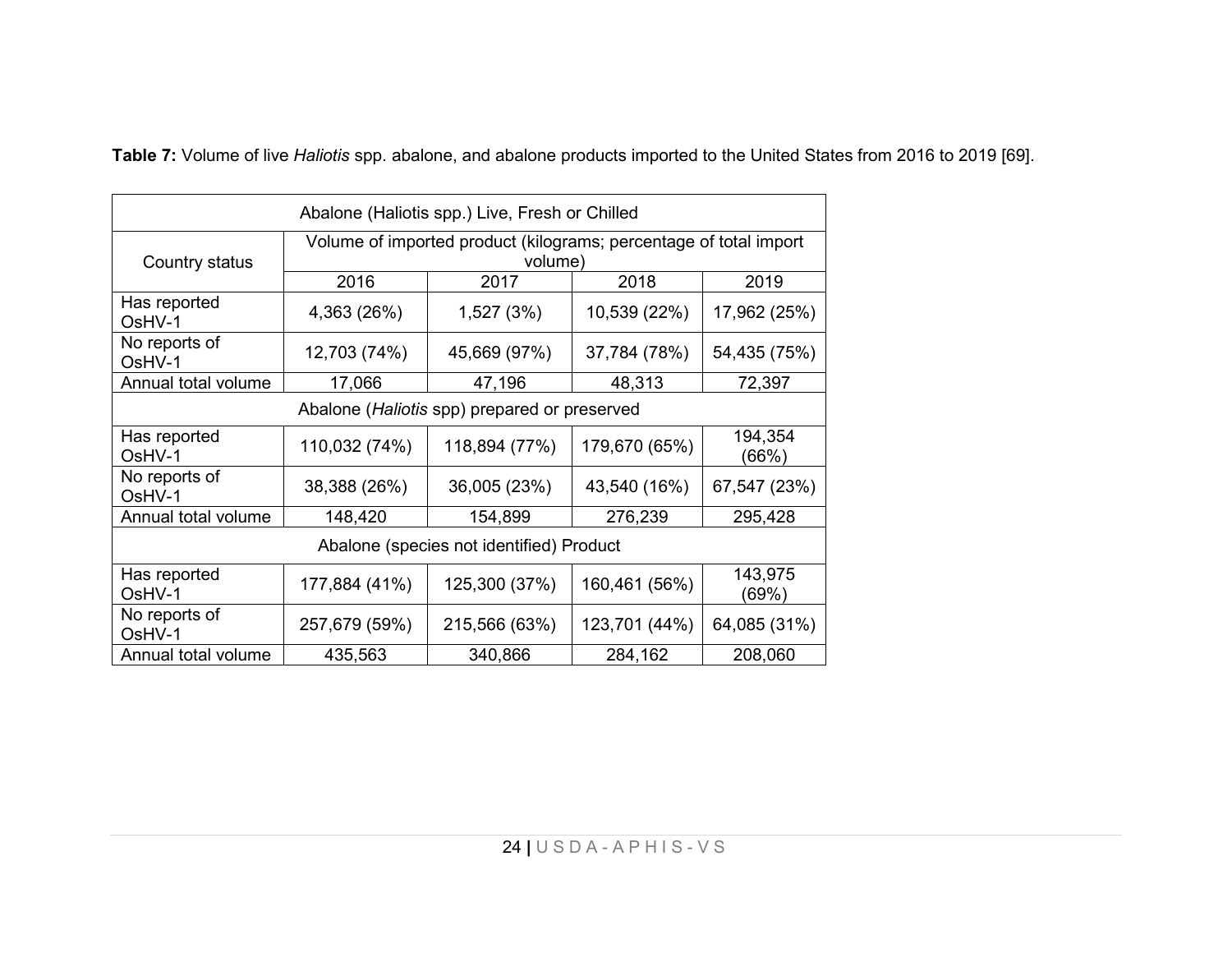**Table 8:** Volume of live clams and clam products imported to the United States from 2016 to 2019 [69].

| Clams (species not identified, does not include geoducks) Live, Fresh or Chilled |                                                                                       |               |               |              |  |  |  |  |
|----------------------------------------------------------------------------------|---------------------------------------------------------------------------------------|---------------|---------------|--------------|--|--|--|--|
| Volume of imported product (kilograms; percentage of total import                |                                                                                       |               |               |              |  |  |  |  |
| Country status                                                                   |                                                                                       | volume)       |               |              |  |  |  |  |
|                                                                                  | 2016                                                                                  | 2017          | 2018          | 2019         |  |  |  |  |
| Has reported OsHV-                                                               | 1,049,610 (34%)                                                                       | 947,531 (33%) | 948,034 (36%) | 1,008,104    |  |  |  |  |
|                                                                                  |                                                                                       |               |               | (42%)        |  |  |  |  |
| No reports of                                                                    | 2,044,426 (66%)                                                                       | 1,890,423     | 1,695,353     | 1,412,899    |  |  |  |  |
| OsHV-1                                                                           |                                                                                       | (67%)         | (64%)         | (58%)        |  |  |  |  |
| Annual total volume                                                              | 3,094,036                                                                             | 2,837,954     | 2,643,387     | 2,421,003    |  |  |  |  |
|                                                                                  | Clams (species not identified, does not include geoducks) Frozen and Products (except |               |               |              |  |  |  |  |
|                                                                                  |                                                                                       | geoducks)     |               |              |  |  |  |  |
| Has reported OsHV-                                                               | 2,045,163 (94%)                                                                       | 250,982 (11%) | 452,001 (16%) | 276,000 (9%) |  |  |  |  |
| No reports of                                                                    |                                                                                       | 2,113,574     | 2,430,935     | 2,653,068    |  |  |  |  |
| OsHV-1                                                                           | 138,448 (6%)                                                                          | (89%)         | (84%)         | (91%)        |  |  |  |  |
| Annual total volume                                                              | 2,183,611                                                                             | 2,364,556     | 2,882,936     | 2,929,068    |  |  |  |  |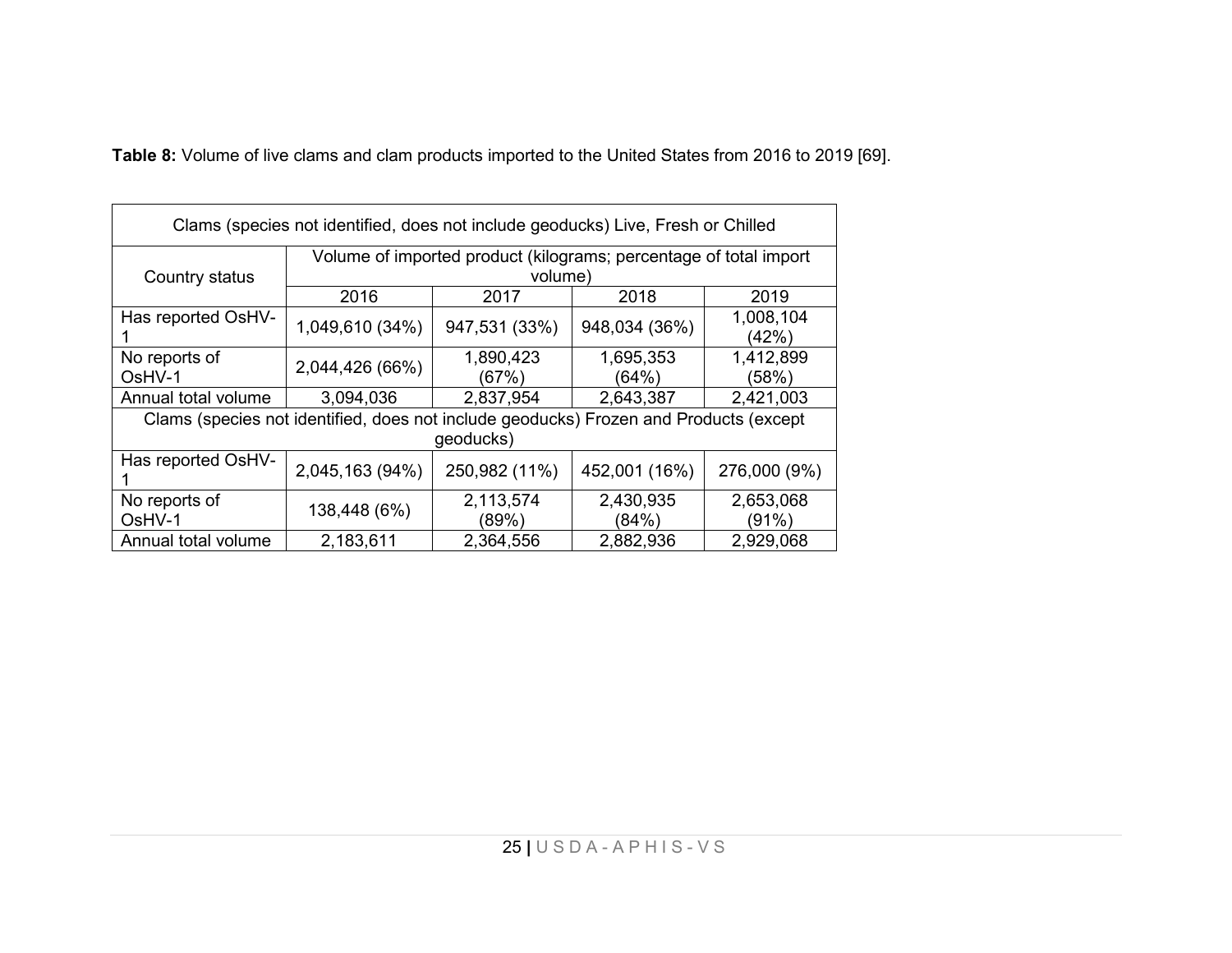| Mussels (Mytilus spp., Perna spp.) Farmed, Live, Fresh or Chilled     |                                                                           |                                             |                                                                           |                   |  |  |  |  |  |
|-----------------------------------------------------------------------|---------------------------------------------------------------------------|---------------------------------------------|---------------------------------------------------------------------------|-------------------|--|--|--|--|--|
| Country status                                                        | Volume of imported product (kilograms; percentage of total import volume) |                                             |                                                                           |                   |  |  |  |  |  |
|                                                                       | 2016                                                                      | 2017                                        | 2018                                                                      | 2019              |  |  |  |  |  |
| Has reported OsHV-1                                                   | $54,699 (= 1\%)$                                                          | 98,548 (1%)                                 | $37,614$ (<1%)                                                            | 37,567 (<1%)      |  |  |  |  |  |
| No reports of OsHV-1                                                  | 13,397,136 (99.9%)                                                        | 13,010,897 (99%)                            | 12,902,485 (99.9%)                                                        | 13,057,595 (100%) |  |  |  |  |  |
| Annual total volume                                                   | 13,451,835                                                                | 13,109,445                                  | 12,940,099                                                                | 13,095,162        |  |  |  |  |  |
| Mussels (Mytilus spp., Perna spp.) Not Farmed, Live, Fresh or Chilled |                                                                           |                                             |                                                                           |                   |  |  |  |  |  |
|                                                                       |                                                                           |                                             | Volume of imported product (kilograms; percentage of total import volume) |                   |  |  |  |  |  |
| Country status                                                        | 2016                                                                      | 2017                                        | 2018                                                                      | 2019              |  |  |  |  |  |
| Has reported OsHV-1                                                   | 245,512 (77%)                                                             | 176,686 (89%)                               | 72,136 (93%)                                                              | 3,924 (18%)       |  |  |  |  |  |
| No reports of OsHV-1                                                  | 74,015 (23%)                                                              | 21,630 (11%)                                | 5,152(7%)                                                                 | 18,205 (82%)      |  |  |  |  |  |
| Annual total volume                                                   | 319,527                                                                   | 198,316                                     | 77,288                                                                    | 22,129            |  |  |  |  |  |
|                                                                       |                                                                           | Mussels (Mytilus spp., Perna spp.) Products |                                                                           |                   |  |  |  |  |  |
|                                                                       |                                                                           |                                             | Volume of imported product (kilograms; percentage of total import volume) |                   |  |  |  |  |  |
| Country status                                                        | 2016                                                                      | 2017                                        | 2018                                                                      | 2019              |  |  |  |  |  |
| Has reported OsHV-1                                                   | 0                                                                         | 9,762,255 (65%)                             | 6,410,792 (55%)                                                           | 8,188,367 (51%)   |  |  |  |  |  |
| No reports of OsHV-1                                                  | $\mathbf 0$                                                               | 5,293,541 (35%)                             | 5,330,741 (45%)                                                           | 7,965,614 (49%)   |  |  |  |  |  |
| Annual total volume                                                   | 0                                                                         | 15,293,541                                  | 5,330,741                                                                 | 7,965,614         |  |  |  |  |  |
| Mussels (species not identified) Products                             |                                                                           |                                             |                                                                           |                   |  |  |  |  |  |
| Country status                                                        |                                                                           |                                             | Volume of imported product (kilograms; percentage of total import volume) |                   |  |  |  |  |  |
|                                                                       | 2016                                                                      | 2017                                        | 2018                                                                      | 2019              |  |  |  |  |  |
| Has reported OsHV-1                                                   | 1,041,747 (12%)                                                           | 884,009 (12%)                               | 912,940 (15%)                                                             | 914,663 (14%)     |  |  |  |  |  |
| No reports of OsHV-1                                                  | 7,453,297 (88%)                                                           | 6,634,273 (88%)                             | 5,296,297 (85%)                                                           | 5,582,946 (86%)   |  |  |  |  |  |
| Annual total volume                                                   | 8,495,044                                                                 | 7,518,282                                   | 6,209,237                                                                 | 6,497,609         |  |  |  |  |  |

**Table 9:** Volume of live mussels and mussel products imported to the United States from 2016 to 2019 [69].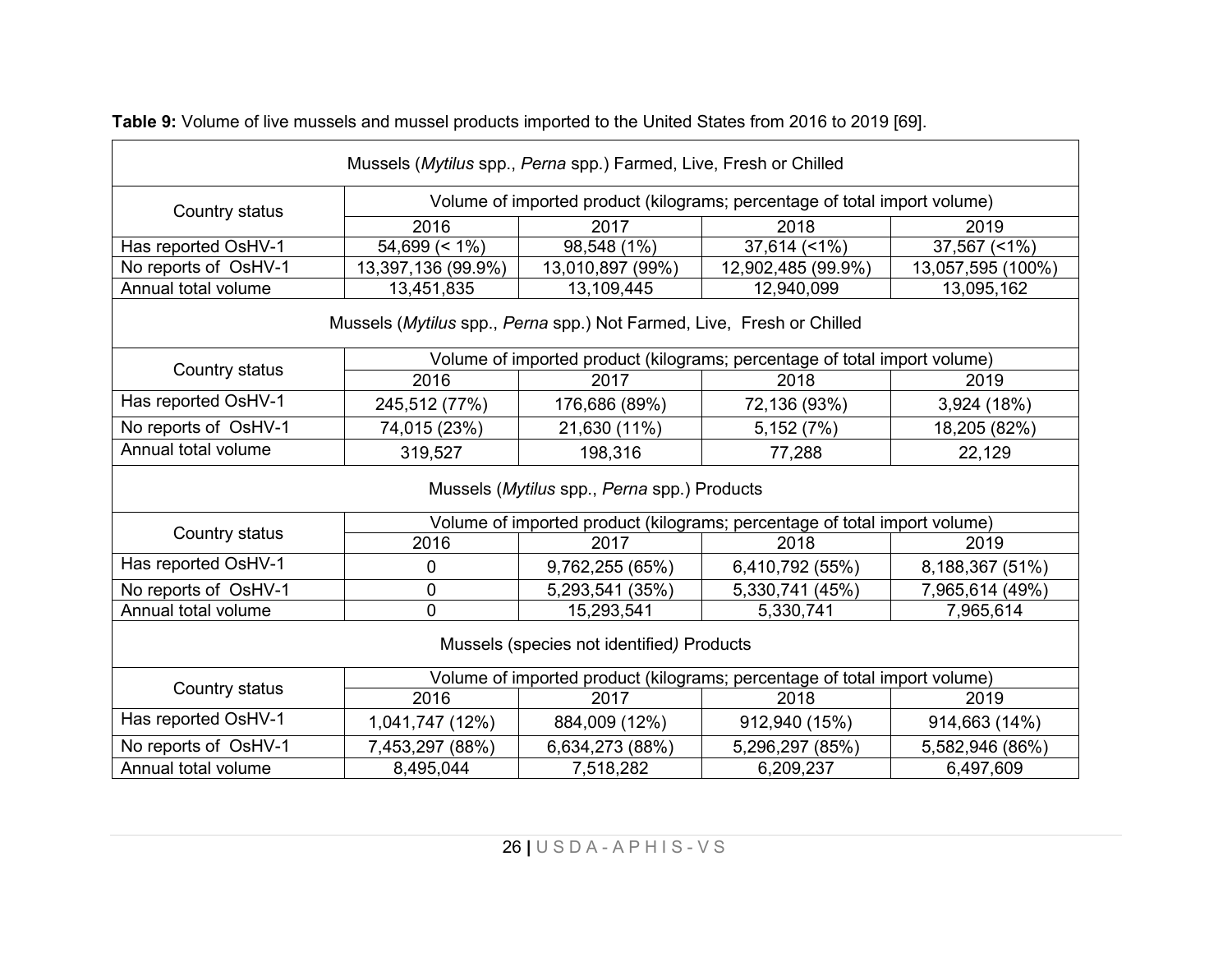| Table 10: Volume of live Pecten spp., Chlamys spp., Placopecten spp. and Queen scallops and scallop products imported to the |  |  |  |
|------------------------------------------------------------------------------------------------------------------------------|--|--|--|
| United States from 2016 to 2019 [69].                                                                                        |  |  |  |

| Scallops (Pecten spp., Chlamys spp, Placopecten spp. and Queen scallops) Live, Fresh or Chilled |                                                                                   |                 |                                                                           |                 |  |  |  |
|-------------------------------------------------------------------------------------------------|-----------------------------------------------------------------------------------|-----------------|---------------------------------------------------------------------------|-----------------|--|--|--|
| Volume of imported product (kilograms; percentage of total import volume)                       |                                                                                   |                 |                                                                           |                 |  |  |  |
| Country status                                                                                  | 2016                                                                              | 2017            | 2018                                                                      | 2019            |  |  |  |
| Has reported OsHV-1                                                                             | 10,898,791 (54%)                                                                  | 2,457,816 (56%) | 1,916,814 (65%)                                                           | 530,739 (24%)   |  |  |  |
| No reports of OsHV-1                                                                            | 9,280,374 (46%)                                                                   | 1,957,992 (44%) | 1,010,374 (35%)                                                           | 1,727,045 (76%) |  |  |  |
| 20,179,165<br>2,927,188<br>Annual total volume<br>2,257,784<br>4,415,808                        |                                                                                   |                 |                                                                           |                 |  |  |  |
|                                                                                                 | Scallops (Pecten spp., Chlamys spp, Placopecten spp. and Queen scallops) Products |                 |                                                                           |                 |  |  |  |
|                                                                                                 |                                                                                   |                 | Volume of imported product (kilograms; percentage of total import volume) |                 |  |  |  |
| Country status                                                                                  | 2016                                                                              | 2017            | 2018                                                                      | 2019            |  |  |  |
| Has reported OsHV-1                                                                             | 50,561 (2%)                                                                       | 56,585 (3%)     | 1,707,458 (45%)                                                           | 581,664 (19%)   |  |  |  |
| No reports of OsHV-1                                                                            | 2,192,459 (98%)                                                                   | 2,184,524 (97%) | 2,100,561 (55%)                                                           | 2,424,669 (81%) |  |  |  |
| 3,813,816<br>Annual total volume<br>2,243,020<br>2,241,112<br>3,006,333                         |                                                                                   |                 |                                                                           |                 |  |  |  |

| Table 11: Volume of live Haliotis spp. abalone and abalone products exported from the U.S. from 2016 to 2019 [69]. |  |
|--------------------------------------------------------------------------------------------------------------------|--|
|--------------------------------------------------------------------------------------------------------------------|--|

| Product                                        | Volume of Product Exported (kilograms) |         |         |         |  |
|------------------------------------------------|----------------------------------------|---------|---------|---------|--|
|                                                | 2016                                   | 2017    | 2018    | 2019    |  |
| Abalone (Haliotis spp.) Live, Fresh or Chilled | 574,387                                | 280,303 | 34,905  | 40,441  |  |
| Abalone (Haliotis spp.) Prepared or Preserved  | 494,846                                | 45,713  | 55,560  | 136,947 |  |
| Abalone (species not defined) Products         | 0                                      | 31,189  | 50,123  | 80,042  |  |
| <b>Total Volume Exported</b>                   | 990,976                                | 357,205 | 140,588 | 257,430 |  |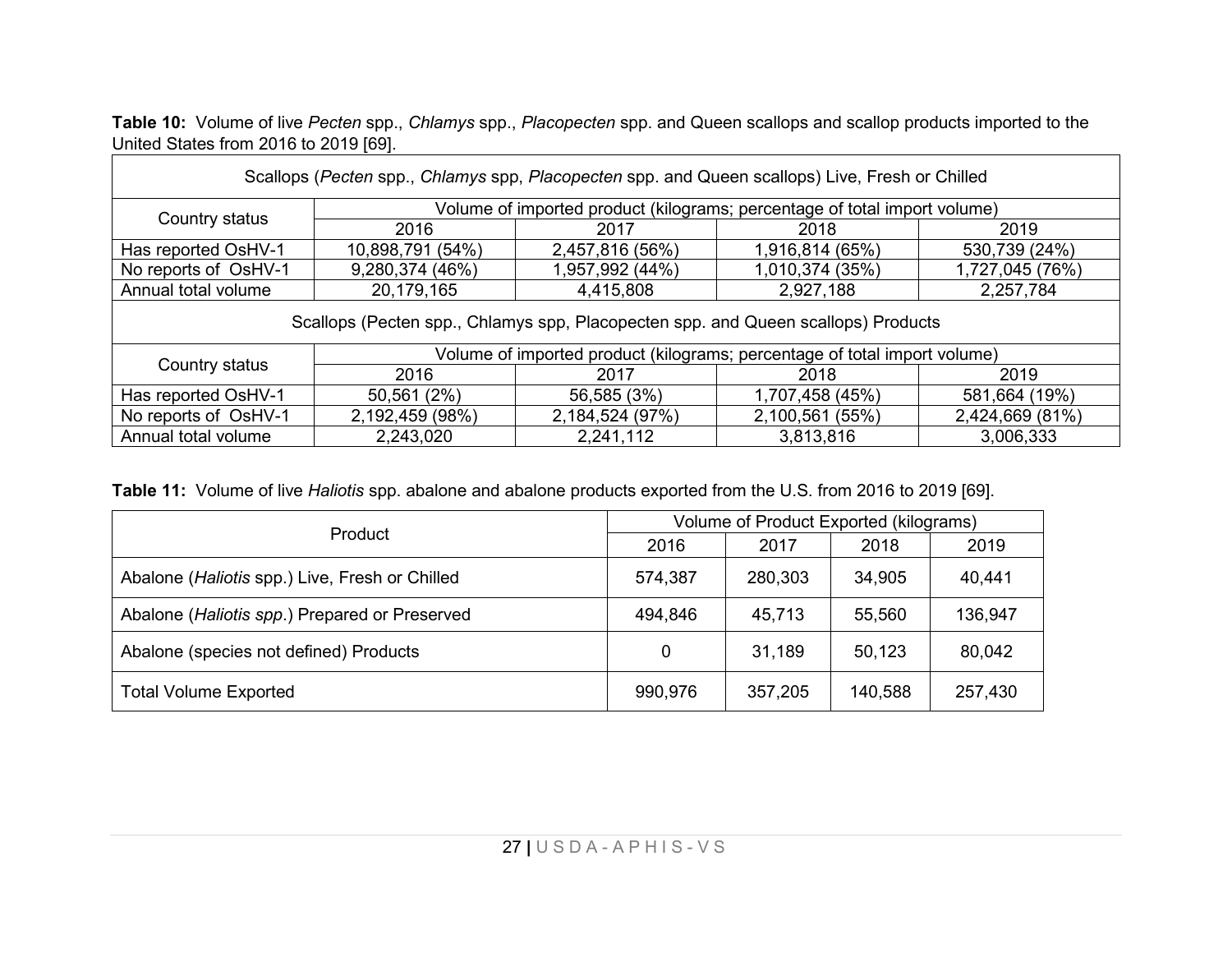**Table 12:** Volume of live clam and clam products exported from the United States from 2016 to 2019 [69].

| <b>Product</b>                | Volume of Product Exported (kilograms) |                                     |         |           |  |
|-------------------------------|----------------------------------------|-------------------------------------|---------|-----------|--|
|                               | 2016                                   | 2017                                | 2018    | 2019      |  |
| Clams, Live, Fresh or Chilled | 654,470                                | 725,378                             | 626,522 | 639,581   |  |
| <b>Clams Products</b>         | 1,154,519                              | $2,580,150$   2,540,567             |         | 2,263,958 |  |
| <b>Total Volume Exported</b>  |                                        | $1,811,005$   3,307,545   3,169,107 |         | 2,905,558 |  |

**Table 13**: Volume of live *Mytilus* spp. and *Perna* spp. mussels and mussel products exported from the United States from 2016 to 2019 [69].

| Product                                                                  | Volume of Product Exported (kilograms) |         |         |         |
|--------------------------------------------------------------------------|----------------------------------------|---------|---------|---------|
|                                                                          | 2016                                   | 2017    | 2018    | 2019    |
| Mussels (Mytilus spp., Perna spp.) Farmed, Live,<br>Fresh or Chilled     | 60,690                                 | 349,772 | 218,908 | 85,283  |
| Mussels (Mytilus spp., Perna spp.) Not Farmed,<br>Live, Fresh or Chilled | 223,508                                | 206,620 | 133,062 | 191,754 |
| Mussels, Prepared or Preserved                                           | 288,456                                | 325,604 | 247,030 | 540,808 |
| <b>Total Volume Exported</b>                                             | 572,654                                | 881,996 | 599,000 | 817,845 |

**Table 14**: Volume of live Pecten spp., Chlamys spp., Placopecten spp and Queen scallops exported from the United States from 2016 to 2019 [69].

| Product                                                                                                 | Volume of Product Exported (kilograms) |           |                       |           |  |
|---------------------------------------------------------------------------------------------------------|----------------------------------------|-----------|-----------------------|-----------|--|
|                                                                                                         | 2016                                   | 2017      | 2018                  | 2019      |  |
| Scallops (Pecten spp., Chlamys spp.,<br>Placopecten spp. and Queen scallops),<br>Live, Fresh or Chilled | 1,897,099                              | 1,498,204 | 930,390               | 994,295   |  |
| <b>Scallop Products</b>                                                                                 | 6,326,095                              |           | $6,041,779$ 5,359,580 | 4,983,417 |  |
| <b>Total Volume Exported</b>                                                                            | 8,223,194                              |           | 7,539,983   6,289,830 | 5,977,712 |  |

**Table 15:** Volume of live oysters (species not identified) and oyster products exported from the United States from 2016 to 2019 [69].

| <b>Product</b>                  | Volume of Product Exported (kilograms) |           |           |           |  |
|---------------------------------|----------------------------------------|-----------|-----------|-----------|--|
|                                 | 2016                                   | 2017      | 2018      | 2019      |  |
| Oysters, Live. Fresh or Chilled | 3,042,417                              | 2,925,150 | 2,971,823 | 2,863,224 |  |
| Oysters, Frozen                 |                                        | 309,092   | 424,825   | 337,381   |  |
|                                 | 479.597                                | 182,864   | 84,393    | 196,027   |  |
| <b>Total Volume Exported</b>    | 3,522,014                              | 3,417,106 | 3,481,041 | 3,396,632 |  |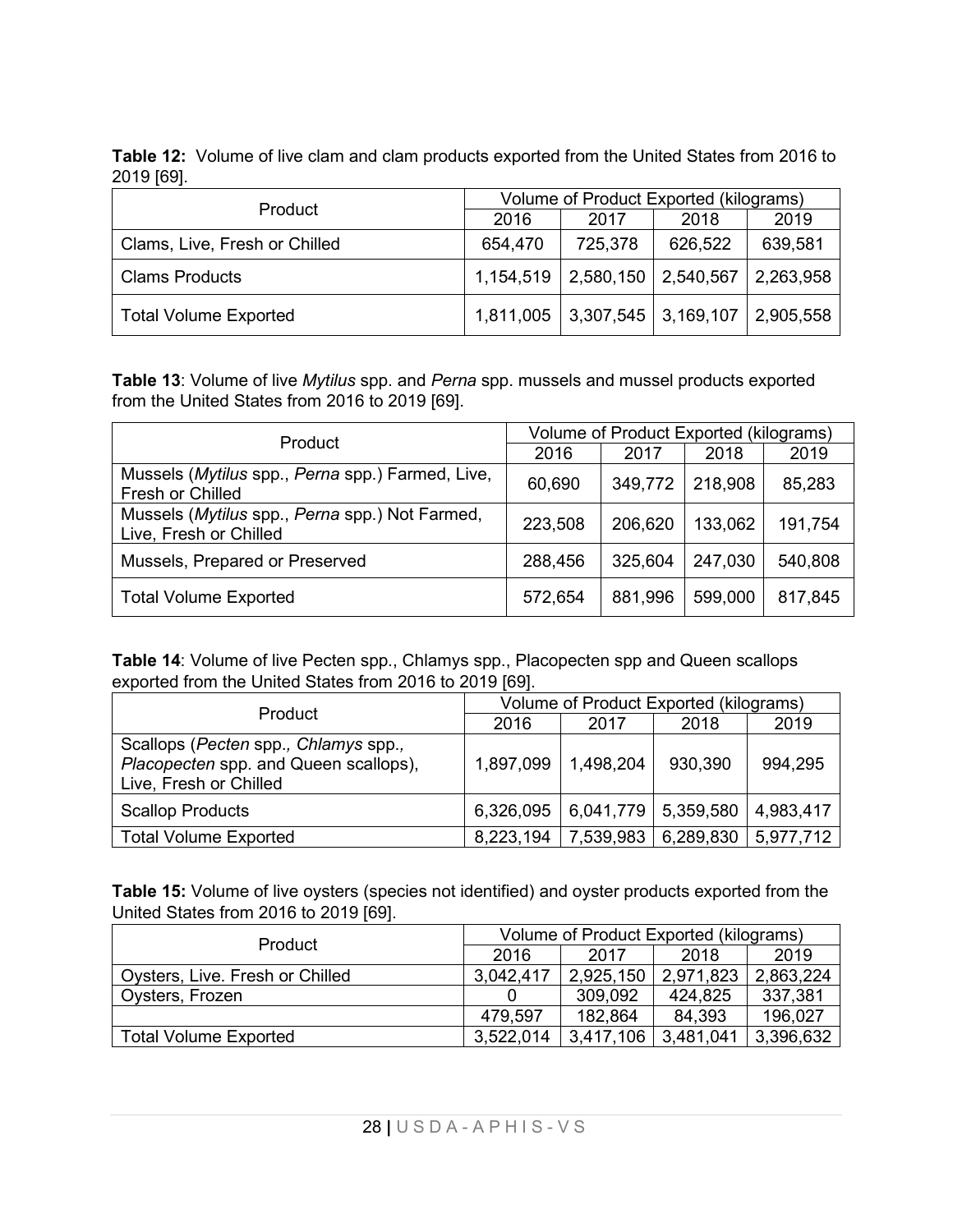**Table 16**: Volume of seed oysters (species not identified) exported from the United States from 2016 to 2019[69].

| Product                              | Volume of Product Exported (liters) |        |        |         |
|--------------------------------------|-------------------------------------|--------|--------|---------|
|                                      | 2016                                | 2017   | 2018   | 2019    |
| Seed Oysters, Live, Fresh or Chilled | 33,359                              | 94.079 | 85,663 | 143,339 |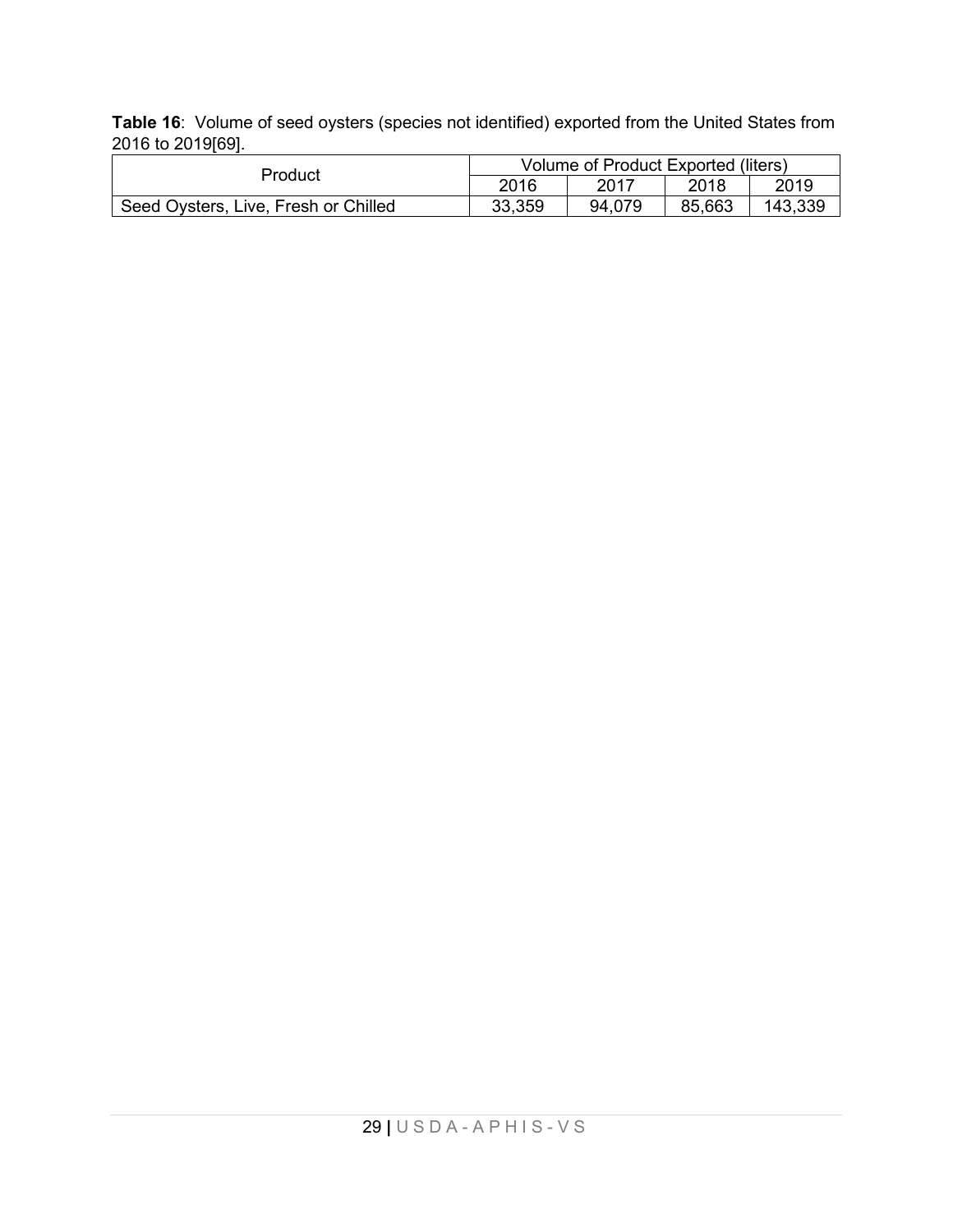### **Table References**

- 1. Rodgers, C., et al., *A literature review as an aid to identify strategies for mitigating ostreid herpesvirus 1 in Crassostrea gigas hatchery and nursery systems.* Reviews in Aquaculture, 2019. **11**(3): p. 565-585.
- 2. (OIE), W.O.f.A.H., *Manual of Diagnostic Tests for Aquatic Animals*. 7th Edition ed. 2018.
- 3. Mandas, D. and F. Salati, *Ostreid herpesvirus: A pathogen of oysters.* Virology: Research & Reviews, 2017. **1**(2): p. 1-5.
- 4. Divilov, K., et al., *First evaluation of resistance to both a California OsHV-1 variant and a French OsHV-1 microvariant in Pacific oysters.* BMC genetics, 2019. **20**(1): p. 1-9.
- 5. Abbadi, M., et al., *Identification of a newly described OsHV-1 µvar from the North Adriatic Sea (Italy).* The Journal of general virology, 2018. **99**(5): p. 693.
- 6. Burioli, E., M. Prearo, and M. Houssin, *Complete genome sequence of Ostreid herpesvirus type 1 µVar isolated during mortality events in the Pacific oyster Crassostrea gigas in France and Ireland.* Virology, 2017. **509**: p. 239-251.
- 7. Renault, T., et al., *Analysis of clinical ostreid herpesvirus 1 (Malacoherpesviridae) specimens by sequencing amplified fragments from three virus genome areas.* Journal of virology, 2012. **86**(10): p. 5942-5947.
- 8. Segarra, A., *P epin JF, Arzul I, Morga B, Faury N, Renault T, Detection and description of a particular ostreid herpesvirus 1 genotype associated with massive mortality outbreaks of Pacific oysters, Crassostrea gigas.* France in, 2008: p. 92-99.
- 9. Savin, K.W., et al., *A neurotropic herpesvirus infecting the gastropod, abalone, shares ancestry with oyster herpesvirus and a herpesvirus associated with the amphioxus genome.* Virology journal, 2010. **7**(1): p. 308.
- 10. Ren, W., et al., *Complete genome sequence of acute viral necrosis virus associated with massive mortality outbreaks in the Chinese scallop, Chlamys farreri.* Virology journal, 2013. **10**(1): p. 1-7.
- 11. Xia, J., et al., *Complete genome sequence of Ostreid herpesvirus-1 associated with mortalities of Scapharca broughtonii broodstocks.* Virology journal, 2015. **12**(1): p. 110.
- 12. Burge, C.A., F.J. Griffin, and C.S. Friedman, *Mortality and herpesvirus infections of the Pacific oyster Crassostrea gigas in Tomales Bay, California, USA.* Diseases of aquatic organisms, 2006. **72**(1): p. 31-43.
- 13. Burge, C.A., et al., *Summer seed mortality of the Pacific oyster, Crassostrea gigas Thunberg grown in Tomales Bay, California, USA: the influence of oyster stock, planting time, pathogens, and environmental stressors.* Journal of Shellfish Research, 2007. **26**(1): p. 163-172.
- 14. Friedman, C.S., et al., *Herpes virus in juvenile Pacific oysters Crassostrea gigas from Tomales Bay, California, coincides with summer mortality episodes.* Diseases of aquatic organisms, 2005. **63**(1): p. 33-41.
- 15. Friedman, C.S., et al., *Unraveling concordant and varying responses of oyster species to Ostreid Herpesvirus 1 variants.* Science of The Total Environment, 2020. **739**: p. 139752.
- 16. Burge, C.A., R.E. Strenge, and C.S. Friedman, *Detection of the oyster herpesvirus in commercial bivalves in northern California, USA: conventional and quantitative PCR.* Diseases of Aquatic Organisms, 2011. **94**(2): p. 107-116.
- 17. Renault, T., et al., *Ostreid herpesvirus 1 infection among Pacific oyster (Crassostrea gigas) spat: relevance of water temperature to virus replication and circulation prior to the onset of mortality.* Appl. Environ. Microbiol., 2014. **80**(17): p. 5419-5426.
- 18. Grijalva-Chon, J., et al., *Detection of a new OsHV-1 DNA strain in the healthy Pacific oyster, Crassostrea gigas Thunberg, from the Gulf of California.* J. Fish Dis, 2013. **36**(11): p. 965-968.
- 19. Martínez-García, M.F., et al., *OsHV-1 and notifiable protozoa in healthy Crassostrea corteziensis cultured in two distant areas of the Gulf of California.* Latin american journal of aquatic research, 2017. **45**(4): p. 699-707.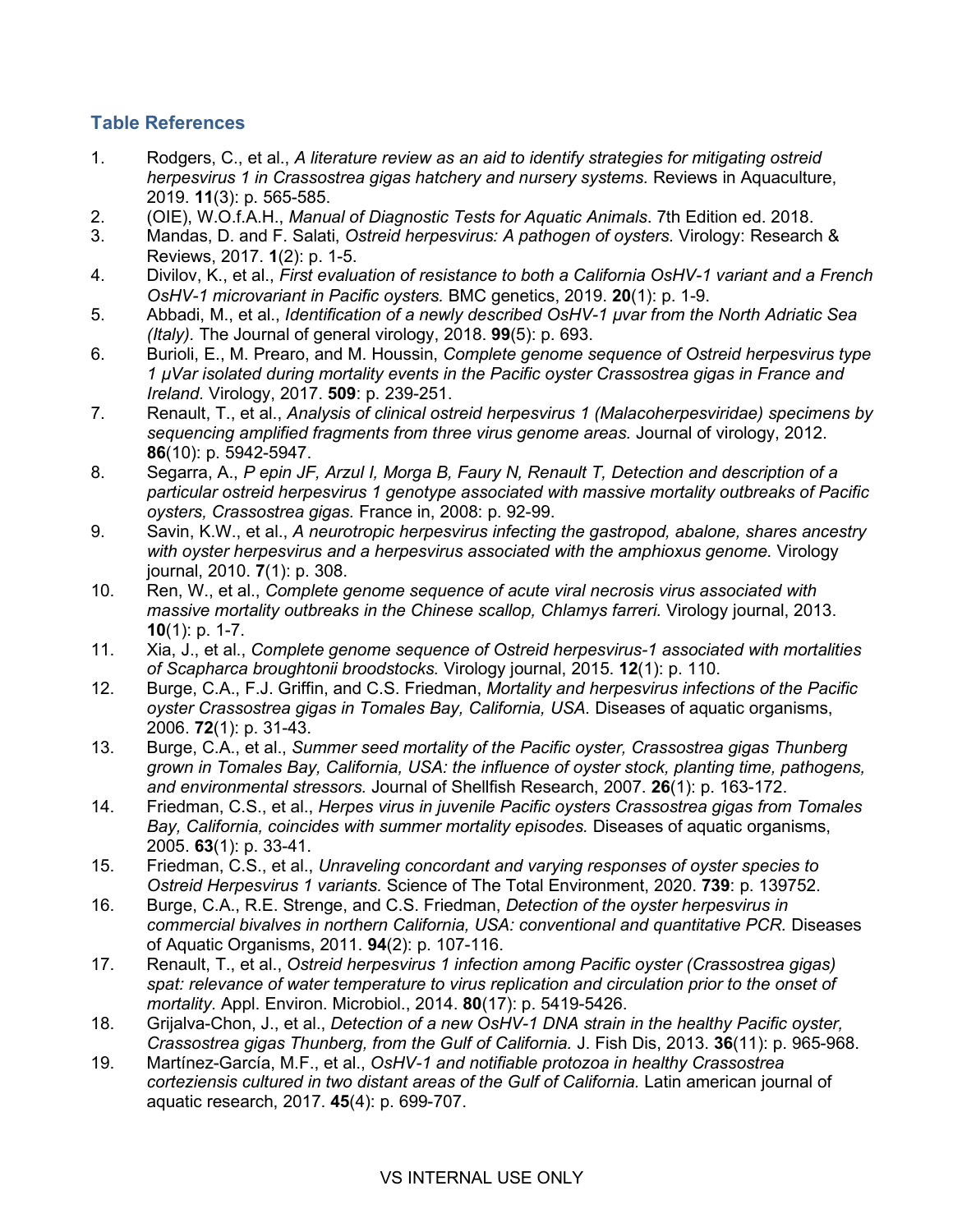- 20. FAO. *National Aquaculture Sector Overview*. Available from: [http://www.fao.org/fishery/countrysector/naso\\_usa/en.](http://www.fao.org/fishery/countrysector/naso_usa/en)
- 21. NASS, *2018 Census of Aquaculture*. 2019.
- 22. NOAA. *National Shellfish Initiative*. National Oceanic and Atmospheric Administration ]. Available from: [https://www.fisheries.noaa.gov/content/national-shellfish-initiative.](https://www.fisheries.noaa.gov/content/national-shellfish-initiative)
- 23. USDA-APHIS, *U.S. National List of Reportable Animal Diseases (NLRAD) Framework*. 2016.
- 24. Office, G.P., *Code of Federal Regulation Title 50 Chapter I Subchapter B Part 16 Injurious Wildlife*, U.S.F.a.W. Service, Editor. 2020.
- 25. Office, G.P., *Code of Federal Regulation Title 50 Chapter I Subchapter B Part 17 Endangered and Threatened Wildlife and Plants*, U.S.F.a.W. Service, Editor. 2020.
- 26. *Importing and Exporting Shellfish and Fishery Products*. Available from: [https://www.fws.gov/le/pdf/import-export-shellfish-fishery-products-fact-sheet.pdf.](https://www.fws.gov/le/pdf/import-export-shellfish-fishery-products-fact-sheet.pdf)
- 27. (FDA), U.S.F.a.D.A., *National Shellfish Sanitation Program (NSSP): Guide for the Control of Mulluscan Shellfish 2017 Revision.* 2017.
- 28. FDA, *FDA Food Safety Modernization Act (FSMA).* 2007.
- 29. FDA. *Imported Seafood Safety Program*. Available from: [https://www.fda.gov/food/importing](https://www.fda.gov/food/importing-food-products-united-states/imported-seafood-safety-program)[food-products-united-states/imported-seafood-safety-program.](https://www.fda.gov/food/importing-food-products-united-states/imported-seafood-safety-program)
- 30. Burkhardt, K., *Water Pollution from Slaughterhouses*. 2018, Environmental Integrity Project.
- 31. Bustillo-Lecompte, C. and M. Mehrvar, *Slaughterhouse wastewater: treatment, management and resource recovery.* Physico-chemical wastewater treatment and resource recovery, 2017: p. 153-174.
- 32. Gottlieb, S., *Statement from FDA Commissioner Scott Gottlieb, M.D., on effort to help bolster U.S. shellfish market by taking mutually beneficial steps to resume shellfish trade with the EU*, Food and Drug Adminstration, Editor. 2018.
- 33. Food and Drug Adminstration, *FDA Publishes Proposed Determination that European Union's Shellfish Safety Program is Equivalent to U.S. System*, Food and Drug Adminstration, Editor. 2018.
- 34. Office, G.P., *Code of Federal Regulation Title 46 Chapter I Subchapter Q Part 162 Subpart 162.060 Ballast Water Management Systems*, U.S.C. Guard, Editor. 2020.
- 35. Braynard, K. *12/2/2016: Marine Safety Center issues Ballast Water Managment System (BWMS) type-approval certificate to Aptimarin AS*. 2016; Available from: [https://mariners.coastguard.dodlive.mil/2016/12/02/marine-safety-center-issues-ballast-water](https://mariners.coastguard.dodlive.mil/2016/12/02/marine-safety-center-issues-ballast-water-management-system-bwms-type-approval-certificate-optimarin-as/)[management-system-bwms-type-approval-certificate-optimarin-as/.](https://mariners.coastguard.dodlive.mil/2016/12/02/marine-safety-center-issues-ballast-water-management-system-bwms-type-approval-certificate-optimarin-as/)
- 36. Kim, Y., et al., *Metagenomic investigation of viral communities in ballast water.* Environmental science & technology, 2015. **49**(14): p. 8396-8407.
- 37. Guard, U.C., *Standards for living organisms in ships' ballast water discharged in US waters.* Federal Register, 2012. **77**: p. 17254-17320.
- 38. Hines, A., et al., *Biological invasions of cold-water coastal ecosystems: ballast-mediated introductions in Port Valdez/Prince William Sound, Alaska.* Final Report to Regional Citizens Advisory Council of Prince William Sound, 2000. **340**.
- 39. Gray, D.K., et al., *Efficacy of open*‐*ocean ballast water exchange as a means of preventing invertebrate invasions between freshwater ports.* Limnology and Oceanography, 2007. **52**(6): p. 2386-2397.
- 40. Ren, J., *Technology selection for ballast water treatment by multi-stakeholders: a multi-attribute decision analysis approach based on the combined weights and extension theory.* Chemosphere, 2018. **191**: p. 747-760.
- 41. Hwang, J., et al., *High diversity and potential translocation of DNA viruses in ballast water.* Marine pollution bulletin, 2018. **137**: p. 449-455.
- 42. Health, E.P.o.A. and Welfare, *Scientific Opinion on the increased mortality events in Pacific oysters, Crassostrea gigas.* EFSA Journal, 2010. **8**(11): p. 1894.
- 43. Whittington, R.J., et al., *Counting the dead to determine the source and transmission of the*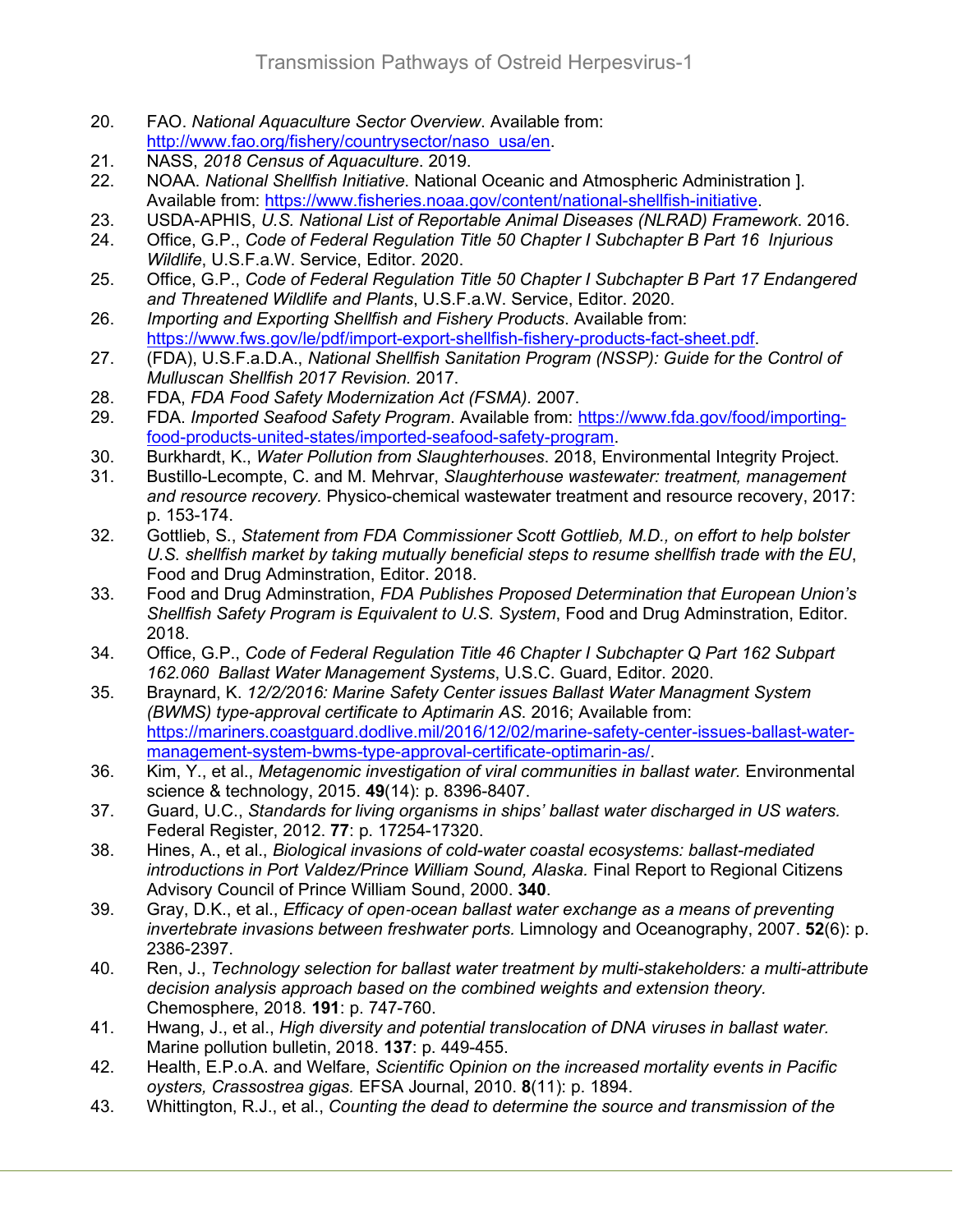*marine herpesvirus OsHV-1 in Crassostrea gigas.* Veterinary research, 2018. **49**(1): p. 34.

- 44. Evans, O., I. Paul-Pont, and R.J. Whittington, *Detection of ostreid herpesvirus 1 microvariant DNA in aquatic invertebrate species, sediment and other samples collected from the Georges River estuary, New South Wales, Australia.* Diseases of aquatic organisms, 2017. **122**(3): p. 247-255.
- 45. Paul-Pont, I., et al., *Experimental infections of Pacific oyster Crassostrea gigas using the Australian ostreid herpesvirus-1 (OsHV-1) µVar strain.* Diseases of aquatic organisms, 2015. **113**(2): p. 137-147.
- 46. Whittington, R.J., et al., *Long-term temporal and spatial patterns of Ostreid herpesvirus 1 (OsHV-1) infection and mortality in sentinel Pacific oyster spat (Crassostrea gigas) inform farm management.* Aquaculture, 2019. **513**: p. 734395.
- 47. Qiu, L., et al., *Detection and quantification of shrimp hemocyte iridescent virus by TaqMan probe based real-time PCR.* Journal of invertebrate pathology, 2018. **154**: p. 95-101.
- 48. Fuhrmann, M., et al., *The impacts of ostreid herpesvirus 1 microvariants on Pacific oyster aquaculture in the Northern and Southern Hemispheres since 2008.* REVUE SCIENTIFIQUE ET TECHNIQUE-OFFICE INTERNATIONAL DES EPIZOOTIES, 2019. **38**(2): p. 491-509.
- 49. Paul-Pont, I., N.K. Dhand, and R.J. Whittington, *Spatial distribution of mortality in Pacific oysters Crassostrea gigas: reflection on mechanisms of OsHV-1 transmission.* Diseases of Aquatic Organisms, 2013. **105**(2): p. 127-138.
- 50. de Kantzow, M., et al., *Effect of water temperature on mortality of Pacific oysters Crassostrea gigas associated with microvariant ostreid herpesvirus 1 (OsHV-1 µVar).* Aquaculture Environment Interactions, 2016. **8**: p. 419-428.
- 51. Solomieu, V.B., T. Renault, and M.-A. Travers, *Mass mortality in bivalves and the intricate case of the Pacific oyster, Crassostrea gigas.* Journal of invertebrate pathology, 2015. **131**: p. 2-10.
- 52. Pernet, F., et al., *Mass mortalities of Pacific oysters Crassostrea gigas reflect infectious diseases and vary with farming practices in the Mediterranean Thau lagoon, France.* Aquaculture Environment Interactions, 2012. **2**(3): p. 215-237.
- 53. Moreau, P., et al., *Pesticides and ostreid herpesvirus 1 infection in the Pacific oyster, Crassostrea gigas.* PLoS One, 2015. **10**(6): p. e0130628.
- 54. Fuhrmann, M., et al., *Metabolism of the Pacific oyster, Crassostrea gigas, is influenced by salinity and modulates survival to the Ostreid herpesvirus OsHV-1.* Biology open, 2018. **7**(2).
- 55. Paul-Pont, I., et al., *Descriptive epidemiology of mass mortality due to Ostreid herpesvirus-1 (OsHV-1) in commercially farmed Pacific oysters (Crassostrea gigas) in the Hawkesbury River estuary, Australia.* Aquaculture, 2014. **422**: p. 146-159.
- 56. Whittington, R.J., et al., *Further observations on the influence of husbandry practices on OsHV-1 μVar mortality in Pacific oysters Crassostrea gigas: age, cultivation structures and growing height.* Aquaculture, 2015. **438**: p. 82-97.
- 57. Martenot, C., et al., *Virulence of Ostreid herpesvirus 1 μVar in sea water at 16 C and 25 C.* Aquaculture, 2015. **439**: p. 1-6.
- 58. Castinel, A., et al., *OSHV-1 mortalities in Pacific oysters in Australia and New Zealand: the farmer's story.* Cawhthron Institute, Report No, 2015. **2567**.
- 59. Dégremont, L., *Evidence of herpesvirus (OsHV-1) resistance in juvenile Crassostrea gigas selected for high resistance to the summer mortality phenomenon.* Aquaculture, 2011. **317**(1-4): p. 94-98.
- 60. Degremont, L., M. Nourry, and E. Maurouard, *Mass selection for survival and resistance to OsHV-1 infection in Crassostrea gigas spat in field conditions: response to selection after four generations.* Aquaculture, 2015. **446**: p. 111-121.
- 61. Dégremont, L., et al., *Relative importance of family, site, and field placement timing on survival, growth, and yield of hatchery-produced Pacific oyster spat (Crassostrea gigas).* Aquaculture, 2005. **249**(1-4): p. 213-229.
- 62. Carrasco, N., et al., *A production calendar based on water temperature, spat size, and*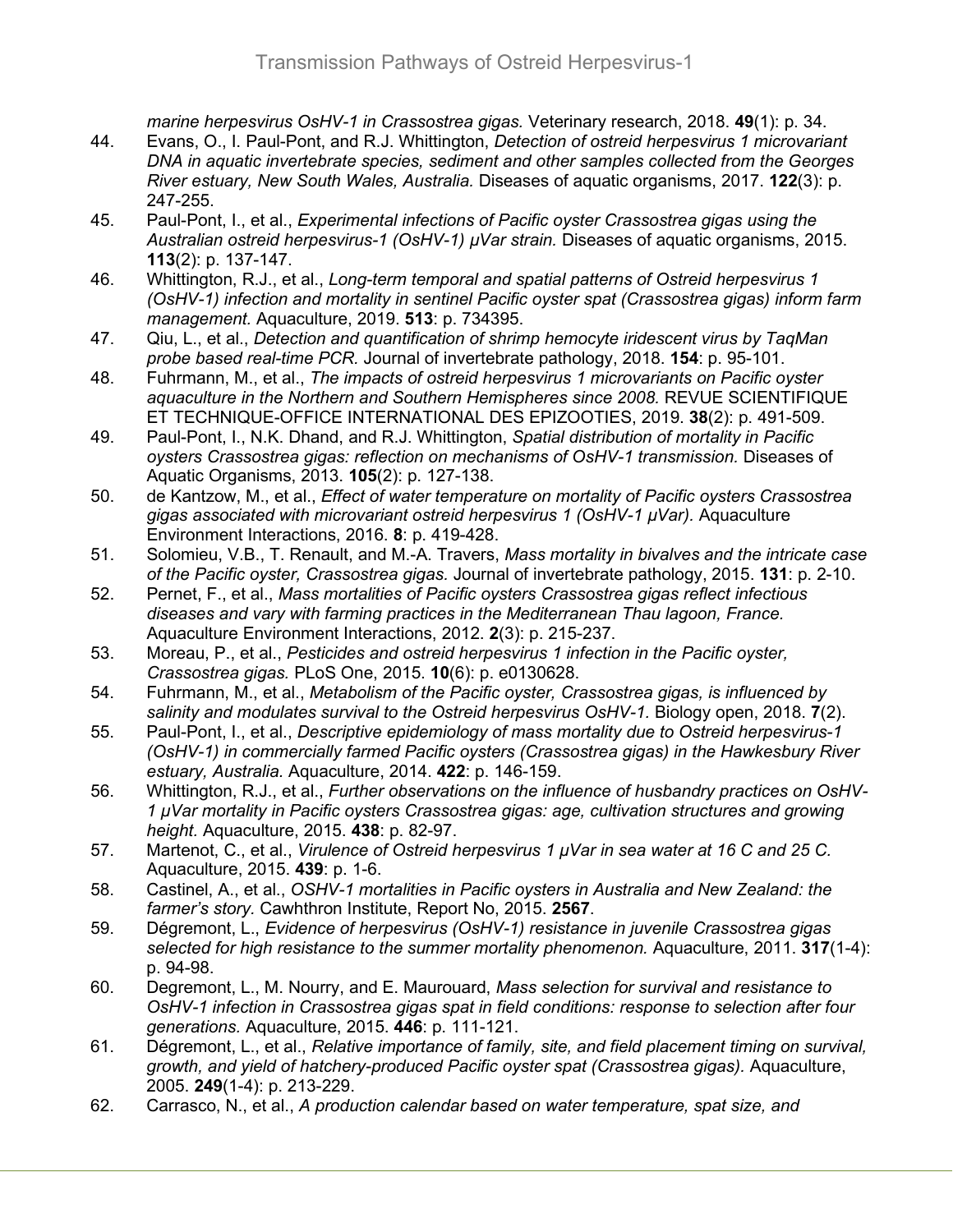*husbandry practices reduce OsHV-1 μvar impact on cultured Pacific oyster Crassostrea gigas in the Ebro Delta (Catalonia), Mediterranean coast of Spain.* Frontiers in Physiology, 2017. **8**: p. 125.

- 63. Evans, O., et al., *Transmission of Ostreid herpesvirus-1 microvariant in seawater: Detection of viral DNA in seawater, filter retentates, filter membranes and sentinel Crassostrea gigas spat in upwellers.* Aquaculture, 2017. **473**: p. 456-467.
- 64. Pernet, F., et al., *Infectious diseases in oyster aquaculture require a new integrated approach.* Philosophical Transactions of the Royal Society B: Biological Sciences, 2016. **371**(1689): p. 20150213.
- 65. Pughiuc, D., *Invasive species: Ballast water battles.* Seaways, March, 2010: p. 5-7.
- 66. Scott-Orr, H., B. Jones, and N. Bhatia, *Uncooked prawn imports: effectiveness of biosecurity controls.* 2017.
- 67. (FDA), U.S.F.a.D.A., *Code of Federal REgulations (CFR) Title 21, Subchapter B - Food for Human Consumption; Part 123 Fish and Fishery Products*. 2019.
- 68. Administration, U.S.F.a.d. *Food Safety Modernization Act and Animal Food*. 2011 [cited 2019 October 10]; Available from: [https://www.fda.gov/animal-veterinary/animal-food-feeds/food](https://www.fda.gov/animal-veterinary/animal-food-feeds/food-safety-modernization-act-and-animal-food)[safety-modernization-act-and-animal-food.](https://www.fda.gov/animal-veterinary/animal-food-feeds/food-safety-modernization-act-and-animal-food)
- 69. Commission, U.S.I.T. *Dataweb*. Available from: www.dataweb.usitc.gov.<br>70. Department, E.S., Wet Storage of Live Aguatic Animals. Maricopa Count
- 70. Department, E.S., *Wet Storage of Live Aquatic Animals*. Maricopa County Arizona.
- 71. Shen, X., et al., *Efficacy of Vibrio parahaemolyticus depuration in oysters (Crassostrea gigas).* Food microbiology, 2019. **79**: p. 35-40.
- 72. Agency, E.P. *Landfill Effluent Guidelines*. Available from: [https://www.epa.gov/eg/landfills](https://www.epa.gov/eg/landfills-effluent-guidelines)[effluent-guidelines.](https://www.epa.gov/eg/landfills-effluent-guidelines)
- 73. Agency, U.S.E.P., *Municipal Solid Waste Landfills*. 2018.
- 74. Office, G.P., *Code of Fegeral Regulations Title 40 Chapter I Subchapter N Part 445 Landfills Point Source Category*, E.P. Agency, Editor. 2020.
- 75. Burge, C.A., et al., *First comparison of French and Australian OsHV-1 µvars by bath exposure.* Diseases of aquatic organisms, 2020. **138**: p. 137-144.
- 76. Delmotte, J., et al., *Contribution of Viral Genomic Diversity to Oyster Susceptibility in the Pacific Oyster Mortality Syndrome.* Frontiers in Microbiology, 2020. **11**: p. 1579.
- 77. Economics, N., *Inc. The economic impact of shellfish aquaculture in Washington, Oregon, and California*. 2013, Report to the Pacific Shellfish Institute. Available from [http://www](http://www/) ….
- 78. Tunnell, J.W., *Shellfish of the Gulf of Mexico*, in *Habitats and biota of the Gulf of Mexico: before the Deepwater Horizon oil spill*. 2017, Springer. p. 769-839.
- 79. Flimlin, G., et al., *Best management practices for the East Coast shellfish aquaculture industry.* 2010.
- 80. Murray, T.J. and K. Hudson, *Economic Activity Associated with Shellfish Aquaculture in Virginia–2012.* 2013.
- 81. Hartman, K.<br>82. Marston, A.,
- 82. Marston, A., *Senior Staff Veterinary Medical Officer, Live Animla Imports and Exports, Aquaculture Specialist*. 2020.
- 83. Renault, T., *A review of mortality outbreaks in the Pacific oyster, Crassostrea gigas, reported since 2008 in various European Union Member States and the related implementation of Council Directive 2006/88/EC.* OIE Bulletin, 2011. **3**: p. 51-52.
- 84. Arzul, I., et al., *Evidence for interspecies transmission of oyster herpesvirus in marine bivalves.* Journal of General Virology, 2001. **82**(4): p. 865-870.
- 85. Arzul, I., et al., *Detection of oyster herpesvirus DNA and proteins in asymptomatic Crassostrea gigas adults.* Virus research, 2002. **84**(1-2): p. 151-160.
- 86. Davison, A.J., et al., *A novel class of herpesvirus with bivalve hosts.* Journal of General Virology, 2005. **86**(1): p. 41-53.
- 87. Boklund, A., et al., *The European Food Safety Authority (EFSA) Panel on Animal Health and*